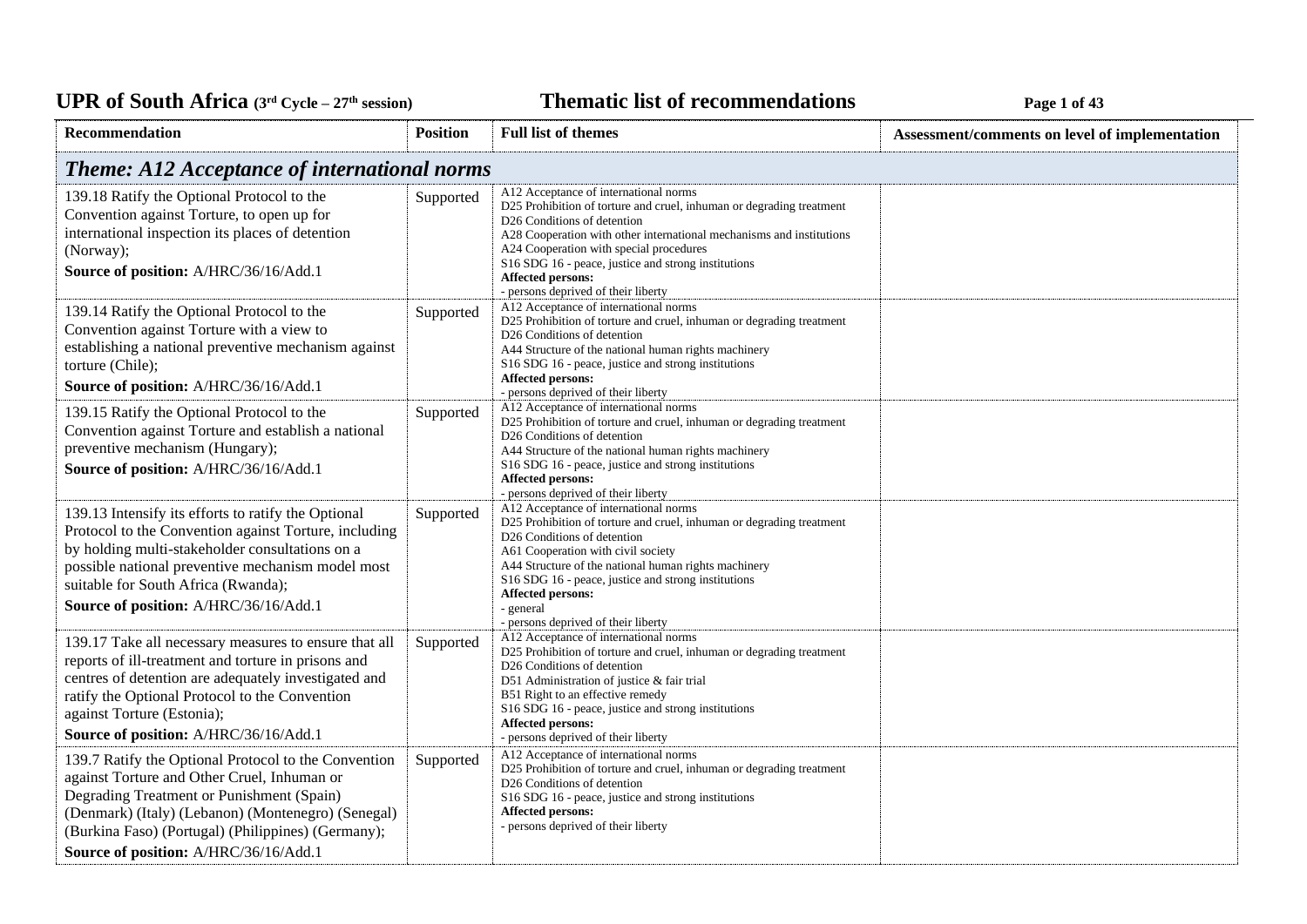### **Thematic list of recommendations Page 2** of 43

| Recommendation                                                                                                                                                                                                                                         | <b>Position</b> | <b>Full list of themes</b>                                                                                                                                                                                                                                                                                                          | Assessment/comments on level of implementation |
|--------------------------------------------------------------------------------------------------------------------------------------------------------------------------------------------------------------------------------------------------------|-----------------|-------------------------------------------------------------------------------------------------------------------------------------------------------------------------------------------------------------------------------------------------------------------------------------------------------------------------------------|------------------------------------------------|
| 139.8 Promptly ratify the Optional Protocol to the<br>Convention against Torture (Guatemala);<br>Source of position: A/HRC/36/16/Add.1                                                                                                                 | Supported       | A12 Acceptance of international norms<br>D25 Prohibition of torture and cruel, inhuman or degrading treatment<br>D26 Conditions of detention<br>S16 SDG 16 - peace, justice and strong institutions<br><b>Affected persons:</b><br>- persons deprived of their liberty                                                              |                                                |
| 139.9 Ratify protocols as committed to, including the<br>Optional Protocol to the Convention against Torture<br>(Austria);<br>Source of position: A/HRC/36/16/Add.1                                                                                    | Supported       | A12 Acceptance of international norms<br>D25 Prohibition of torture and cruel, inhuman or degrading treatment<br>D <sub>26</sub> Conditions of detention<br>S16 SDG 16 - peace, justice and strong institutions<br>Affected persons:<br>- general<br>- persons deprived of their liberty                                            |                                                |
| 139.10 Become a party to the Optional Protocol to<br>the Convention against Torture (Albania) (Togo);<br>Source of position: A/HRC/36/16/Add.1                                                                                                         | Supported       | A12 Acceptance of international norms<br>D25 Prohibition of torture and cruel, inhuman or degrading treatment<br>D26 Conditions of detention<br>S16 SDG 16 - peace, justice and strong institutions<br>Affected persons:<br>- persons deprived of their liberty                                                                     |                                                |
| 139.11 Ratify the Optional Protocol to the<br>Convention against Torture, signed in 2006 (Brazil);<br>Source of position: A/HRC/36/16/Add.1                                                                                                            | Supported       | A12 Acceptance of international norms<br>D25 Prohibition of torture and cruel, inhuman or degrading treatment<br>D <sub>26</sub> Conditions of detention<br>S16 SDG 16 - peace, justice and strong institutions<br><b>Affected persons:</b><br>- persons deprived of their liberty                                                  |                                                |
| 139.12 Continue to take measures to prevent torture<br>and other forms of ill-treatment, including steps<br>towards the ratification of the Optional Protocol to<br>the Convention against Torture (Georgia);<br>Source of position: A/HRC/36/16/Add.1 | Supported       | A12 Acceptance of international norms<br>D25 Prohibition of torture and cruel, inhuman or degrading treatment<br>D26 Conditions of detention<br>S16 SDG 16 - peace, justice and strong institutions<br><b>Affected persons:</b><br>- persons deprived of their liberty                                                              |                                                |
| <b>Theme: A21 National Mechanisms for Reporting and Follow-up (NMRF)</b>                                                                                                                                                                               |                 |                                                                                                                                                                                                                                                                                                                                     |                                                |
| 139.33 Establish a standing interministerial<br>committee to improve coordination in relation to<br>human rights reporting and follow up on the<br>implementation of recommendations (Ireland);<br>Source of position: A/HRC/36/16/Add.1               | Supported       | A21 National Mechanisms for Reporting and Follow-up (NMRF)<br>A23 Follow-up to treaty bodies<br>A25 Follow-up to special procedures<br>A27 Follow-up to Universal Periodic Review (UPR)<br>A29 Cooperation with regional mechanisms<br>S16 SDG 16 - peace, justice and strong institutions<br><b>Affected persons:</b><br>- general |                                                |
| <b>Theme: A24 Cooperation with special procedures</b>                                                                                                                                                                                                  |                 |                                                                                                                                                                                                                                                                                                                                     |                                                |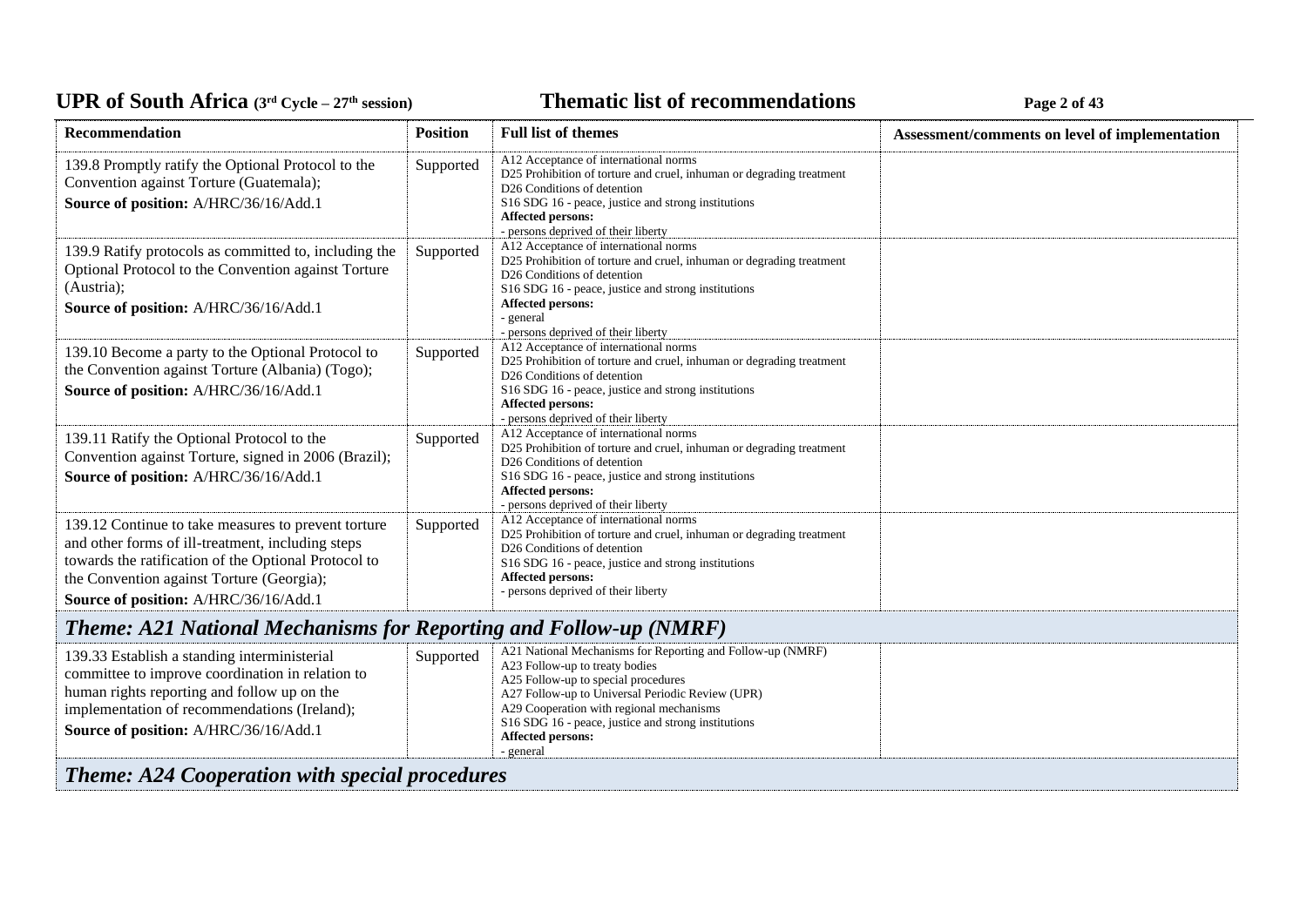# UPR of South Africa (3<sup>rd</sup> Cycle - 27<sup>th</sup> session)

## **Thematic list of recommendations Page 3** of 43

| Recommendation                                                                                                                                                                                                                                                                                             | <b>Position</b> | <b>Full list of themes</b>                                                                                                                                                                                                                                                                                                                              | Assessment/comments on level of implementation |
|------------------------------------------------------------------------------------------------------------------------------------------------------------------------------------------------------------------------------------------------------------------------------------------------------------|-----------------|---------------------------------------------------------------------------------------------------------------------------------------------------------------------------------------------------------------------------------------------------------------------------------------------------------------------------------------------------------|------------------------------------------------|
| 139.31 Facilitate the visit of the Special Rapporteur<br>on contemporary forms of racism, racial<br>discrimination, xenophobia and related intolerance<br>(Congo);<br>Source of position: A/HRC/36/16/Add.1                                                                                                | Supported       | A24 Cooperation with special procedures<br>B32 Racial discrimination<br>S10 SDG 10 - inequality<br>S16 SDG 16 - peace, justice and strong institutions<br><b>Affected persons:</b><br>- minorities/ racial, ethnic, linguistic, religious or descent-based groups                                                                                       |                                                |
| 139.30 Continue its active engagement with the<br>United Nations human rights mechanisms<br>(Azerbaijan);<br>Source of position: A/HRC/36/16/Add.1                                                                                                                                                         | Supported       | A24 Cooperation with special procedures<br>S <sub>16</sub> SDG <sub>16</sub> - peace, justice and strong institutions<br><b>Affected persons:</b><br>- general                                                                                                                                                                                          |                                                |
| Theme: A44 Structure of the national human rights machinery                                                                                                                                                                                                                                                |                 |                                                                                                                                                                                                                                                                                                                                                         |                                                |
| 139.38 Establish an effective and independent<br>national mechanism for the prevention of torture<br>according to the criteria of the Optional Protocol to<br>the Convention against Torture (Switzerland);<br>Source of position: A/HRC/36/16/Add.1                                                       | Supported       | A44 Structure of the national human rights machinery<br>D25 Prohibition of torture and cruel, inhuman or degrading treatment<br>D <sub>26</sub> Conditions of detention<br>A12 Acceptance of international norms<br>S16 SDG 16 - peace, justice and strong institutions<br><b>Affected persons:</b><br>- general<br>- persons deprived of their liberty |                                                |
| <b>Theme: A45 National Human Rights Institution (NHRI)</b>                                                                                                                                                                                                                                                 |                 |                                                                                                                                                                                                                                                                                                                                                         |                                                |
| 139.36 Continue strengthening the national human<br>rights institutions of South Africa in accordance with<br>its Constitution in order for them to be able to<br>exercise their powers and execute their functions<br>impartially and independently (Indonesia);<br>Source of position: A/HRC/36/16/Add.1 | Supported       | A45 National Human Rights Institution (NHRI)<br>A42 Institutions & policies - General<br>S16 SDG 16 - peace, justice and strong institutions<br><b>Affected persons:</b><br>- general                                                                                                                                                                   |                                                |
| 139.37 Provide adequate financial resources to the<br>South African Human Rights Commission to enable<br>it to carry out its work (Uganda);<br>Source of position: A/HRC/36/16/Add.1                                                                                                                       | Supported       | A45 National Human Rights Institution (NHRI)<br>A63 Budget and resources (for human rights implementation)<br>S16 SDG 16 - peace, justice and strong institutions<br>Affected persons:<br>- general                                                                                                                                                     |                                                |
| <b>Theme: A47 Good governance</b>                                                                                                                                                                                                                                                                          |                 |                                                                                                                                                                                                                                                                                                                                                         |                                                |
| 139.131 Build on its rule of law tradition to actively<br>combat corruption and other obstacles to the<br>economic, social, cultural, civil and political rights of<br>its people (Norway);<br>Source of position: A/HRC/36/16/Add.1                                                                       | Supported       | A47 Good governance<br>D51 Administration of justice & fair trial<br>E1 Economic, social & cultural rights - general measures of<br>implementation, D1<br>S08 SDG 8 - economic growth, employment, decent work<br>Affected persons:<br>- general                                                                                                        |                                                |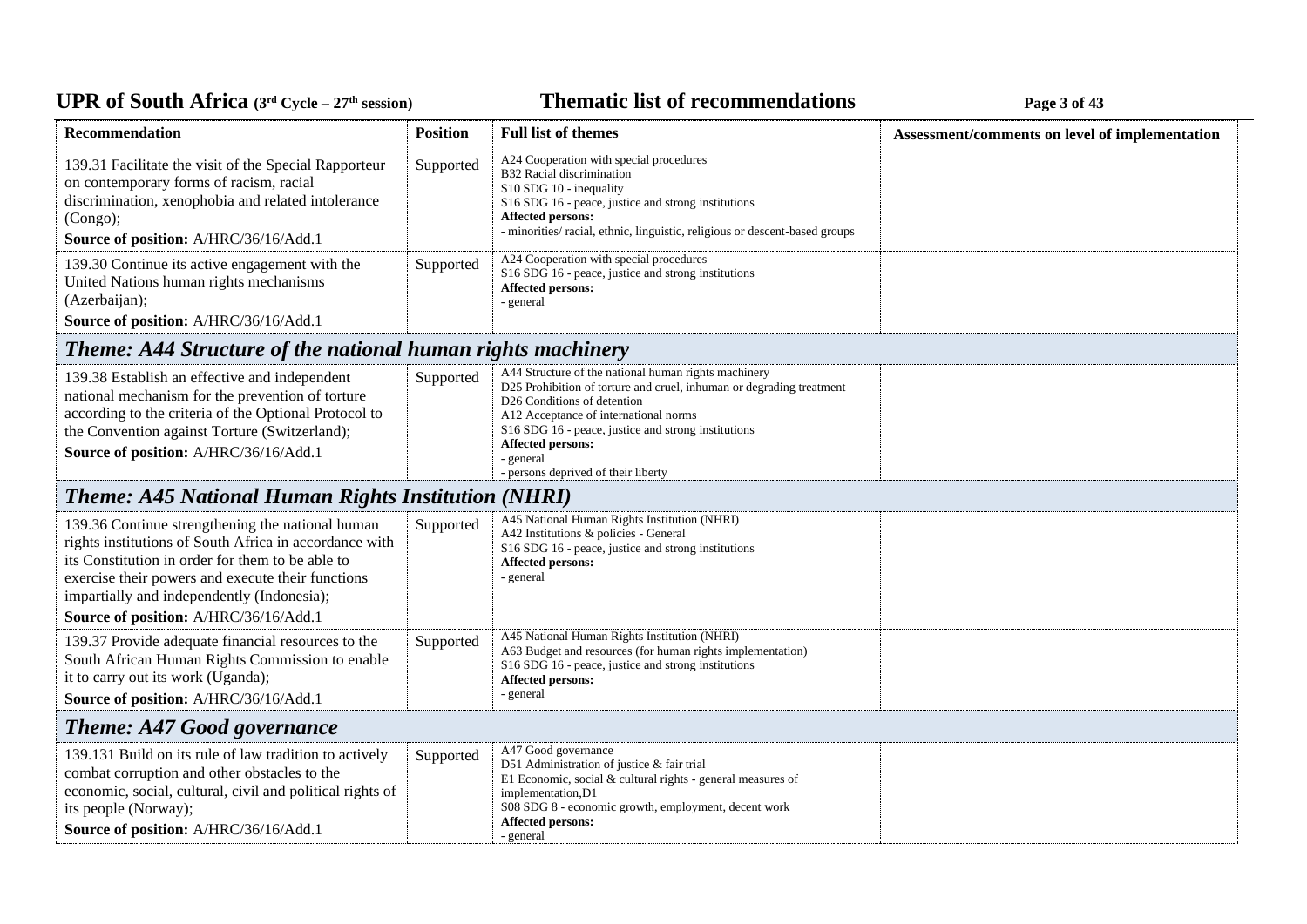### **Thematic list of recommendations Page 4** of 43

| <b>Recommendation</b>                                                                                                                                                                                                                                                                                                                                                                 | <b>Position</b> | <b>Full list of themes</b>                                                                                                                                                                                                                                                                        | Assessment/comments on level of implementation |
|---------------------------------------------------------------------------------------------------------------------------------------------------------------------------------------------------------------------------------------------------------------------------------------------------------------------------------------------------------------------------------------|-----------------|---------------------------------------------------------------------------------------------------------------------------------------------------------------------------------------------------------------------------------------------------------------------------------------------------|------------------------------------------------|
| Theme: A51 Human rights education - general                                                                                                                                                                                                                                                                                                                                           |                 |                                                                                                                                                                                                                                                                                                   |                                                |
| 139.186 Continue providing human rights education,<br>in particular through access to information and<br>promoting existing mechanisms for protection and<br>reparation (Ecuador);<br>Source of position: A/HRC/36/16/Add.1                                                                                                                                                           | Supported       | A51 Human rights education - general<br>A54 Awareness raising and dissemination<br>S04 SDG 4 - education<br>Affected persons:<br>- general                                                                                                                                                        |                                                |
| <b>Theme: B31 Equality &amp; non-discrimination</b>                                                                                                                                                                                                                                                                                                                                   |                 |                                                                                                                                                                                                                                                                                                   |                                                |
| 139.99 Strengthen the protection of lesbian, gay,<br>bisexual, transgender and intersex persons against<br>stigmatization, harassment and discrimination by<br>promoting tolerance for sexual diversity and different<br>gender identities and by clearly classifying acts of<br>violence against these persons as hate crimes<br>(Belgium);<br>Source of position: A/HRC/36/16/Add.1 | Supported       | B31 Equality & non-discrimination<br>A41 Constitutional and legislative framework<br>S16 SDG 16 - peace, justice and strong institutions<br>Affected persons:<br>- lesbian, gay, bisexual, transgender and intersex persons (LGBTI)                                                               |                                                |
| 139.98 Develop policies, plans and information<br>campaigns to eradicate at all levels stereotypes and<br>discrimination against people based on their sexual<br>orientation or gender identity, focusing particularly<br>on public officials and those in charge of law<br>enforcement (Chile);<br>Source of position: A/HRC/36/16/Add.1                                             | Supported       | B31 Equality & non-discrimination<br>A43 Human rights policies<br>A54 Awareness raising and dissemination<br>S16 SDG 16 - peace, justice and strong institutions<br><b>Affected persons:</b><br>- lesbian, gay, bisexual, transgender and intersex persons (LGBTI)                                |                                                |
| 139.78 Strengthen its policy to combat racism, racial<br>discrimination, xenophobia and related intolerance<br>(Côte d'Ivoire);<br>Source of position: A/HRC/36/16/Add.1                                                                                                                                                                                                              | Supported       | B31 Equality & non-discrimination<br>A43 Human rights policies<br>G8 Non-citizens<br>S <sub>16</sub> SDG <sub>16</sub> - peace, justice and strong institutions<br>Affected persons:<br>- general<br>- minorities/racial, ethnic, linguistic, religious or descent-based groups<br>- non-citizens |                                                |
| 139.95 Include in its action plans the protection of<br>persons with albinism (Honduras);<br>Source of position: A/HRC/36/16/Add.1                                                                                                                                                                                                                                                    | Supported       | B31 Equality & non-discrimination<br>A46 National Plans of Action on Human Rights (or specific areas)<br>S16 SDG 16 - peace, justice and strong institutions<br><b>Affected persons:</b><br>- minorities/racial, ethnic, linguistic, religious or descent-based groups                            |                                                |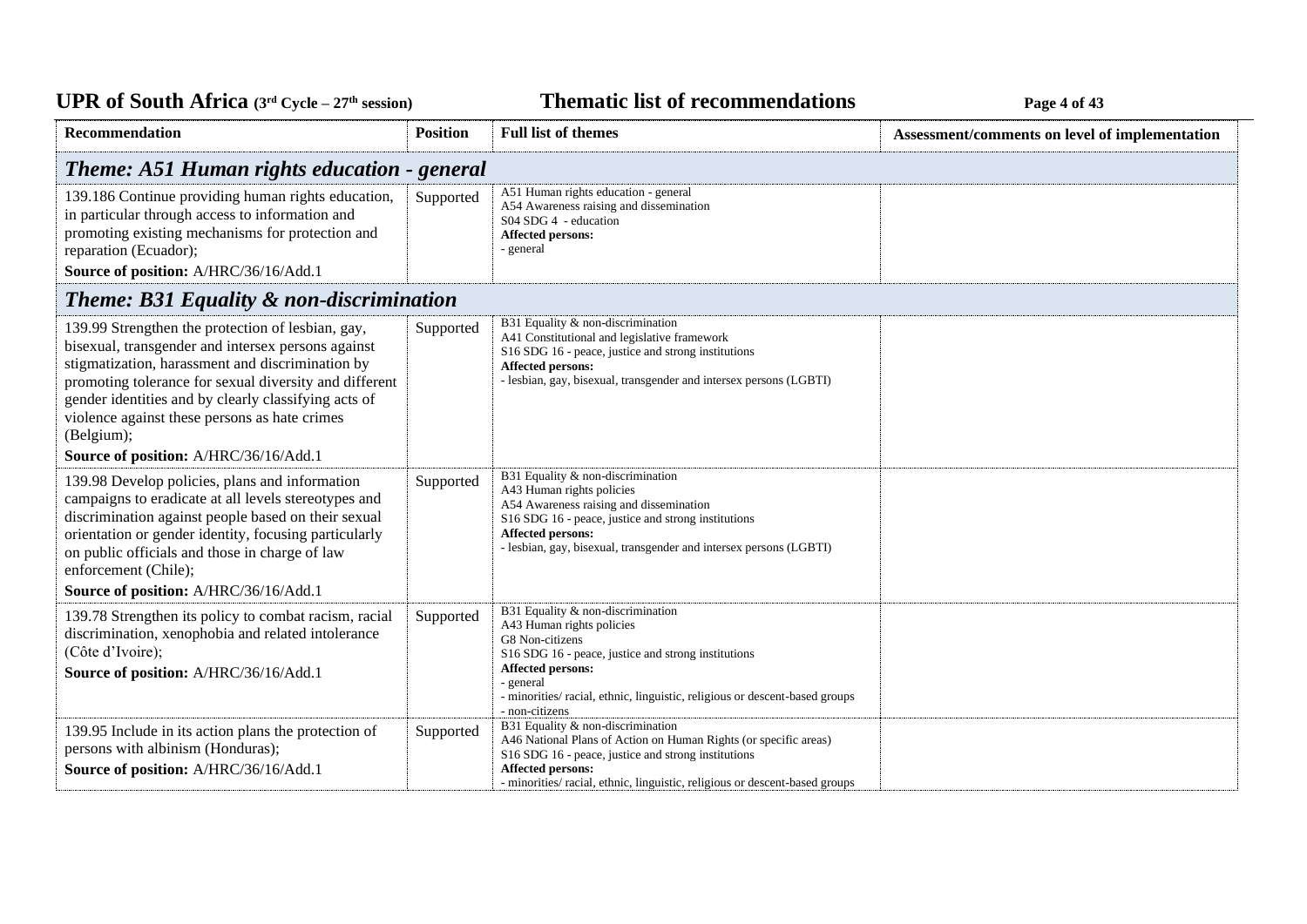### **Thematic list of recommendations Page 5** of 43

| <b>Recommendation</b>                                                                                                                                                                                                                                                                                                 | <b>Position</b> | <b>Full list of themes</b>                                                                                                                                                                                                                                                                                                                        | Assessment/comments on level of implementation |
|-----------------------------------------------------------------------------------------------------------------------------------------------------------------------------------------------------------------------------------------------------------------------------------------------------------------------|-----------------|---------------------------------------------------------------------------------------------------------------------------------------------------------------------------------------------------------------------------------------------------------------------------------------------------------------------------------------------------|------------------------------------------------|
| 139.93 Take measures to protect people with<br>albinism and to develop educational campaigns to<br>promote tolerance and respect for diversity (Israel);<br>Source of position: A/HRC/36/16/Add.1                                                                                                                     | Supported       | B31 Equality & non-discrimination<br>A54 Awareness raising and dissemination<br>S16 SDG 16 - peace, justice and strong institutions<br>Affected persons:<br>- minorities/ racial, ethnic, linguistic, religious or descent-based groups                                                                                                           |                                                |
| 139.97 Engage non-governmental organizations on<br>the lesbian, gay, bisexual, transgender and intersex<br>task team and update and implement the national<br>lesbian, gay, bisexual, transgender and intersex<br>strategy (United States of America);<br>Source of position: A/HRC/36/16/Add.1                       | Supported       | B31 Equality & non-discrimination<br>A61 Cooperation with civil society<br>A43 Human rights policies<br>S16 SDG 16 - peace, justice and strong institutions<br>Affected persons:<br>- lesbian, gay, bisexual, transgender and intersex persons (LGBTI)                                                                                            |                                                |
| 139.89 Enhance the prevention, investigation and<br>prosecution of violent crimes against individuals<br>belonging to vulnerable groups (United Kingdom of<br>Great Britain and Northern Ireland);<br>Source of position: A/HRC/36/16/Add.1                                                                           | Supported       | B31 Equality & non-discrimination<br>B2 Right to self-determination<br>D51 Administration of justice & fair trial<br>B51 Right to an effective remedy<br>B52 Impunity<br>S16 SDG 16 - peace, justice and strong institutions<br>Affected persons:<br>- vulnerable persons/groups                                                                  |                                                |
| 139.63 Heed the recommendation of the Human<br>Rights Committee to redouble efforts to prevent and<br>eliminate all manifestations of racism and<br>xenophobia, as well as to improve the policing action<br>in its response to violence against non-citizens<br>(Honduras);<br>Source of position: A/HRC/36/16/Add.1 | Supported       | B31 Equality & non-discrimination<br>B32 Racial discrimination<br>A23 Follow-up to treaty bodies<br>D51 Administration of justice & fair trial<br>S16 SDG 16 - peace, justice and strong institutions<br><b>Affected persons:</b><br>- general<br>- minorities/ racial, ethnic, linguistic, religious or descent-based groups<br>- non-citizens   |                                                |
| 139.50 Ensure that the Prevention and Combating of<br>Hate Crimes and Hate Speech Bill is in conformity<br>with the International Convention on the Elimination<br>of All Forms of Racial Discrimination and make<br>every effort to expedite its enactment (Uruguay);<br>Source of position: A/HRC/36/16/Add.1       | Supported       | B31 Equality & non-discrimination<br>B32 Racial discrimination<br>A41 Constitutional and legislative framework<br>A12 Acceptance of international norms<br>S16 SDG 16 - peace, justice and strong institutions<br>Affected persons:<br>- general<br>- minorities/ racial, ethnic, linguistic, religious or descent-based groups<br>- non-citizens |                                                |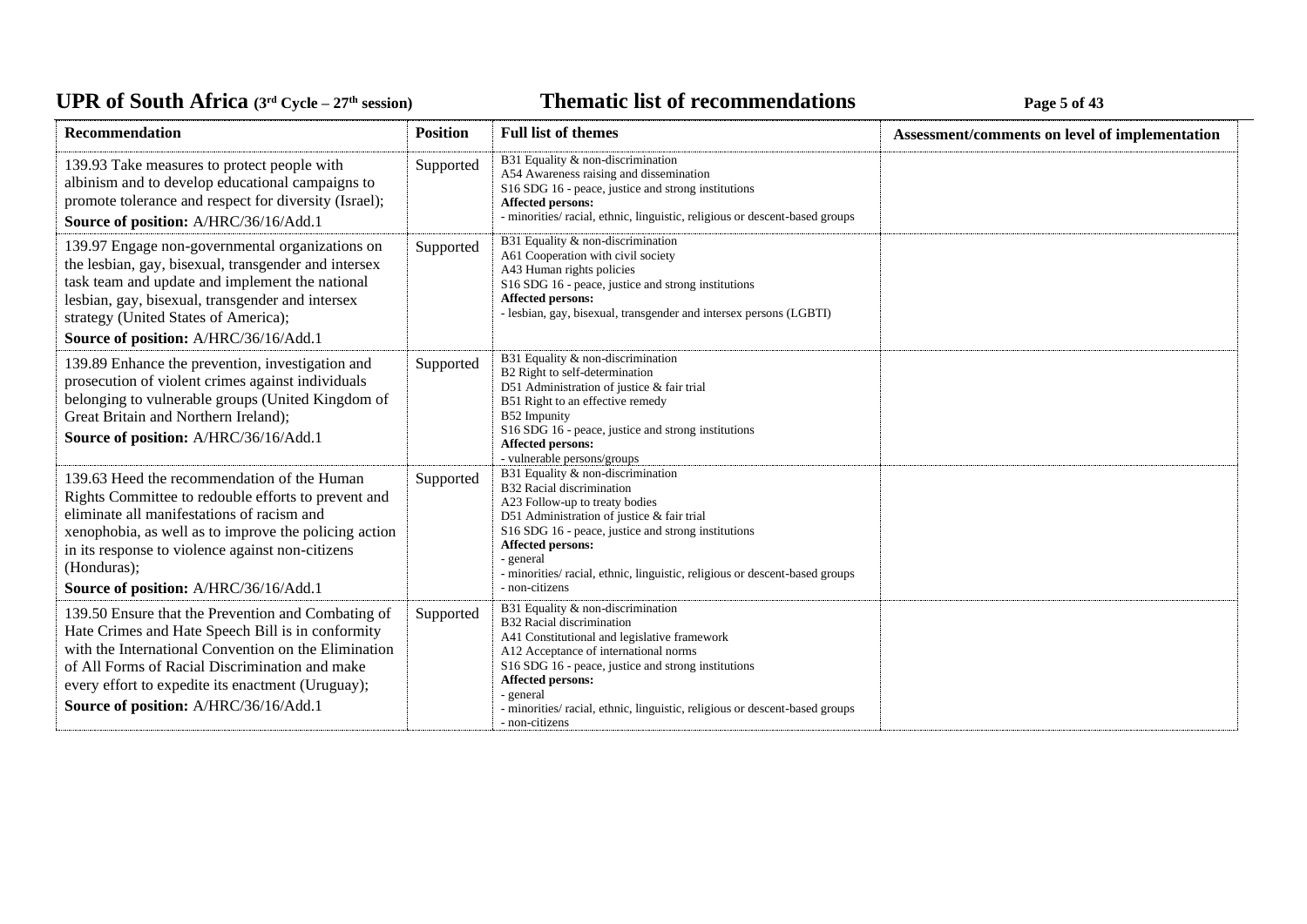### **Thematic list of recommendations Page 6** of 43

| Recommendation                                                                                                                                                                                                                                                                                                                                       | <b>Position</b> | <b>Full list of themes</b>                                                                                                                                                                                                                                                                                                                                                                                                   | Assessment/comments on level of implementation |
|------------------------------------------------------------------------------------------------------------------------------------------------------------------------------------------------------------------------------------------------------------------------------------------------------------------------------------------------------|-----------------|------------------------------------------------------------------------------------------------------------------------------------------------------------------------------------------------------------------------------------------------------------------------------------------------------------------------------------------------------------------------------------------------------------------------------|------------------------------------------------|
| 139.57 Take all necessary steps to address<br>xenophobia through legislation, appropriate public<br>awareness programmes and promotion of tolerance<br>and cultural diversity, and adopt a national action<br>plan to combat racism, racial discrimination,<br>xenophobia and related intolerance (Sweden);<br>Source of position: A/HRC/36/16/Add.1 | Supported       | B31 Equality & non-discrimination<br>B32 Racial discrimination<br>A41 Constitutional and legislative framework<br>A45 National Human Rights Institution (NHRI)<br>A46 National Plans of Action on Human Rights (or specific areas)<br>S16 SDG 16 - peace, justice and strong institutions<br>Affected persons:<br>- general<br>- minorities/ racial, ethnic, linguistic, religious or descent-based groups<br>- non-citizens |                                                |
| 139.52 Ensure proper implementation of the<br>Prevention and Combating of Hate Crimes and Hate<br>Speech Bill and the draft national action plan to<br>combat racism, racial discrimination, xenophobia and<br>related intolerance, once adopted (Republic of<br>Moldova);<br>Source of position: A/HRC/36/16/Add.1                                  | Supported       | B31 Equality & non-discrimination<br>B32 Racial discrimination<br>A41 Constitutional and legislative framework<br>A46 National Plans of Action on Human Rights (or specific areas)<br>S10 SDG 10 - inequality<br>S16 SDG 16 - peace, justice and strong institutions<br>Affected persons:<br>- general<br>- minorities/ racial, ethnic, linguistic, religious or descent-based groups<br>- non-citizens                      |                                                |
| 139.43 Expedite implementation of the Prevention<br>and Combating of Hate Crimes and Hate Speech Bill<br>and of a national action plan to combat racism, racial<br>discrimination, xenophobia and related intolerance<br>(Spain);<br>Source of position: A/HRC/36/16/Add.1                                                                           | Supported       | B31 Equality & non-discrimination<br>B32 Racial discrimination<br>A41 Constitutional and legislative framework<br>A46 National Plans of Action on Human Rights (or specific areas)<br>S16 SDG 16 - peace, justice and strong institutions<br>Affected persons:<br>- general<br>- migrants<br>- minorities/ racial, ethnic, linguistic, religious or descent-based groups<br>- non-citizens                                   |                                                |
| 139.59 Engage civil society, activists, non-<br>governmental organizations and the media to seek<br>common ground on the draft hate crimes bill (United<br>States of America);<br>Source of position: A/HRC/36/16/Add.1                                                                                                                              | Supported       | B31 Equality & non-discrimination<br>B32 Racial discrimination<br>A41 Constitutional and legislative framework<br>A61 Cooperation with civil society<br>S16 SDG 16 - peace, justice and strong institutions<br>Affected persons:<br>- minorities/ racial, ethnic, linguistic, religious or descent-based groups<br>- media<br>- human rights defenders<br>- non-citizens                                                     |                                                |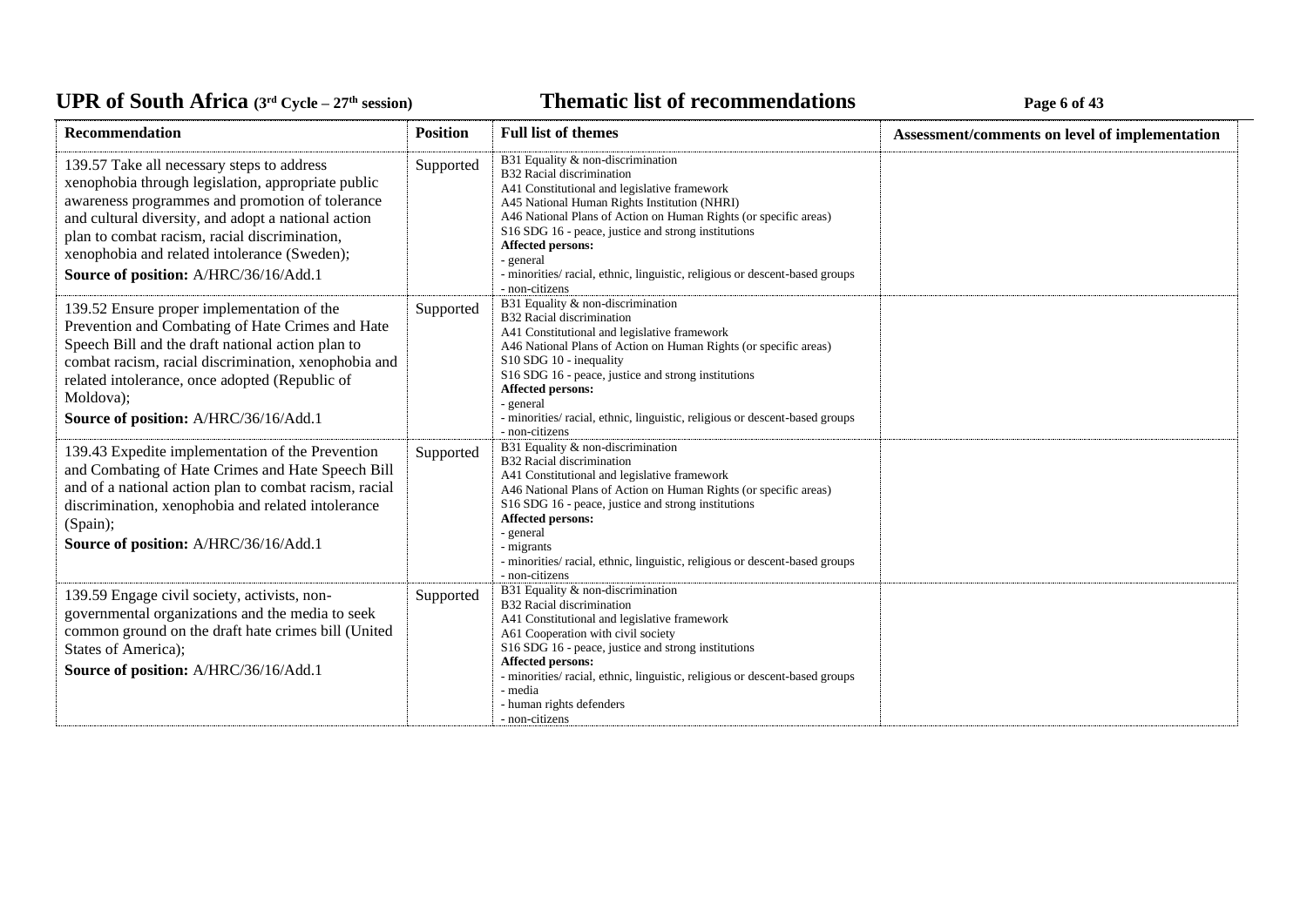### **Thematic list of recommendations Page 7** of 43

| Recommendation                                                                                                                                                                                                                                                                                        | <b>Position</b> | <b>Full list of themes</b>                                                                                                                                                                                                                                                                                                                                                                                      | Assessment/comments on level of implementation |
|-------------------------------------------------------------------------------------------------------------------------------------------------------------------------------------------------------------------------------------------------------------------------------------------------------|-----------------|-----------------------------------------------------------------------------------------------------------------------------------------------------------------------------------------------------------------------------------------------------------------------------------------------------------------------------------------------------------------------------------------------------------------|------------------------------------------------|
| 139.53 Expedite the approval of the draft national<br>action plan to combat racism, racial discrimination,<br>xenophobia and related intolerance, by the relevant<br>organ, and allocate proper resources for its<br>implementation (Ethiopia);<br>Source of position: A/HRC/36/16/Add.1              | Supported       | B31 Equality & non-discrimination<br><b>B32 Racial discrimination</b><br>A41 Constitutional and legislative framework<br>A63 Budget and resources (for human rights implementation)<br>S10 SDG 10 - inequality<br>S16 SDG 16 - peace, justice and strong institutions<br><b>Affected persons:</b><br>- general<br>- minorities/ racial, ethnic, linguistic, religious or descent-based groups<br>- non-citizens |                                                |
| 139.51 Continue to combat hate crimes and hate<br>speech, and ensure that the provisions of the<br>Prevention and Combating of Hate Crimes and Hate<br>Speech Bill cannot be used to restrict the rights to<br>freedom of expression and religion (Estonia);<br>Source of position: A/HRC/36/16/Add.1 | Supported       | B31 Equality & non-discrimination<br>B32 Racial discrimination<br>A41 Constitutional and legislative framework<br>D42 Freedom of thought, conscience and religion<br>D43 Freedom of opinion and expression<br>S16 SDG 16 - peace, justice and strong institutions<br><b>Affected persons:</b><br>- general<br>- minorities/ racial, ethnic, linguistic, religious or descent-based groups<br>- non-citizens     |                                                |
| 139.44 Expedite the adoption of the Prevention and<br>Combating of Hate Crimes and Hate Speech Bill<br>(Madagascar);<br>Source of position: A/HRC/36/16/Add.1                                                                                                                                         | Supported       | B31 Equality & non-discrimination<br><b>B32 Racial discrimination</b><br>A41 Constitutional and legislative framework<br>S16 SDG 16 - peace, justice and strong institutions<br><b>Affected persons:</b><br>- general<br>- minorities/ racial, ethnic, linguistic, religious or descent-based groups<br>- non-citizens                                                                                          |                                                |
| 139.45 Expedite the adoption of the Prevention and<br>Combating of Hate Crime and Hate Speech Bill,<br>ensuring a strong legal framework against such<br>crimes (Norway);<br>Source of position: A/HRC/36/16/Add.1                                                                                    | Supported       | B31 Equality & non-discrimination<br>B32 Racial discrimination<br>A41 Constitutional and legislative framework<br>S16 SDG 16 - peace, justice and strong institutions<br>Affected persons:<br>- general<br>- minorities/ racial, ethnic, linguistic, religious or descent-based groups<br>- non-citizens                                                                                                        |                                                |
| 139.46 Complete the process of adopting the<br>Prevention and Combating of Hate Crimes and Hate<br>Speech Bill (Cuba);<br>Source of position: A/HRC/36/16/Add.1                                                                                                                                       | Supported       | B31 Equality & non-discrimination<br>B32 Racial discrimination<br>A41 Constitutional and legislative framework<br>S16 SDG 16 - peace, justice and strong institutions<br><b>Affected persons:</b><br>- general<br>- minorities/ racial, ethnic, linguistic, religious or descent-based groups<br>- non-citizens                                                                                                 |                                                |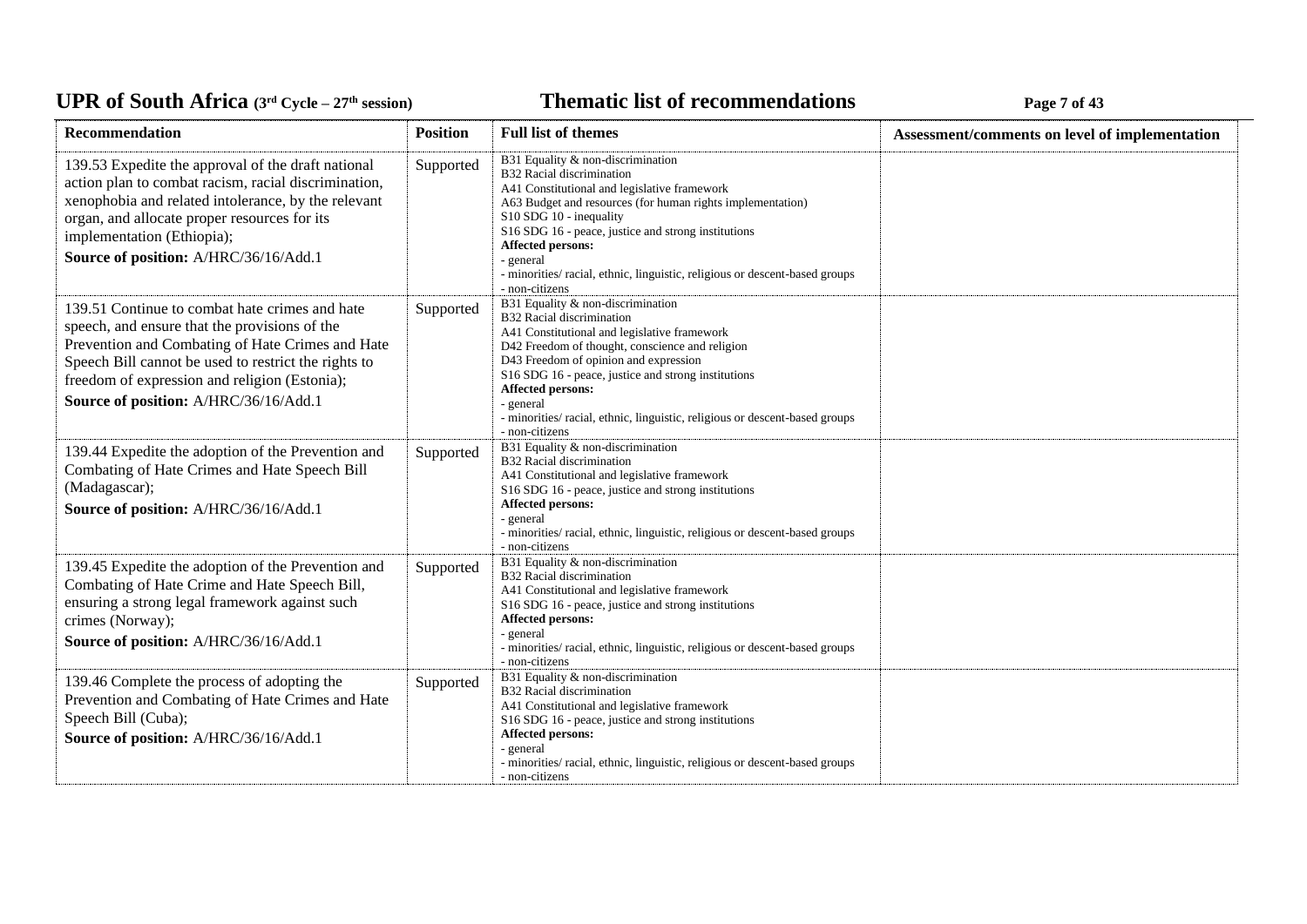### **Thematic list of recommendations Page 8** of 43

| <b>Recommendation</b>                                                                                                                                                                                                                                              | <b>Position</b> | <b>Full list of themes</b>                                                                                                                                                                                                                                                                                                    | Assessment/comments on level of implementation |
|--------------------------------------------------------------------------------------------------------------------------------------------------------------------------------------------------------------------------------------------------------------------|-----------------|-------------------------------------------------------------------------------------------------------------------------------------------------------------------------------------------------------------------------------------------------------------------------------------------------------------------------------|------------------------------------------------|
| 139.48 Continue efforts to combat racial<br>discrimination and hate speech, accelerate the<br>enactment of the law concerning hate crimes and hate<br>speech, which has been presented for general<br>comments (Tunisia);<br>Source of position: A/HRC/36/16/Add.1 | Supported       | B31 Equality & non-discrimination<br>B32 Racial discrimination<br>A41 Constitutional and legislative framework<br>S16 SDG 16 - peace, justice and strong institutions<br>Affected persons:<br>- general<br>- minorities/ racial, ethnic, linguistic, religious or descent-based groups<br>- non-citizens                      |                                                |
| 139.49 Adopt the law of 2016 on prevention and<br>combating of hate crimes and hate speech and work<br>towards disseminating a culture of coexistence and<br>enhancing the values of tolerance (United Arab<br>Emirates);<br>Source of position: A/HRC/36/16/Add.1 | Supported       | B31 Equality & non-discrimination<br><b>B32 Racial discrimination</b><br>A41 Constitutional and legislative framework<br>S16 SDG 16 - peace, justice and strong institutions<br>Affected persons:<br>- general<br>- migrants<br>- minorities/ racial, ethnic, linguistic, religious or descent-based groups<br>- non-citizens |                                                |
| 139.75 Redouble its efforts to prevent and eliminate<br>all signs of racism and xenophobia (Central African<br>Republic);<br>Source of position: A/HRC/36/16/Add.1                                                                                                 | Supported       | B31 Equality & non-discrimination<br>B32 Racial discrimination<br>A41 Constitutional and legislative framework<br>S16 SDG 16 - peace, justice and strong institutions<br>Affected persons:<br>- general<br>- minorities/ racial, ethnic, linguistic, religious or descent-based groups<br>- non-citizens                      |                                                |
| 139.77 Take adequate measures to combat acts of<br>racism and xenophobia against non-nationals<br>(Congo);<br>Source of position: A/HRC/36/16/Add.1                                                                                                                | Supported       | B31 Equality & non-discrimination<br>B32 Racial discrimination<br>A41 Constitutional and legislative framework<br>S16 SDG 16 - peace, justice and strong institutions<br>Affected persons:<br>- general<br>- non-citizens                                                                                                     |                                                |
| 139.80 Take measures to prevent risks of violence<br>against foreigners, migrants or asylum seekers<br>(France);<br>Source of position: A/HRC/36/16/Add.1                                                                                                          | Supported       | B31 Equality & non-discrimination<br>B32 Racial discrimination<br>A42 Institutions & policies - General<br>G4 Migrants<br>G5 Refugees & asylum seekers<br>S16 SDG 16 - peace, justice and strong institutions<br><b>Affected persons:</b><br>- general<br>- migrants<br>- refugees & asylum seekers<br>- non-citizens         |                                                |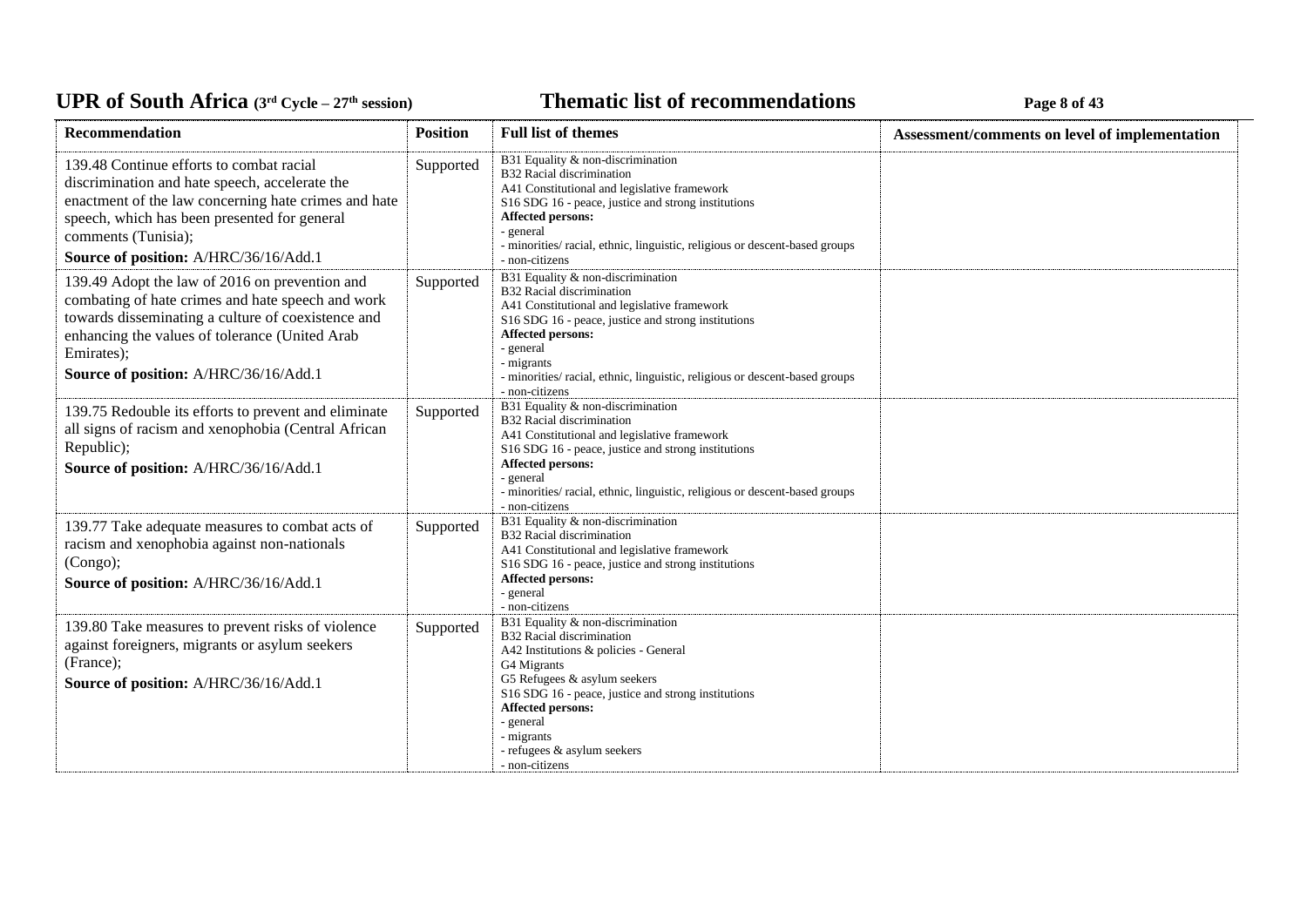### **Thematic list of recommendations Page 9** of 43

| <b>Recommendation</b>                                                                                                                                                                                                         | <b>Position</b> | <b>Full list of themes</b>                                                                                                                                                                                                                                                                                                                                                                                              | Assessment/comments on level of implementation |
|-------------------------------------------------------------------------------------------------------------------------------------------------------------------------------------------------------------------------------|-----------------|-------------------------------------------------------------------------------------------------------------------------------------------------------------------------------------------------------------------------------------------------------------------------------------------------------------------------------------------------------------------------------------------------------------------------|------------------------------------------------|
| 139.73 Continue efforts to combat all forms of racial<br>discrimination, xenophobia and racism, in particular<br>with respect to refugees, asylum seekers and<br>migrants (Senegal);<br>Source of position: A/HRC/36/16/Add.1 | Supported       | B31 Equality & non-discrimination<br>B32 Racial discrimination<br>A42 Institutions & policies - General<br>G8 Non-citizens<br>G4 Migrants<br>G5 Refugees & asylum seekers<br>S16 SDG 16 - peace, justice and strong institutions<br><b>Affected persons:</b><br>- general<br>- migrants<br>- minorities/ racial, ethnic, linguistic, religious or descent-based groups<br>- refugees & asylum seekers<br>- non-citizens |                                                |
| 139.82 Prevent racial discrimination and other forms<br>of expression with xenophobic overtones against<br>foreigners (Kenya);<br>Source of position: A/HRC/36/16/Add.1                                                       | Supported       | B31 Equality & non-discrimination<br>B32 Racial discrimination<br>A42 Institutions & policies - General<br>G8 Non-citizens<br>S10 SDG 10 - inequality<br>S16 SDG 16 - peace, justice and strong institutions<br>Affected persons:<br>- general<br>- migrants<br>- non-citizens                                                                                                                                          |                                                |
| 139.84 Continue its efforts aimed at combating<br>racism and racial discrimination and xenophobia<br>(Libya);<br>Source of position: A/HRC/36/16/Add.1                                                                        | Supported       | B31 Equality & non-discrimination<br>B32 Racial discrimination<br>A42 Institutions & policies - General<br>G8 Non-citizens<br>S10 SDG 10 - inequality<br>S16 SDG 16 - peace, justice and strong institutions<br>Affected persons:<br>- general<br>- migrants<br>- minorities/ racial, ethnic, linguistic, religious or descent-based groups<br>- non-citizens                                                           |                                                |
| 139.83 Strengthen measures to prevent and eradicate<br>all manifestations of discrimination, xenophobia and<br>violence against foreign nationals (Rwanda);<br>Source of position: A/HRC/36/16/Add.1                          | Supported       | B31 Equality & non-discrimination<br>B32 Racial discrimination<br>A42 Institutions & policies - General<br>G8 Non-citizens<br>S16 SDG 16 - peace, justice and strong institutions<br><b>Affected persons:</b><br>- general<br>- non-citizens                                                                                                                                                                            |                                                |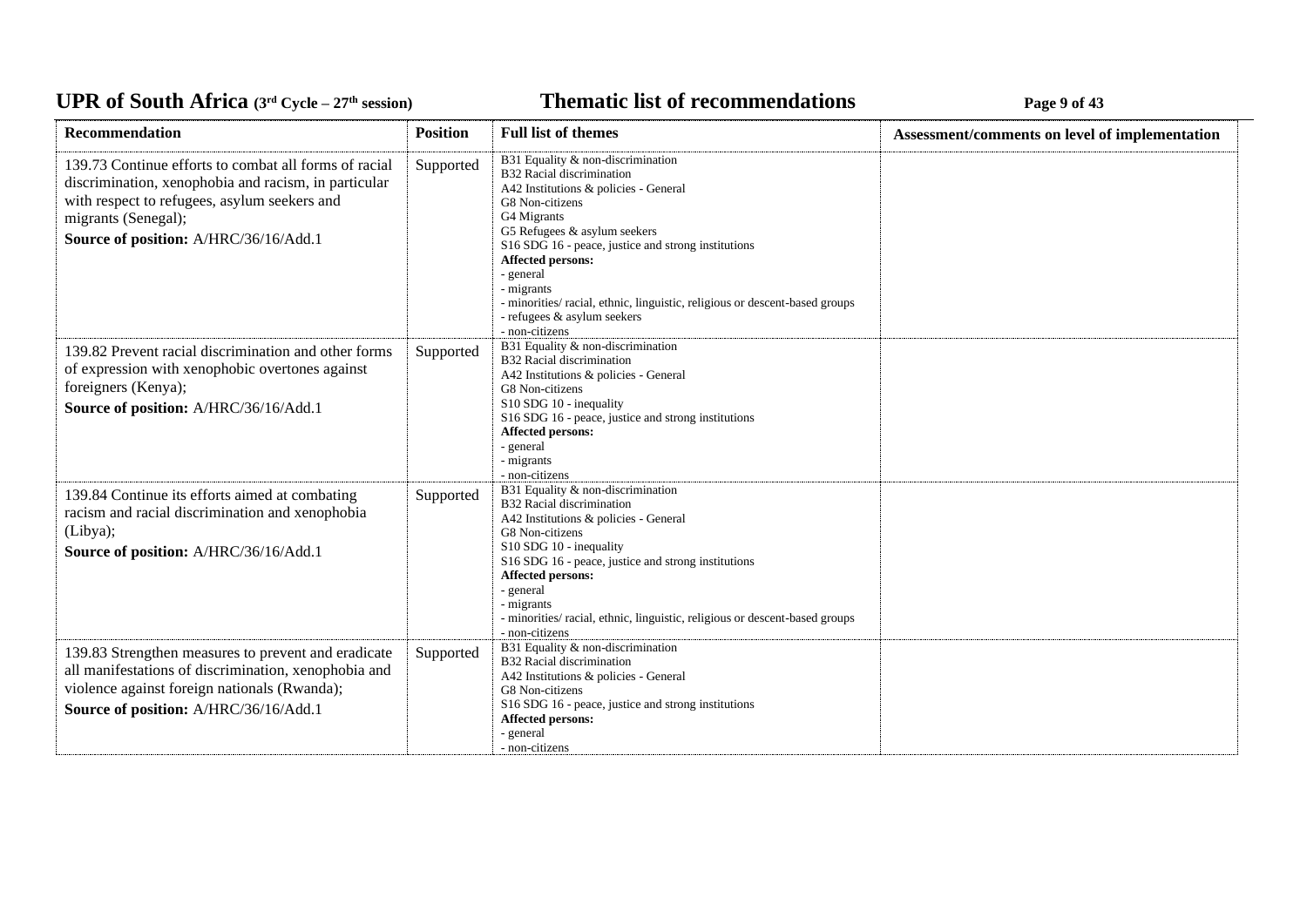### **Thematic list of recommendations Page 10** of 43

| <b>Recommendation</b>                                                                                                                                                                                                          | <b>Position</b> | <b>Full list of themes</b>                                                                                                                                                                                                                                                                                                                              | Assessment/comments on level of implementation |
|--------------------------------------------------------------------------------------------------------------------------------------------------------------------------------------------------------------------------------|-----------------|---------------------------------------------------------------------------------------------------------------------------------------------------------------------------------------------------------------------------------------------------------------------------------------------------------------------------------------------------------|------------------------------------------------|
| 139.42 Pursue initiatives within the framework of the<br>Durban Declaration and Programme of Action<br>(Ecuador);<br>Source of position: A/HRC/36/16/Add.1                                                                     | Supported       | B31 Equality & non-discrimination<br>B32 Racial discrimination<br>A42 Institutions & policies - General<br>S10 SDG 10 - inequality<br>S16 SDG 16 - peace, justice and strong institutions<br><b>Affected persons:</b><br>- general<br>- minorities/ racial, ethnic, linguistic, religious or descent-based groups                                       |                                                |
| 139.85 Promote dialogue within the communities<br>with a view to face the root causes of discrimination<br>and violence (Guatemala);<br>Source of position: A/HRC/36/16/Add.1                                                  | Supported       | B31 Equality & non-discrimination<br>B32 Racial discrimination<br>A42 Institutions & policies - General<br>S10 SDG 10 - inequality<br>S16 SDG 16 - peace, justice and strong institutions<br>Affected persons:<br>- general<br>- minorities/ racial, ethnic, linguistic, religious or descent-based groups<br>- non-citizens                            |                                                |
| 139.86 Exert additional efforts to combat<br>discrimination and xenophobia (Iraq);<br>Source of position: A/HRC/36/16/Add.1                                                                                                    | Supported       | B31 Equality & non-discrimination<br>B32 Racial discrimination<br>A42 Institutions & policies - General<br>S10 SDG 10 - inequality<br>S16 SDG 16 - peace, justice and strong institutions<br><b>Affected persons:</b><br>- general<br>- non-citizens                                                                                                    |                                                |
| 139.58 Continue to promote the effective<br>implementation of the Durban Declaration and<br>Programme of Action by the international<br>community, in order to combat racism (China);<br>Source of position: A/HRC/36/16/Add.1 | Supported       | B31 Equality & non-discrimination<br>B32 Racial discrimination<br>A42 Institutions & policies - General<br>S16 SDG 16 - peace, justice and strong institutions<br>Affected persons:<br>- minorities/ racial, ethnic, linguistic, religious or descent-based groups                                                                                      |                                                |
| 139.54 Accelerate procedures for adopting the draft<br>national action plan to combat racism, racial<br>discrimination, xenophobia and related intolerance<br>(Togo);<br>Source of position: A/HRC/36/16/Add.1                 | Supported       | B31 Equality & non-discrimination<br>B32 Racial discrimination<br>A46 National Plans of Action on Human Rights (or specific areas)<br>S10 SDG 10 - inequality<br>S16 SDG 16 - peace, justice and strong institutions<br>Affected persons:<br>- general<br>- minorities/ racial, ethnic, linguistic, religious or descent-based groups<br>- non-citizens |                                                |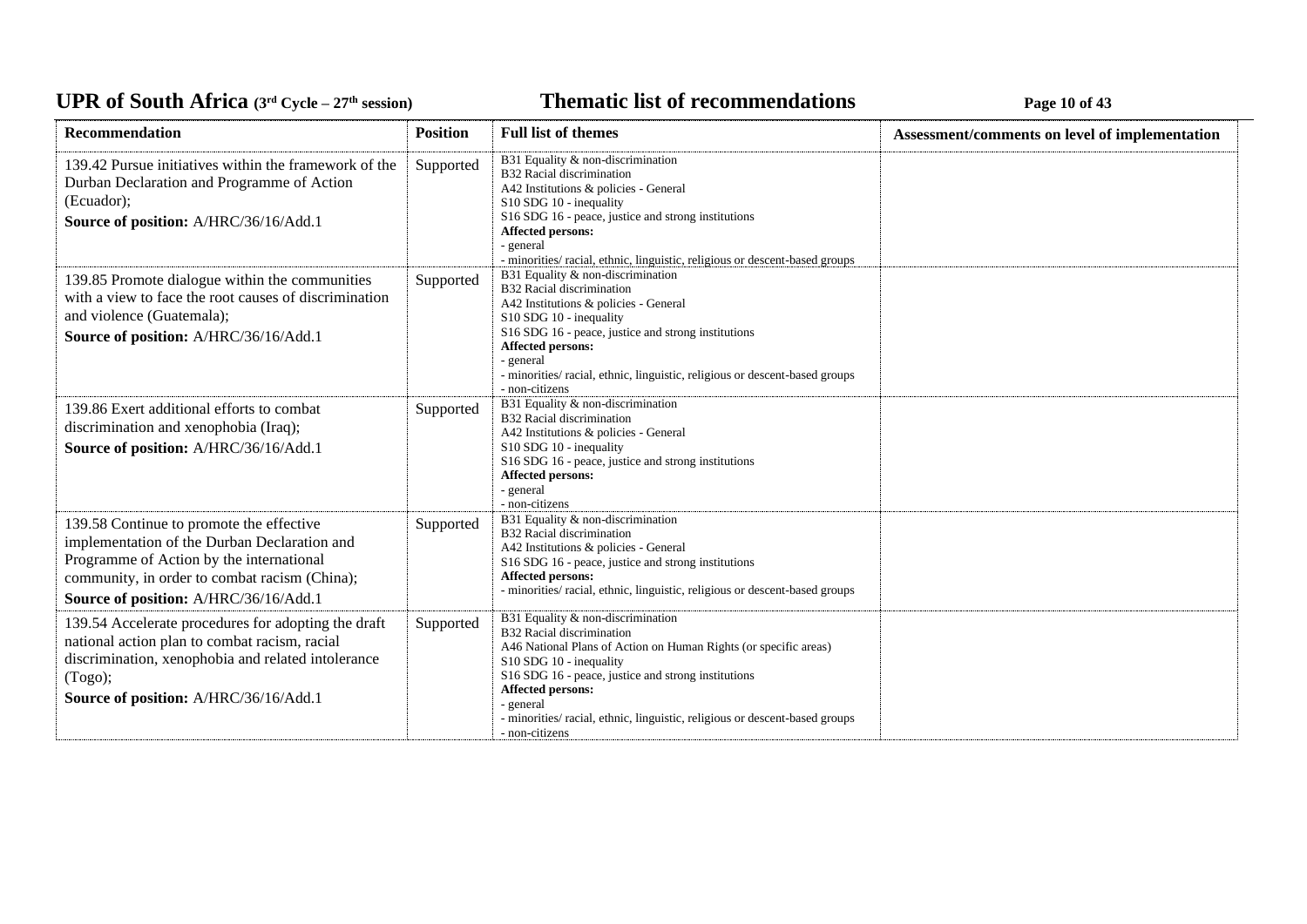### **Thematic list of recommendations Page 11 of 43**

| Recommendation                                                                                                                                                                                                                | <b>Position</b> | <b>Full list of themes</b>                                                                                                                                                                                                                                                                                                                                                                                                                                             | Assessment/comments on level of implementation |
|-------------------------------------------------------------------------------------------------------------------------------------------------------------------------------------------------------------------------------|-----------------|------------------------------------------------------------------------------------------------------------------------------------------------------------------------------------------------------------------------------------------------------------------------------------------------------------------------------------------------------------------------------------------------------------------------------------------------------------------------|------------------------------------------------|
| 139.55 Consolidate the draft national action plan to<br>combat racism, racial discrimination, xenophobia and<br>related intolerance (Bolivarian Republic of<br>Venezuela);<br>Source of position: A/HRC/36/16/Add.1           | Supported       | B31 Equality & non-discrimination<br>B32 Racial discrimination<br>A46 National Plans of Action on Human Rights (or specific areas)<br>S10 SDG 10 - inequality<br>S16 SDG 16 - peace, justice and strong institutions<br>Affected persons:<br>- general<br>- minorities/ racial, ethnic, linguistic, religious or descent-based groups<br>- non-citizens                                                                                                                |                                                |
| 139.47 Expedite the legislative process related to the<br>draft national action plan to combat racism, racial<br>discrimination, xenophobia and related intolerance<br>(Turkey);<br>Source of position: A/HRC/36/16/Add.1     | Supported       | B31 Equality & non-discrimination<br>B32 Racial discrimination<br>A46 National Plans of Action on Human Rights (or specific areas)<br>S16 SDG 16 - peace, justice and strong institutions<br>Affected persons:<br>- general<br>- minorities/ racial, ethnic, linguistic, religious or descent-based groups<br>- non-citizens                                                                                                                                           |                                                |
| 139.56 Continue efforts to finalize the draft national<br>action plan to combat racism, racial discrimination,<br>xenophobia and related intolerance (Namibia);<br>Source of position: A/HRC/36/16/Add.1                      | Supported       | B31 Equality & non-discrimination<br>B32 Racial discrimination<br>A46 National Plans of Action on Human Rights (or specific areas)<br>S16 SDG 16 - peace, justice and strong institutions<br>Affected persons:<br>- general<br>- minorities/ racial, ethnic, linguistic, religious or descent-based groups<br>- non-citizens                                                                                                                                           |                                                |
| 139.62 Conduct educational campaigns on access to<br>judicial remedies for racial discrimination (Timor-<br>Leste);<br>Source of position: A/HRC/36/16/Add.1                                                                  | Supported       | B31 Equality & non-discrimination<br><b>B32 Racial discrimination</b><br>A54 Awareness raising and dissemination<br>B51 Right to an effective remedy<br>S16 SDG 16 - peace, justice and strong institutions<br><b>Affected persons:</b><br>- general<br>- minorities/racial, ethnic, linguistic, religious or descent-based groups<br>- non-citizens                                                                                                                   |                                                |
| 139.61 Raise social awareness against any form of<br>xenophobic and racist thinking and attitudes for the<br>benefit of sustainable development and regional<br>stability (Hungary);<br>Source of position: A/HRC/36/16/Add.1 | Supported       | B31 Equality & non-discrimination<br>B32 Racial discrimination<br>A54 Awareness raising and dissemination<br>E1 Economic, social & cultural rights - general measures of<br>implementation<br>S10 SDG 10 - inequality<br>S12 SDG 12 - sustainable consumption and production<br>S16 SDG 16 - peace, justice and strong institutions<br>Affected persons:<br>- general<br>- minorities/ racial, ethnic, linguistic, religious or descent-based groups<br>- non-citizens |                                                |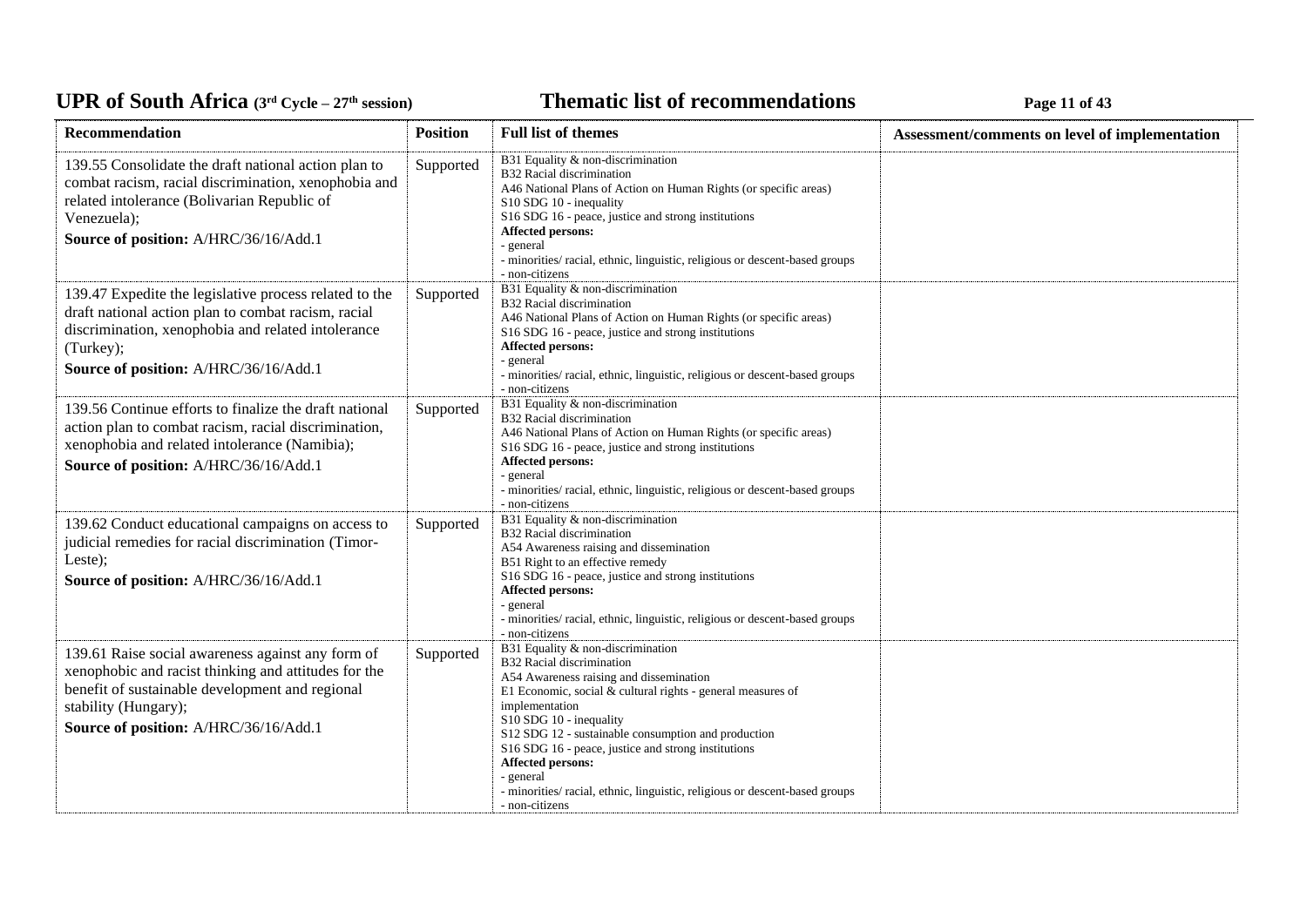### **Thematic list of recommendations Page 12 of 43**

| Recommendation                                                                                                                                                                                                                                                                                                                           | <b>Position</b> | <b>Full list of themes</b>                                                                                                                                                                                                                                                                                                                                                                             | Assessment/comments on level of implementation |
|------------------------------------------------------------------------------------------------------------------------------------------------------------------------------------------------------------------------------------------------------------------------------------------------------------------------------------------|-----------------|--------------------------------------------------------------------------------------------------------------------------------------------------------------------------------------------------------------------------------------------------------------------------------------------------------------------------------------------------------------------------------------------------------|------------------------------------------------|
| 139.60 Strengthen measures to prevent violence<br>against foreigners. These include comprehensive<br>education and awareness programmes regarding<br>xenophobia and the rights of migrants, including<br>refugees and asylum seekers, as well as programmes<br>that promote inclusion (Canada);<br>Source of position: A/HRC/36/16/Add.1 | Supported       | B31 Equality & non-discrimination<br>B32 Racial discrimination<br>A54 Awareness raising and dissemination<br>G4 Migrants<br>G5 Refugees & asylum seekers<br>S16 SDG 16 - peace, justice and strong institutions<br><b>Affected persons:</b><br>- general<br>- migrants<br>- refugees & asylum seekers<br>- non-citizens                                                                                |                                                |
| 139.68 Prosecute perpetrators of crimes motivated by<br>racial discrimination and xenophobia and encourage<br>dialogue among communities in conflict (Central<br>African Republic);<br>Source of position: A/HRC/36/16/Add.1                                                                                                             | Supported       | B31 Equality & non-discrimination<br><b>B32 Racial discrimination</b><br>D51 Administration of justice & fair trial<br>B52 Impunity<br>A54 Awareness raising and dissemination<br>S <sub>16</sub> SDG <sub>16</sub> - peace, justice and strong institutions<br><b>Affected persons:</b><br>- general<br>- minorities/ racial, ethnic, linguistic, religious or descent-based groups<br>- non-citizens |                                                |
| 139.67 Not only work to bring perpetrators to justice,<br>but also establish a dialogue among relevant<br>stakeholders to address the root causes of xenophobia<br>(Thailand);<br>Source of position: A/HRC/36/16/Add.1                                                                                                                  | Supported       | B31 Equality & non-discrimination<br>B32 Racial discrimination<br>D51 Administration of justice & fair trial<br>B52 Impunity<br>A61 Cooperation with civil society<br>S16 SDG 16 - peace, justice and strong institutions<br>Affected persons:<br>- general<br>- non-citizens                                                                                                                          |                                                |
| 139.69 Take appropriate action to punish people<br>motivated by racial discrimination and xenophobia<br>(Uganda);<br>Source of position: A/HRC/36/16/Add.1                                                                                                                                                                               | Supported       | B31 Equality & non-discrimination<br>B32 Racial discrimination<br>D51 Administration of justice & fair trial<br>B52 Impunity<br>S16 SDG 16 - peace, justice and strong institutions<br><b>Affected persons:</b><br>- general<br>- minorities/ racial, ethnic, linguistic, religious or descent-based groups<br>- non-citizens                                                                          |                                                |
| 139.70 Ensure the investigation of all incidents of<br>hate crimes and hate speech and prosecute the<br>perpetrators (Israel);<br>Source of position: A/HRC/36/16/Add.1                                                                                                                                                                  | Supported       | B31 Equality & non-discrimination<br>B32 Racial discrimination<br>D51 Administration of justice & fair trial<br>B52 Impunity<br>S16 SDG 16 - peace, justice and strong institutions<br><b>Affected persons:</b><br>- general<br>- minorities/ racial, ethnic, linguistic, religious or descent-based groups<br>- non-citizens                                                                          |                                                |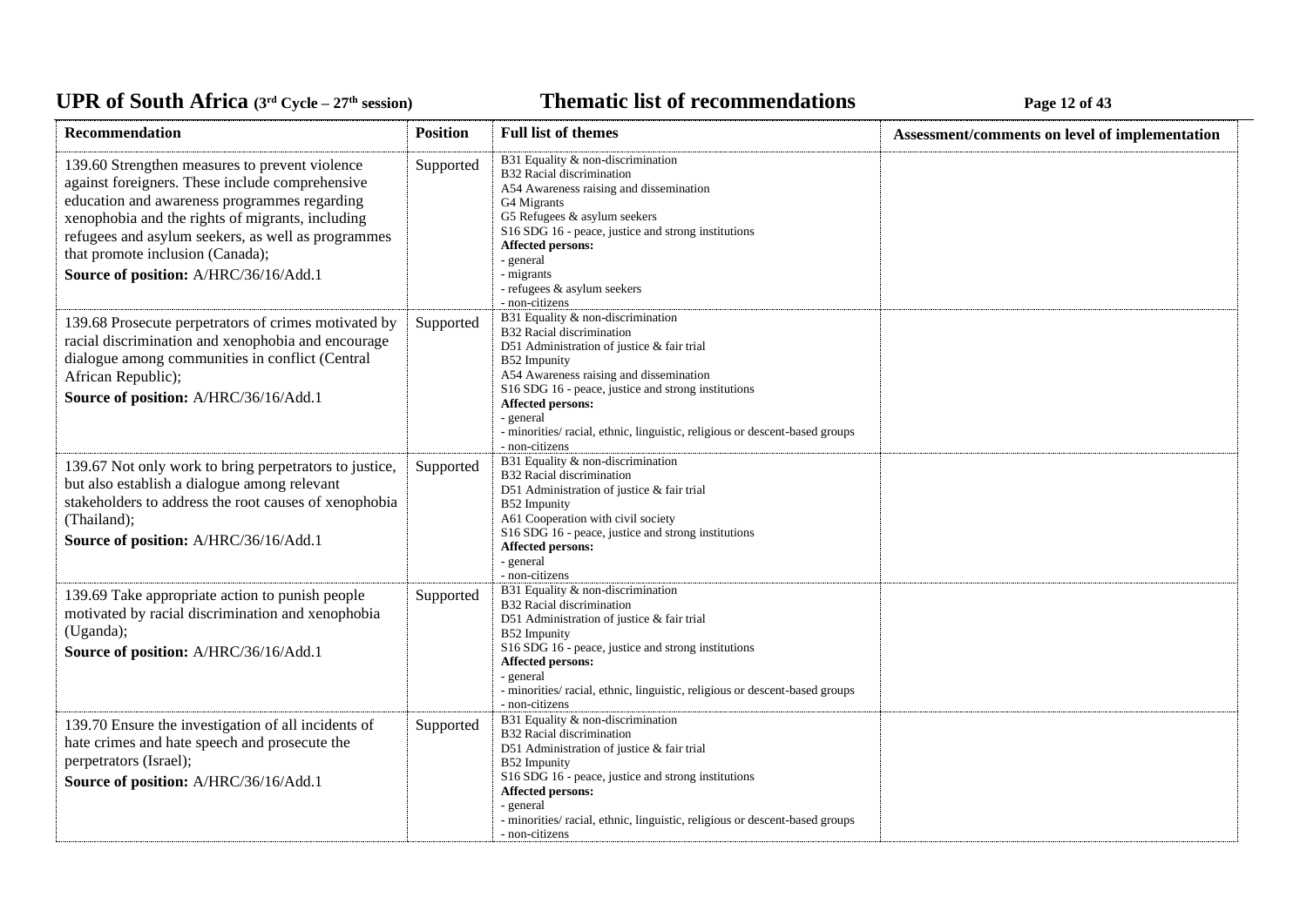### **Thematic list of recommendations Page 13** of 43

| Recommendation                                                                                                                                                                                                                                                                         | <b>Position</b> | <b>Full list of themes</b>                                                                                                                                                                                                                                                                                                                            | Assessment/comments on level of implementation |
|----------------------------------------------------------------------------------------------------------------------------------------------------------------------------------------------------------------------------------------------------------------------------------------|-----------------|-------------------------------------------------------------------------------------------------------------------------------------------------------------------------------------------------------------------------------------------------------------------------------------------------------------------------------------------------------|------------------------------------------------|
| 139.65 Redouble efforts to prevent and eradicate all<br>manifestations of racism and xenophobia and<br>improve the policing action in its response to<br>violence against refugees, asylum seekers and<br>migrants, among others (Guatemala);<br>Source of position: A/HRC/36/16/Add.1 | Supported       | B31 Equality & non-discrimination<br>B32 Racial discrimination<br>D51 Administration of justice & fair trial<br>G4 Migrants<br>G5 Refugees & asylum seekers<br>S16 SDG 16 - peace, justice and strong institutions<br>Affected persons:<br>- general<br>- minorities/ racial, ethnic, linguistic, religious or descent-based groups<br>- non-citizens |                                                |
| 139.64 Improve police responses to violence against<br>foreigners (Central African Republic);<br>Source of position: A/HRC/36/16/Add.1                                                                                                                                                 | Supported       | B31 Equality & non-discrimination<br>B32 Racial discrimination<br>D51 Administration of justice & fair trial<br>S16 SDG 16 - peace, justice and strong institutions<br>Affected persons:<br>- general<br>- non-citizens                                                                                                                               |                                                |
| 139.88 Continue to improve socioeconomic<br>development strategies and plans in order to avoid<br>xenophobia and other forms of intolerance towards<br>foreigners in South Africa (Ukraine);<br>Source of position: A/HRC/36/16/Add.1                                                  | Supported       | B31 Equality & non-discrimination<br>B32 Racial discrimination<br>E1 Economic, social & cultural rights - general measures of<br>implementation<br>A42 Institutions & policies - General<br>S10 SDG 10 - inequality<br>S16 SDG 16 - peace, justice and strong institutions<br>Affected persons:<br>- migrants<br>- non-citizens                       |                                                |
| 139.76 Fight all forms of xenophobia and reject<br>discrimination against migrants (Chad);<br>Source of position: A/HRC/36/16/Add.1                                                                                                                                                    | Supported       | B31 Equality & non-discrimination<br>B32 Racial discrimination<br>G4 Migrants<br>A42 Institutions & policies - General<br>S16 SDG 16 - peace, justice and strong institutions<br><b>Affected persons:</b><br>- general<br>- migrants<br>- non-citizens                                                                                                |                                                |
| 139.87 Step up measures aimed at addressing the<br>systematic attacks on immigrants (Mozambique);<br>Source of position: A/HRC/36/16/Add.1                                                                                                                                             | Supported       | B31 Equality & non-discrimination<br>B32 Racial discrimination<br>G4 Migrants<br>D51 Administration of justice & fair trial<br>S16 SDG 16 - peace, justice and strong institutions<br>Affected persons:<br>- general<br>- migrants                                                                                                                    |                                                |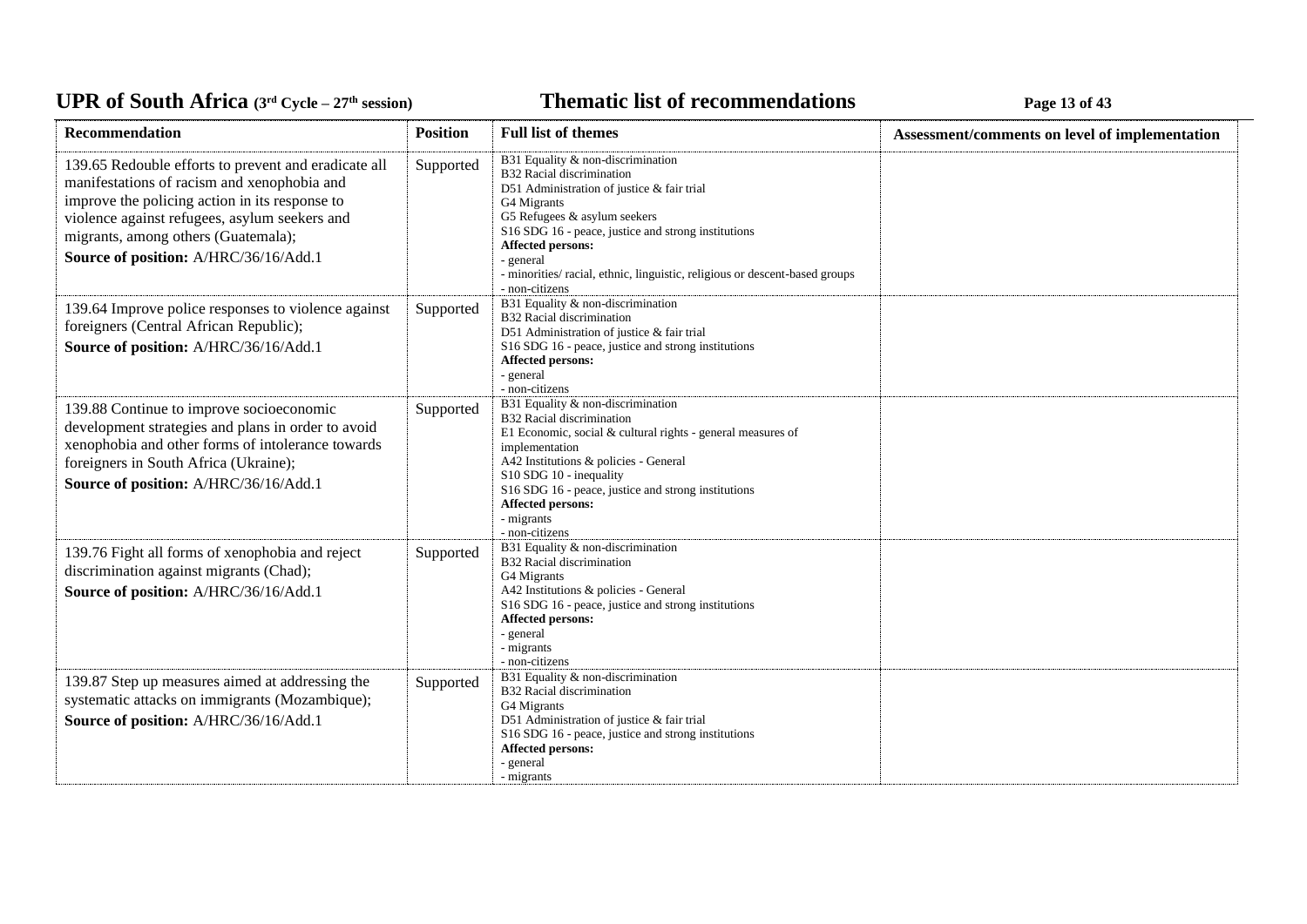### **Thematic list of recommendations Page 14 of 43**

| Recommendation                                                                                                                                                                                                                                         | <b>Position</b> | <b>Full list of themes</b>                                                                                                                                                                                                                                                                                                                                                                                                            | Assessment/comments on level of implementation |
|--------------------------------------------------------------------------------------------------------------------------------------------------------------------------------------------------------------------------------------------------------|-----------------|---------------------------------------------------------------------------------------------------------------------------------------------------------------------------------------------------------------------------------------------------------------------------------------------------------------------------------------------------------------------------------------------------------------------------------------|------------------------------------------------|
| 139.79 Take all additional measures to prevent and<br>eradicate all manifestations of any form of racism<br>and xenophobia against non-citizens, including<br>refugees, asylum seekers and migrants (Greece);<br>Source of position: A/HRC/36/16/Add.1 | Supported       | B31 Equality & non-discrimination<br><b>B32 Racial discrimination</b><br>G4 Migrants<br>G5 Refugees & asylum seekers<br>G8 Non-citizens<br>A41 Constitutional and legislative framework<br>S16 SDG 16 - peace, justice and strong institutions<br><b>Affected persons:</b><br>- general<br>- migrants<br>- minorities/ racial, ethnic, linguistic, religious or descent-based groups<br>- refugees & asylum seekers<br>- non-citizens |                                                |
| 139.74 Continue its efforts to combat discrimination,<br>xenophobia and racism against non-citizens<br>(Bangladesh);<br>Source of position: A/HRC/36/16/Add.1                                                                                          | Supported       | B31 Equality & non-discrimination<br><b>B32 Racial discrimination</b><br>G8 Non-citizens<br>A42 Institutions & policies - General<br>S16 SDG 16 - peace, justice and strong institutions<br>Affected persons:<br>- general<br>- non-citizens                                                                                                                                                                                          |                                                |
| 139.66 Continue its efforts to prevent and eradicate<br>all manifestations of racism and xenophobia and to<br>improve policing responses to violence against non-<br>nationals (State of Palestine);<br>Source of position: A/HRC/36/16/Add.1          | Supported       | B31 Equality & non-discrimination<br><b>B32 Racial discrimination</b><br>G8 Non-citizens<br>D51 Administration of justice & fair trial<br>S16 SDG 16 - peace, justice and strong institutions<br>Affected persons:<br>- general<br>- minorities/ racial, ethnic, linguistic, religious or descent-based groups<br>- non-citizens                                                                                                      |                                                |
| 139.91 Protect persons with albinism from violence,<br>abduction, discrimination and stigmatization<br>(Portugal);<br>Source of position: A/HRC/36/16/Add.1                                                                                            | Supported       | B31 Equality & non-discrimination<br>D51 Administration of justice & fair trial<br>B51 Right to an effective remedy<br><b>B52</b> Impunity<br>S16 SDG 16 - peace, justice and strong institutions<br>Affected persons:<br>- minorities/ racial, ethnic, linguistic, religious or descent-based groups                                                                                                                                 |                                                |
| 139.94 Thoroughly investigate and prosecute<br>reported incidents of abductions and killings of<br>persons with albinism (Sierra Leone);<br>Source of position: A/HRC/36/16/Add.1                                                                      | Supported       | B31 Equality & non-discrimination<br>D51 Administration of justice & fair trial<br>B51 Right to an effective remedy<br>B52 Impunity<br>S16 SDG 16 - peace, justice and strong institutions<br>Affected persons:<br>- minorities/ racial, ethnic, linguistic, religious or descent-based groups                                                                                                                                        |                                                |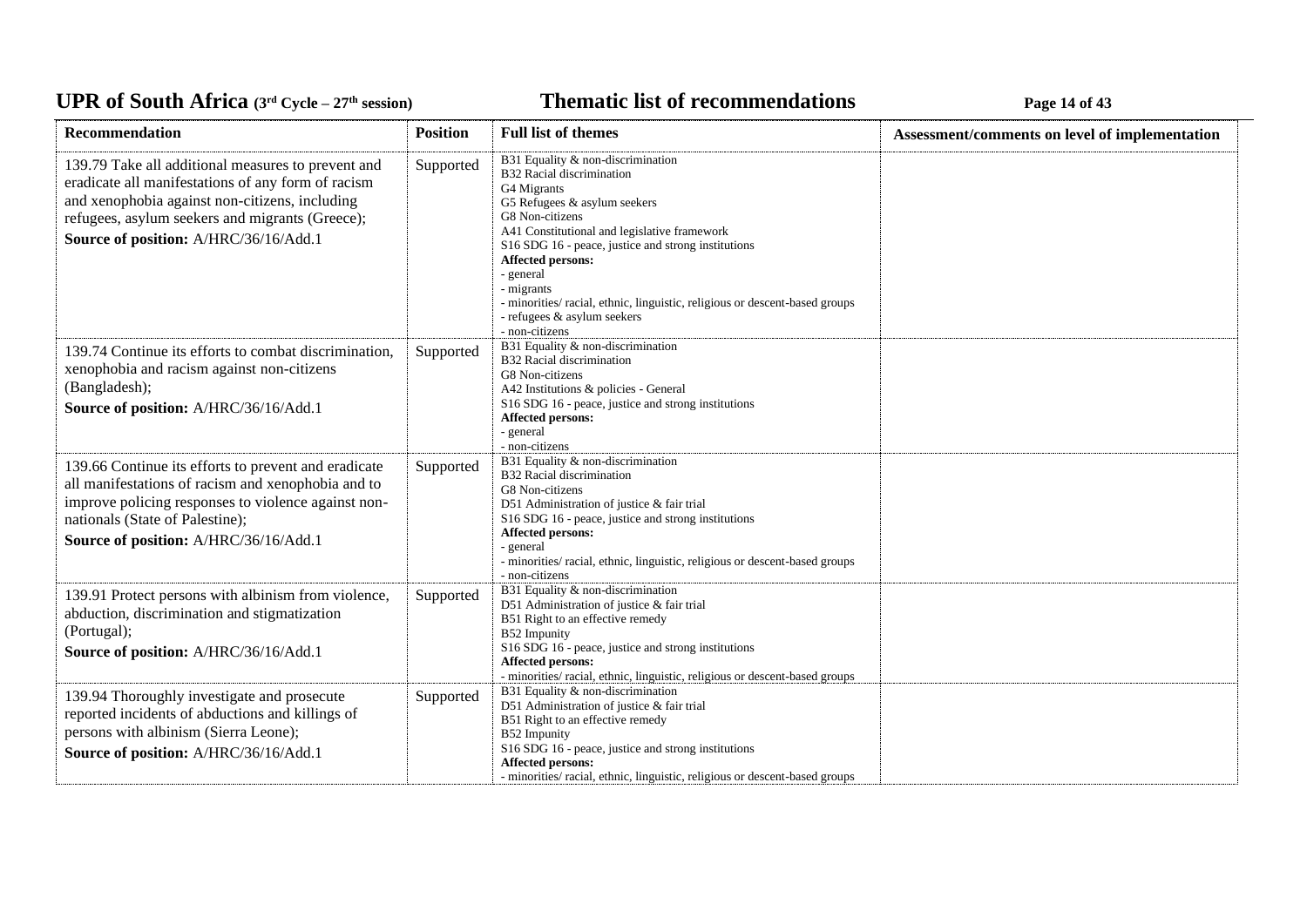### **Thematic list of recommendations Page 15** of 43

| Recommendation                                                                                                                                                                                                                                                | <b>Position</b> | <b>Full list of themes</b>                                                                                                                                                                                                                                                                                | Assessment/comments on level of implementation |
|---------------------------------------------------------------------------------------------------------------------------------------------------------------------------------------------------------------------------------------------------------------|-----------------|-----------------------------------------------------------------------------------------------------------------------------------------------------------------------------------------------------------------------------------------------------------------------------------------------------------|------------------------------------------------|
| 139.96 Strengthen the protection of people with<br>albinism from violence, abduction, discrimination,<br>stigmatization and related intolerance (Mauritania);<br>Source of position: A/HRC/36/16/Add.1                                                        | Supported       | B31 Equality & non-discrimination<br>D51 Administration of justice & fair trial<br>B51 Right to an effective remedy<br>S10 SDG 10 - inequality<br>S16 SDG 16 - peace, justice and strong institutions<br>Affected persons:<br>- minorities/ racial, ethnic, linguistic, religious or descent-based groups |                                                |
| 139.71 Work to hold perpetrators of xenophobic<br>violence to account (Australia);<br>Source of position: A/HRC/36/16/Add.1                                                                                                                                   | Supported       | B31 Equality & non-discrimination<br>D51 Administration of justice & fair trial<br>B52 Impunity<br>G8 Non-citizens<br>S16 SDG 16 - peace, justice and strong institutions<br><b>Affected persons:</b><br>- general<br>- non-citizens                                                                      |                                                |
| 139.92 Protect people with albinism (Congo);<br>Source of position: A/HRC/36/16/Add.1                                                                                                                                                                         | Supported       | B31 Equality & non-discrimination<br>D51 Administration of justice & fair trial<br>B52 Impunity<br>S16 SDG 16 - peace, justice and strong institutions<br>Affected persons:<br>- minorities/ racial, ethnic, linguistic, religious or descent-based groups                                                |                                                |
| 139.100 Take urgent measures for the investigation<br>and effective punishment of perpetrators of<br>discrimination and violence against lesbian, gay,<br>bisexual, transgender and intersex persons<br>(Argentina);<br>Source of position: A/HRC/36/16/Add.1 | Supported       | B31 Equality & non-discrimination<br>D51 Administration of justice & fair trial<br>B52 Impunity<br>S16 SDG 16 - peace, justice and strong institutions<br><b>Affected persons:</b><br>- lesbian, gay, bisexual, transgender and intersex persons (LGBTI)                                                  |                                                |
| 139.101 Take steps to ensure the prevention,<br>investigation and prosecution of cases of violence<br>against persons based on sexual orientation and<br>gender identity (Israel);<br>Source of position: A/HRC/36/16/Add.1                                   | Supported       | B31 Equality & non-discrimination<br>D51 Administration of justice & fair trial<br><b>B52</b> Impunity<br>S16 SDG 16 - peace, justice and strong institutions<br>Affected persons:<br>- lesbian, gay, bisexual, transgender and intersex persons (LGBTI)                                                  |                                                |
| 139.102 Strengthen its system for monitoring,<br>reporting and analyzing crimes of violence and<br>discrimination against individuals based on grounds<br>of sexual orientation or gender identity<br>(Netherlands);<br>Source of position: A/HRC/36/16/Add.1 | Supported       | B31 Equality & non-discrimination<br>D51 Administration of justice & fair trial<br><b>B52</b> Impunity<br>S16 SDG 16 - peace, justice and strong institutions<br>Affected persons:<br>- lesbian, gay, bisexual, transgender and intersex persons (LGBTI)                                                  |                                                |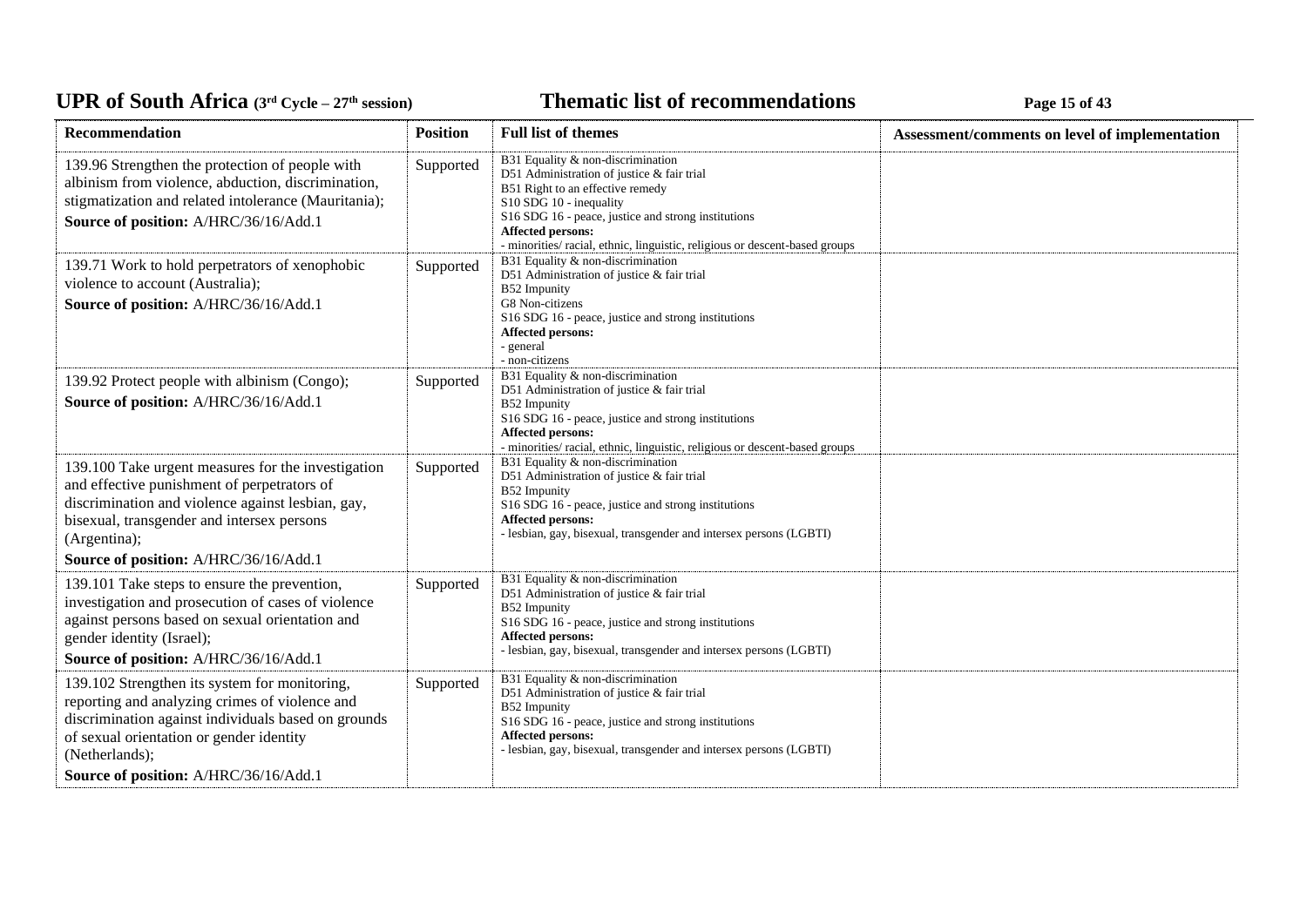### **Thematic list of recommendations Page 16** of 43

| Recommendation                                                                                                                                                                                                | <b>Position</b> | <b>Full list of themes</b>                                                                                                                                                                                                                                                                                                               | Assessment/comments on level of implementation |
|---------------------------------------------------------------------------------------------------------------------------------------------------------------------------------------------------------------|-----------------|------------------------------------------------------------------------------------------------------------------------------------------------------------------------------------------------------------------------------------------------------------------------------------------------------------------------------------------|------------------------------------------------|
| 139.81 Take all required measures to halt the<br>exploitation of migrants, asylum seekers and<br>refugees and facilitate their integration into society<br>(Turkey);<br>Source of position: A/HRC/36/16/Add.1 | Supported       | B31 Equality & non-discrimination<br>G4 Migrants<br>G5 Refugees & asylum seekers<br>S10 SDG 10 - inequality<br>S <sub>16</sub> SDG <sub>16</sub> - peace, justice and strong institutions<br>Affected persons:<br>- migrants<br>- refugees & asylum seekers                                                                              |                                                |
| <b>Theme: B41 Right to development</b>                                                                                                                                                                        |                 |                                                                                                                                                                                                                                                                                                                                          |                                                |
| 139.136 Continue to consolidate the national<br>development plan on the eradication of poverty<br>(Bolivarian Republic of Venezuela);<br>Source of position: A/HRC/36/16/Add.1                                | Supported       | B41 Right to development<br>E1 Economic, social $&$ cultural rights - general measures of<br>implementation<br>E25 Human rights & poverty<br>S01 SDG 1 - poverty<br>S08 SDG 8 - economic growth, employment, decent work<br>Affected persons:<br>- general                                                                               |                                                |
| 139.134 Continue strengthening social programmes<br>in the context of nation-building and social cohesion<br>(Bolivarian Republic of Venezuela);<br>Source of position: A/HRC/36/16/Add.1                     | Supported       | B41 Right to development<br>E1 Economic, social & cultural rights - general measures of<br>implementation<br>S08 SDG 8 - economic growth, employment, decent work<br><b>Affected persons:</b><br>- general                                                                                                                               |                                                |
| 139.135 Continue its efforts to implement the<br>country's national development plan (Pakistan);<br>Source of position: A/HRC/36/16/Add.1                                                                     | Supported       | B41 Right to development<br>E1 Economic, social $&$ cultural rights - general measures of<br>implementation<br>S08 SDG 8 - economic growth, employment, decent work<br>Affected persons:<br>- general                                                                                                                                    |                                                |
| 139.149 Continue its efforts to achieve development,<br>the eradication of poverty and the elimination of<br>racial discrimination (Yemen);<br>Source of position: A/HRC/36/16/Add.1                          | Supported       | B41 Right to development<br>E25 Human rights & poverty<br>B32 Racial discrimination<br>S01 SDG 1 - poverty<br>S <sub>16</sub> SDG <sub>16</sub> - peace, justice and strong institutions<br>Affected persons:<br>- general<br>- minorities/ racial, ethnic, linguistic, religious or descent-based groups<br>- persons living in poverty |                                                |
| <b>Theme: D26 Conditions of detention</b>                                                                                                                                                                     |                 |                                                                                                                                                                                                                                                                                                                                          |                                                |
| 139.113 Improve conditions in detention centres and<br>avoid overcrowding, as well as the detention of<br>migrants (Mexico);<br>Source of position: A/HRC/36/16/Add.1                                         | Supported       | D <sub>26</sub> Conditions of detention<br>G4 Migrants<br>S16 SDG 16 - peace, justice and strong institutions<br><b>Affected persons:</b><br>- migrants<br>- persons deprived of their liberty                                                                                                                                           |                                                |
| <b>Theme: D27 Prohibition of slavery, trafficking</b>                                                                                                                                                         |                 |                                                                                                                                                                                                                                                                                                                                          |                                                |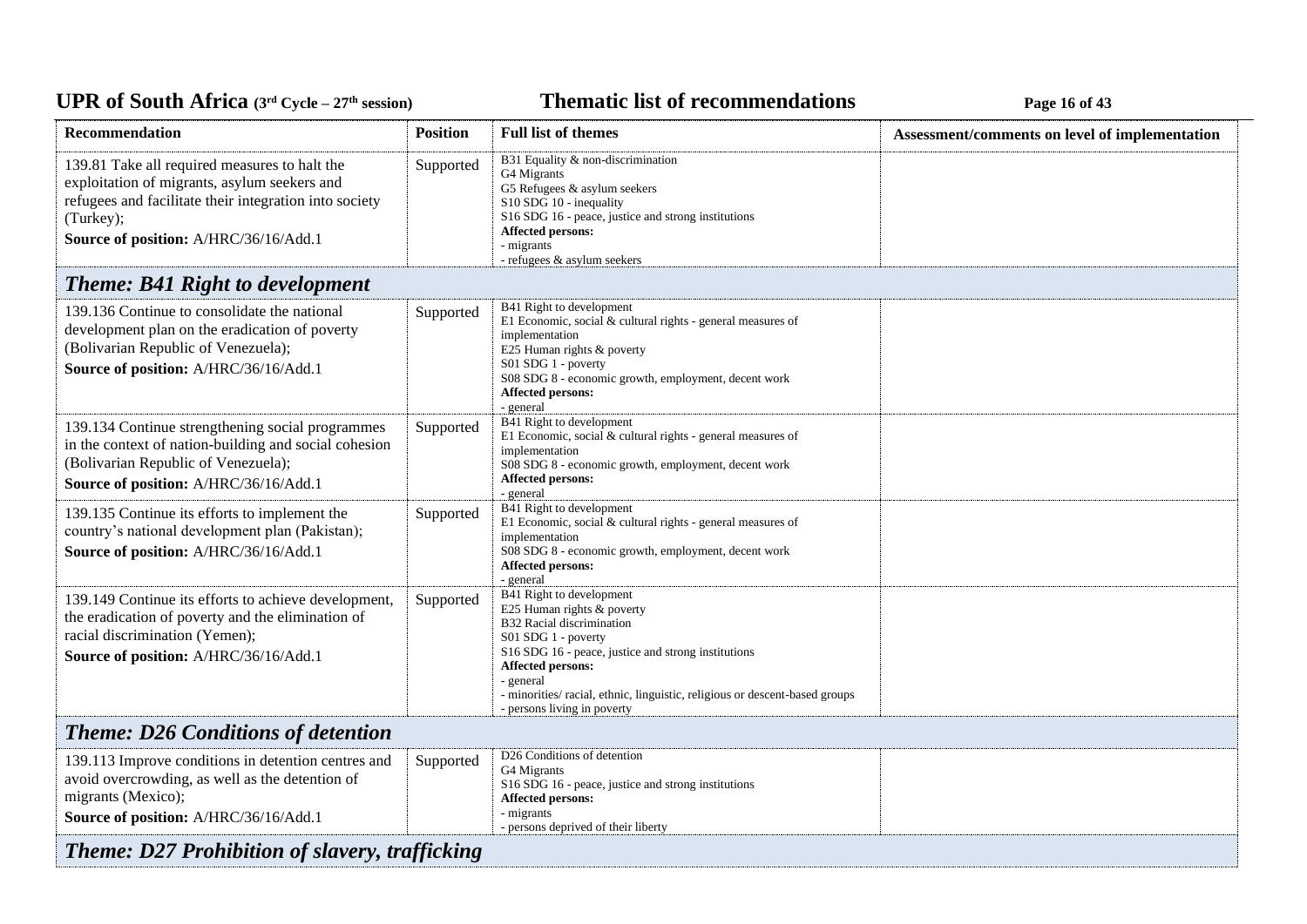#### *C***ELE <b>EXECUTE: CYCLE 27 Page 17 of 43**

| Recommendation                                                                                                                                                                                                                                                                                                               | <b>Position</b> | <b>Full list of themes</b>                                                                                                                                                                                                                                                                                                           | Assessment/comments on level of implementation |
|------------------------------------------------------------------------------------------------------------------------------------------------------------------------------------------------------------------------------------------------------------------------------------------------------------------------------|-----------------|--------------------------------------------------------------------------------------------------------------------------------------------------------------------------------------------------------------------------------------------------------------------------------------------------------------------------------------|------------------------------------------------|
| 139.126 Continue the efforts aimed at combating<br>trafficking in persons, particularly women and<br>children, in the framework of enforcing national<br>legislation and the international conventions that<br>South Africa has ratified (United Arab Emirates);<br>Source of position: A/HRC/36/16/Add.1                    | Supported       | D27 Prohibition of slavery, trafficking<br>A12 Acceptance of international norms<br>A41 Constitutional and legislative framework<br>S16 SDG 16 - peace, justice and strong institutions<br><b>Affected persons:</b><br>- general<br>- women<br>- children                                                                            |                                                |
| 139.128 Continue its efforts to combat trafficking of<br>persons through the effective implementation of the<br>Prevention and Combating of Trafficking in Persons<br>Act (Maldives);<br>Source of position: A/HRC/36/16/Add.1                                                                                               | Supported       | D27 Prohibition of slavery, trafficking<br>A41 Constitutional and legislative framework<br>S16 SDG 16 - peace, justice and strong institutions<br><b>Affected persons:</b><br>- general<br>- women<br>- children                                                                                                                     |                                                |
| 139.129 Consider formulating a national plan of<br>action on trafficking, with a particular focus on data<br>on trafficking in children (Bangladesh);<br>Source of position: A/HRC/36/16/Add.1                                                                                                                               | Supported       | D27 Prohibition of slavery, trafficking<br>A46 National Plans of Action on Human Rights (or specific areas)<br>F31 Children: definition; general principles; protection<br>S16 SDG 16 - peace, justice and strong institutions<br>Affected persons:<br>- children                                                                    |                                                |
| 139.125 Closely cooperate with relevant<br>governmental and non-governmental foreign<br>agencies to tackle trafficking in persons and ensure<br>that appropriate protection is rendered to various<br>groups of victims, including victims who are foreign<br>nationals (Thailand);<br>Source of position: A/HRC/36/16/Add.1 | Supported       | D27 Prohibition of slavery, trafficking<br>A61 Cooperation with civil society<br>A28 Cooperation with other international mechanisms and institutions<br>B51 Right to an effective remedy<br>S16 SDG 16 - peace, justice and strong institutions<br><b>Affected persons:</b><br>- general<br>- women<br>- children<br>- non-citizens |                                                |
| 139.124 Continue the ongoing efforts to combat<br>human trafficking and strengthen measures to protect<br>victims of trafficking (Sri Lanka);<br>Source of position: A/HRC/36/16/Add.1                                                                                                                                       | Supported       | D27 Prohibition of slavery, trafficking<br>B51 Right to an effective remedy<br>S16 SDG 16 - peace, justice and strong institutions<br>Affected persons:<br>- general<br>- women<br>- children                                                                                                                                        |                                                |
| 139.127 Continue measures to combat trafficking in<br>human beings (Azerbaijan);<br>Source of position: A/HRC/36/16/Add.1                                                                                                                                                                                                    | Supported       | D27 Prohibition of slavery, trafficking<br>S16 SDG 16 - peace, justice and strong institutions<br><b>Affected persons:</b><br>- general<br>- women<br>- children                                                                                                                                                                     |                                                |
| <b>Theme: D31 Liberty and security - general</b>                                                                                                                                                                                                                                                                             |                 |                                                                                                                                                                                                                                                                                                                                      |                                                |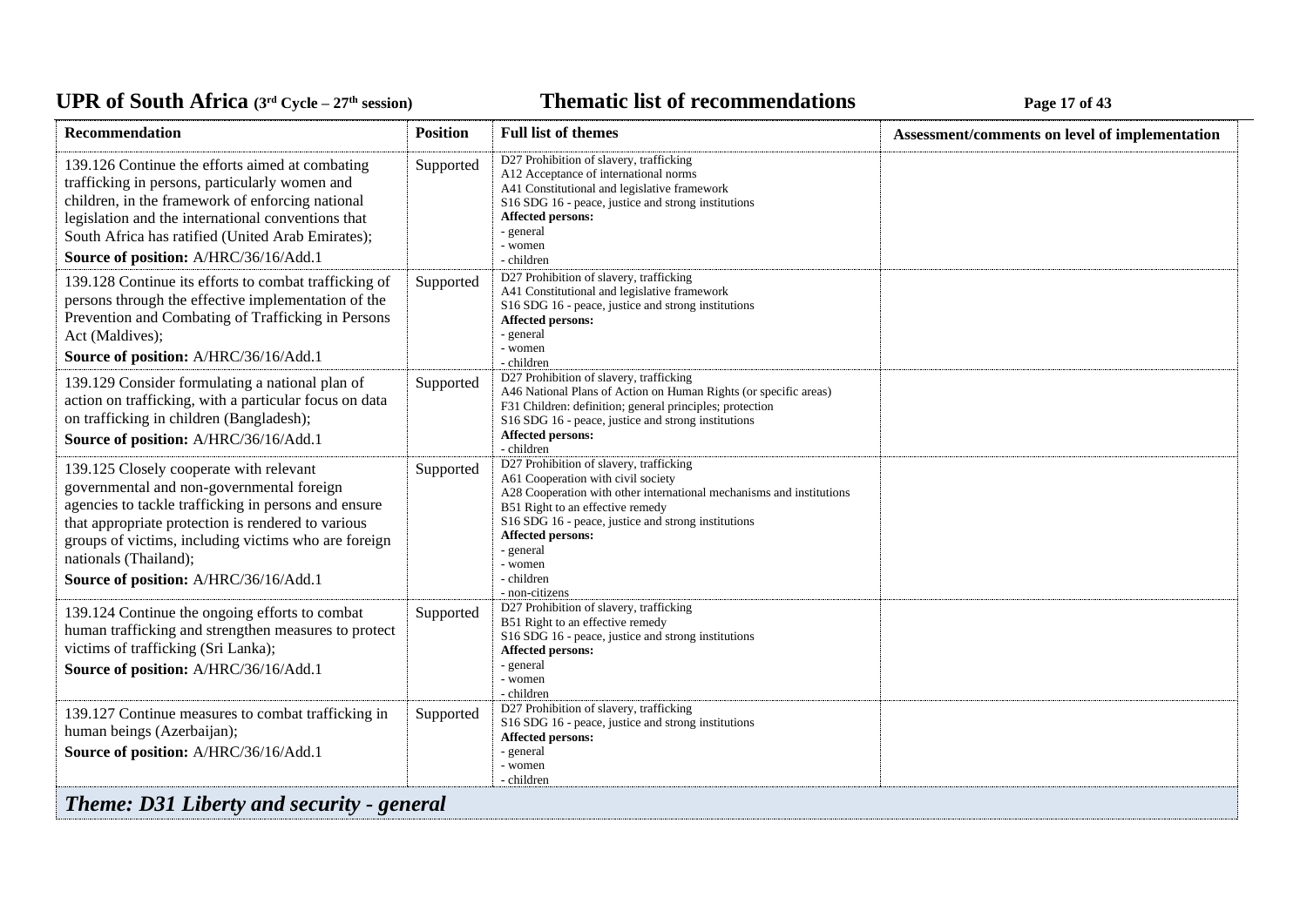# UPR of South Africa (3<sup>rd</sup> Cycle - 27<sup>th</sup> session)

## **Thematic list of recommendations Page 18** of 43

| Recommendation                                                                                                                                                                                                                                                                                                                               | <b>Position</b> | <b>Full list of themes</b>                                                                                                                                                                                                                                                                          | Assessment/comments on level of implementation |
|----------------------------------------------------------------------------------------------------------------------------------------------------------------------------------------------------------------------------------------------------------------------------------------------------------------------------------------------|-----------------|-----------------------------------------------------------------------------------------------------------------------------------------------------------------------------------------------------------------------------------------------------------------------------------------------------|------------------------------------------------|
| 139.107 Continue to combat violence and crime in<br>large cities (Angola);<br>Source of position: A/HRC/36/16/Add.1                                                                                                                                                                                                                          | Supported       | D31 Liberty and security - general<br>D51 Administration of justice & fair trial<br>S16 SDG 16 - peace, justice and strong institutions<br><b>Affected persons:</b><br>- general                                                                                                                    |                                                |
| <b>Theme: D43 Freedom of opinion and expression</b>                                                                                                                                                                                                                                                                                          |                 |                                                                                                                                                                                                                                                                                                     |                                                |
| 139.118 Continue its efforts to ensure the right to<br>access to information and freedom of expression by<br>adopting regulations that would be in accordance<br>with both the South African Constitution and the<br>international treaties and commitments of South<br>Africa (Poland);<br>Source of position: A/HRC/36/16/Add.1            | Supported       | D43 Freedom of opinion and expression<br>A41 Constitutional and legislative framework<br>A12 Acceptance of international norms<br>S <sub>16</sub> SDG <sub>16</sub> - peace, justice and strong institutions<br>Affected persons:<br>- general                                                      |                                                |
| 139.121 Safeguard journalists and writers, especially<br>those working for State-owned media houses or<br>public broadcasters, so they can work freely and<br>without fear of reprisal for expressing critical<br>opinions or covering subjects that the Government<br>may find sensitive (Sweden);<br>Source of position: A/HRC/36/16/Add.1 | Supported       | D43 Freedom of opinion and expression<br>S16 SDG 16 - peace, justice and strong institutions<br><b>Affected persons:</b><br>- media                                                                                                                                                                 |                                                |
| <b>Theme: D51 Administration of justice &amp; fair trial</b>                                                                                                                                                                                                                                                                                 |                 |                                                                                                                                                                                                                                                                                                     |                                                |
| 139.116 Ensure that bills relating to traditional courts<br>and traditional leaders currently under discussion are<br>in conformity with the international commitments of<br>South Africa (France);<br>Source of position: A/HRC/36/16/Add.1                                                                                                 | Supported       | D51 Administration of justice & fair trial<br>A12 Acceptance of international norms<br>S16 SDG 16 - peace, justice and strong institutions<br><b>Affected persons:</b><br>- general                                                                                                                 |                                                |
| 139.115 Step up its efforts to improve legal aid for<br>destitute people in order to guarantee access to<br>justice and a fair trial for all (Burundi);<br>Source of position: A/HRC/36/16/Add.1                                                                                                                                             | Supported       | D51 Administration of justice & fair trial<br>B51 Right to an effective remedy<br>E25 Human rights & poverty<br>S16 SDG 16 - peace, justice and strong institutions<br>Affected persons:<br>- persons living in poverty                                                                             |                                                |
| 139.111 Redouble efforts to reduce the use of<br>excessive force by the police through a<br>comprehensive effort to educate policemen on proper<br>procedures and prosecute those law enforcement<br>officials who persist (Iceland);<br>Source of position: A/HRC/36/16/Add.1                                                               | Supported       | D51 Administration of justice & fair trial<br>D25 Prohibition of torture and cruel, inhuman or degrading treatment<br>A53 Professional training in human rights<br>B52 Impunity<br>S16 SDG 16 - peace, justice and strong institutions<br>Affected persons:<br>- law enforcement / police officials |                                                |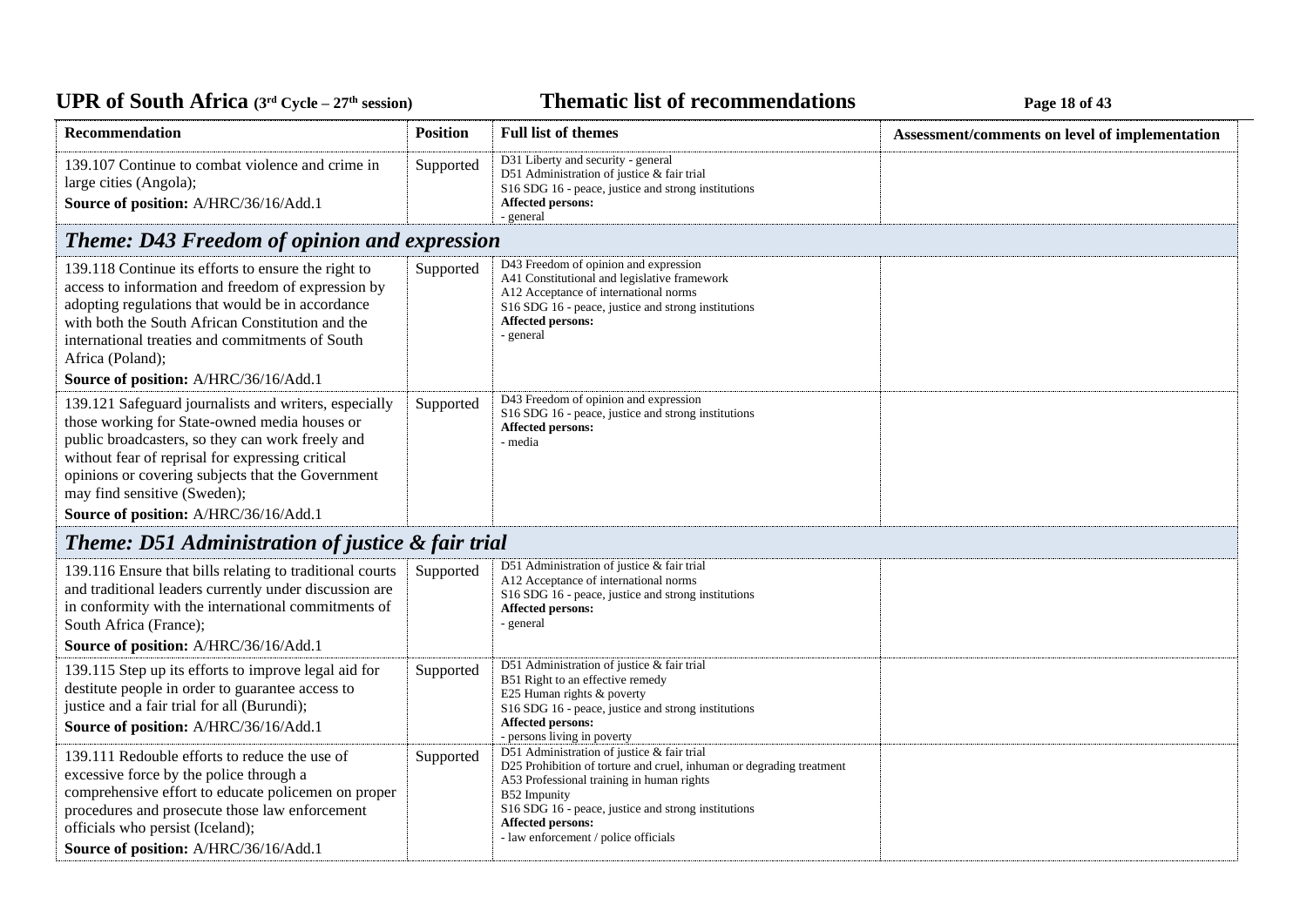## UPR of South Africa (3<sup>rd</sup> Cycle - 27<sup>th</sup> session)

## **Thematic list of recommendations Page 19** of 43

| Recommendation                                                                                                                                                                                                                                                               | <b>Position</b> | <b>Full list of themes</b>                                                                                                                                                                                                                                                                                                | Assessment/comments on level of implementation |
|------------------------------------------------------------------------------------------------------------------------------------------------------------------------------------------------------------------------------------------------------------------------------|-----------------|---------------------------------------------------------------------------------------------------------------------------------------------------------------------------------------------------------------------------------------------------------------------------------------------------------------------------|------------------------------------------------|
| 139.114 Ensure that the Independent Police<br>Investigative Directorate investigates all allegations<br>of torture (Germany);<br>Source of position: A/HRC/36/16/Add.1                                                                                                       | Supported       | D51 Administration of justice & fair trial<br>D25 Prohibition of torture and cruel, inhuman or degrading treatment<br>B51 Right to an effective remedy<br>S <sub>16</sub> SDG <sub>16</sub> - peace, justice and strong institutions<br><b>Affected persons:</b><br>- law enforcement / police officials                  |                                                |
| 139.112 Take effective measures to prevent the<br>excessive use of force and to protect the human<br>rights of persons in detention facilities (Holy See);<br>Source of position: A/HRC/36/16/Add.1                                                                          | Supported       | D51 Administration of justice & fair trial<br>D25 Prohibition of torture and cruel, inhuman or degrading treatment<br>D <sub>26</sub> Conditions of detention<br>A42 Institutions & policies - General<br>S16 SDG 16 - peace, justice and strong institutions<br>Affected persons:<br>- persons deprived of their liberty |                                                |
| 139.108 Strengthen its efforts against the excessive<br>use of force by police forces (Cabo Verde);<br>Source of position: A/HRC/36/16/Add.1                                                                                                                                 | Supported       | D51 Administration of justice & fair trial<br>D25 Prohibition of torture and cruel, inhuman or degrading treatment<br>S16 SDG 16 - peace, justice and strong institutions<br>Affected persons:<br>- general<br>- law enforcement / police officials                                                                       |                                                |
| 139.117 Continue to pay further attention to<br>improving the rule of law (Russian Federation);<br>Source of position: A/HRC/36/16/Add.1                                                                                                                                     | Supported       | D51 Administration of justice & fair trial<br>S <sub>16</sub> SDG <sub>16</sub> - peace, justice and strong institutions<br><b>Affected persons:</b><br>- general                                                                                                                                                         |                                                |
| Theme: E1 Economic, social & cultural rights - general measures of implementation                                                                                                                                                                                            |                 |                                                                                                                                                                                                                                                                                                                           |                                                |
| 139.158 Take all the necessary measures to optimize<br>land distribution, while implementing a land reform,<br>providing adequate support and training to<br>beneficiaries, in close consultation with all<br>stakeholders (Haiti);<br>Source of position: A/HRC/36/16/Add.1 | Supported       | E1 Economic, social & cultural rights - general measures of<br>implementation<br>A42 Institutions & policies - General<br>A54 Awareness raising and dissemination<br>A61 Cooperation with civil society<br>S10 SDG 10 - inequality<br><b>Affected persons:</b><br>- general<br>- persons living in rural areas            |                                                |
| 139.151 Continue to promote rural development<br>policies for the protection of the rights of peasants<br>and other persons working in rural areas<br>(Plurinational State of Bolivia);<br>Source of position: A/HRC/36/16/Add.1                                             | Supported       | E1 Economic, social & cultural rights - general measures of<br>implementation<br>B41 Right to development<br>S08 SDG 8 - economic growth, employment, decent work<br>Affected persons:<br>- persons living in rural areas                                                                                                 |                                                |
| 139.132 Continue its efforts to implement measures<br>aimed at the economic transformation of the country<br>(Pakistan);<br>Source of position: A/HRC/36/16/Add.1                                                                                                            | Supported       | E1 Economic, social $&$ cultural rights - general measures of<br>implementation<br>E21 Right to an adequate standard of living - general<br>E25 Human rights & poverty<br>B41 Right to development<br>S08 SDG 8 - economic growth, employment, decent work<br>Affected persons:<br>- general                              |                                                |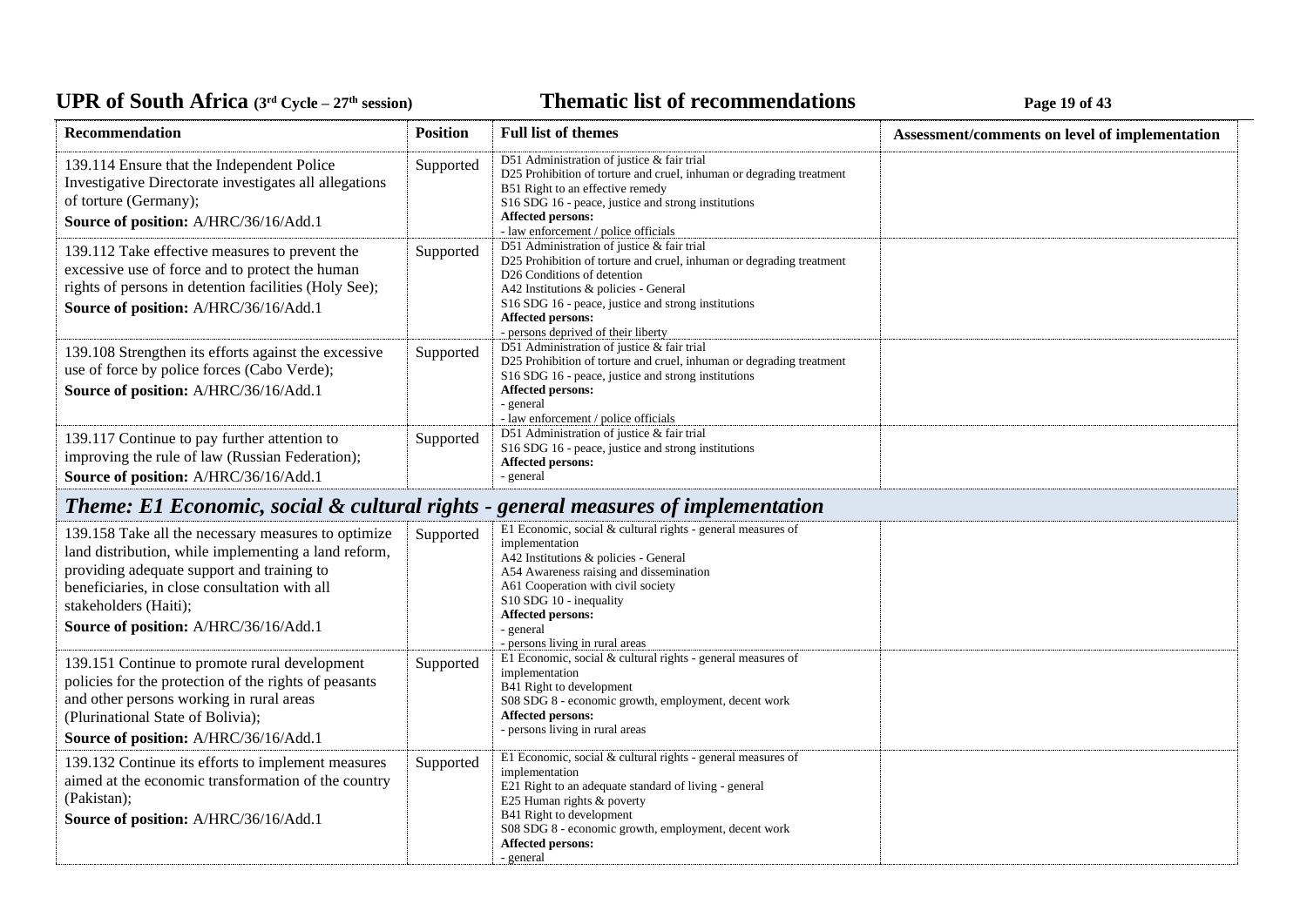### **Thematic list of recommendations Page 20** of 43

| Recommendation                                                                                                                                                                                                                                                                          | <b>Position</b> | <b>Full list of themes</b>                                                                                                                                                                                                                                                                                                                                        | Assessment/comments on level of implementation |
|-----------------------------------------------------------------------------------------------------------------------------------------------------------------------------------------------------------------------------------------------------------------------------------------|-----------------|-------------------------------------------------------------------------------------------------------------------------------------------------------------------------------------------------------------------------------------------------------------------------------------------------------------------------------------------------------------------|------------------------------------------------|
| 139.130 Continue to promote sustainable economic<br>and social development, eradicate poverty and<br>improve people's living standards (China);<br>Source of position: A/HRC/36/16/Add.1                                                                                                | Supported       | E1 Economic, social & cultural rights - general measures of<br>implementation<br>E21 Right to an adequate standard of living - general<br>E25 Human rights & poverty<br>S08 SDG 8 - economic growth, employment, decent work<br>Affected persons:<br>- general<br>- persons living in poverty                                                                     |                                                |
| 139.137 Redouble its efforts to address challenges in<br>terms of economic rights, namely to reduce<br>unemployment and alleviate poverty (Indonesia);<br>Source of position: A/HRC/36/16/Add.1                                                                                         | Supported       | E1 Economic, social & cultural rights - general measures of<br>implementation<br>E31 Right to work<br>E25 Human rights & poverty<br>S01 SDG 1 - poverty<br>S08 SDG 8 - economic growth, employment, decent work<br>Affected persons:<br>- general<br>- persons living in poverty                                                                                  |                                                |
| 139.133 Continue to make efforts for the enjoyment<br>of the rights to work, health, education and food<br>(Russian Federation);<br>Source of position: A/HRC/36/16/Add.1                                                                                                               | Supported       | E1 Economic, social & cultural rights - general measures of<br>implementation<br>S08 SDG 8 - economic growth, employment, decent work<br><b>Affected persons:</b><br>- general                                                                                                                                                                                    |                                                |
| Theme: E21 Right to an adequate standard of living - general                                                                                                                                                                                                                            |                 |                                                                                                                                                                                                                                                                                                                                                                   |                                                |
| 139.138 Strengthen its policy and programmatic<br>measures aimed at addressing the big challenges of<br>inequality, poverty and unemployment (Zimbabwe);<br>Source of position: A/HRC/36/16/Add.1                                                                                       | Supported       | E21 Right to an adequate standard of living - general<br>E25 Human rights & poverty<br>E31 Right to work<br>S01 SDG 1 - poverty<br>S08 SDG 8 - economic growth, employment, decent work<br><b>Affected persons:</b><br>- general                                                                                                                                  |                                                |
| 139.159 Continue taking measures aimed at<br>eliminating historical injustices and inequalities in all<br>sectors, especially in the health and education<br>sectors, in order to improve the living standards of all<br>its people (Namibia);<br>Source of position: A/HRC/36/16/Add.1 | Supported       | E21 Right to an adequate standard of living - general<br>E41 Right to health - General<br>E51 Right to education - General<br>B31 Equality & non-discrimination<br>S03 SDG 3 - health<br>S04 SDG 4 - education<br>S10 SDG 10 - inequality<br><b>Affected persons:</b><br>- general<br>- minorities/ racial, ethnic, linguistic, religious or descent-based groups |                                                |
| <b>Theme: E23 Right to adequate housing</b>                                                                                                                                                                                                                                             |                 |                                                                                                                                                                                                                                                                                                                                                                   |                                                |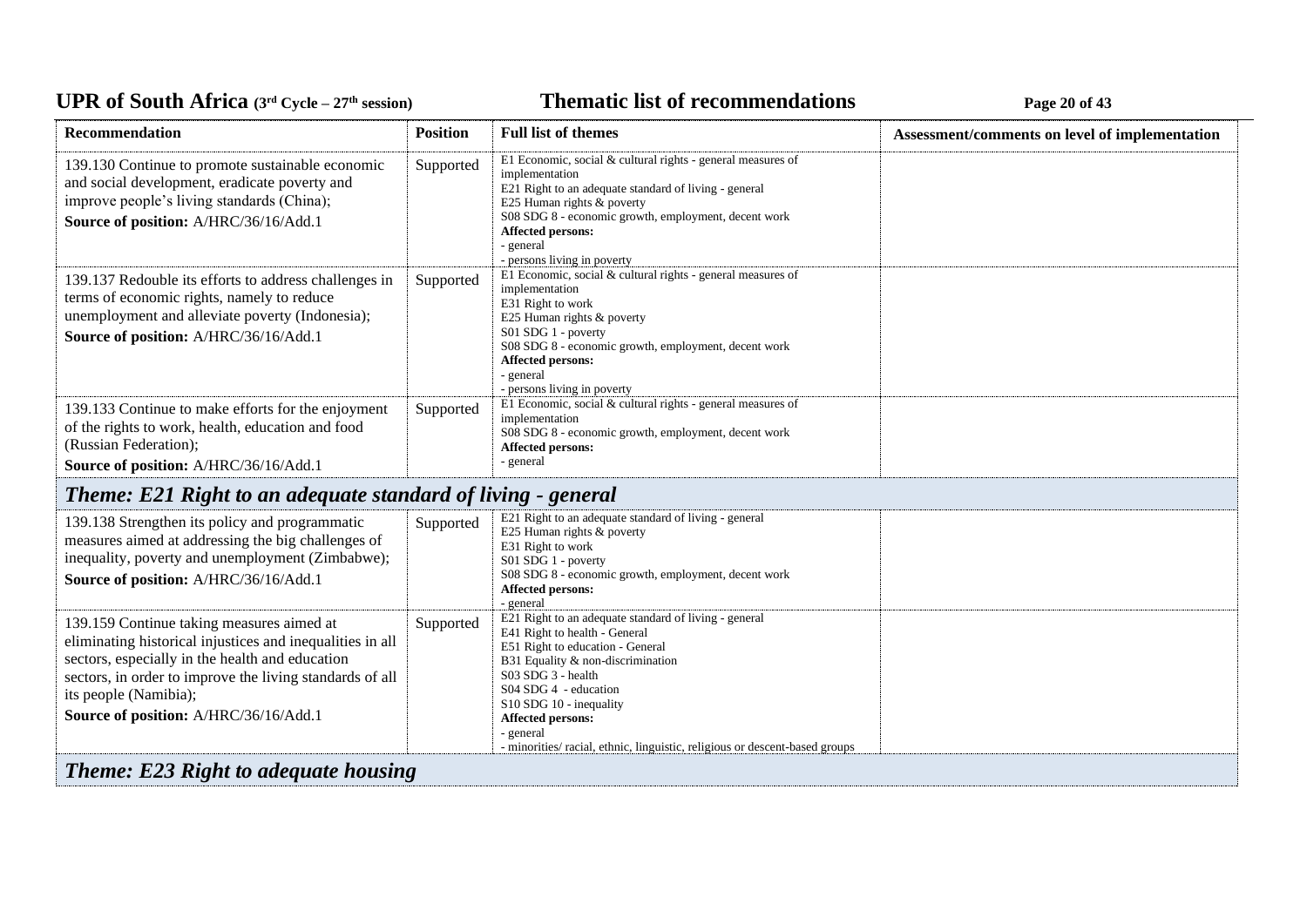### **Thematic list of recommendations Page 21 of 43**

| <b>Recommendation</b>                                                                                                                                                                                                                      | <b>Position</b> | <b>Full list of themes</b>                                                                                                                                                                                                                                                    | Assessment/comments on level of implementation |
|--------------------------------------------------------------------------------------------------------------------------------------------------------------------------------------------------------------------------------------------|-----------------|-------------------------------------------------------------------------------------------------------------------------------------------------------------------------------------------------------------------------------------------------------------------------------|------------------------------------------------|
| 139.154 Build on the progress made to provide<br>adequate housing through such programmes as the<br>integrated human settlements grant and the urban<br>settlements development grant (Malaysia);<br>Source of position: A/HRC/36/16/Add.1 | Supported       | E23 Right to adequate housing<br>A42 Institutions & policies - General<br>S08 SDG 8 - economic growth, employment, decent work<br>Affected persons:<br>- general                                                                                                              |                                                |
| <b>Theme: E24 Right to social security</b>                                                                                                                                                                                                 |                 |                                                                                                                                                                                                                                                                               |                                                |
| 139.141 Continue to ensure effective access to social<br>protection for vulnerable groups (Madagascar);<br>Source of position: A/HRC/36/16/Add.1                                                                                           | Supported       | E24 Right to social security<br>S10 SDG 10 - inequality<br>Affected persons:<br>- vulnerable persons/groups                                                                                                                                                                   |                                                |
| <b>Theme: E25 Human rights &amp; poverty</b>                                                                                                                                                                                               |                 |                                                                                                                                                                                                                                                                               |                                                |
| 139.148 Continue its efforts to eradicate poverty and<br>social inequality (South Sudan);<br>Source of position: A/HRC/36/16/Add.1                                                                                                         | Supported       | E25 Human rights & poverty<br>B31 Equality & non-discrimination<br>S01 SDG 1 - poverty<br>S10 SDG 10 - inequality<br>Affected persons:<br>- vulnerable persons/groups<br>- persons living in poverty                                                                          |                                                |
| 139.143 Strengthen its policy to fight poverty in rural<br>areas (Côte d'Ivoire);<br>Source of position: A/HRC/36/16/Add.1                                                                                                                 | Supported       | E25 Human rights & poverty<br>E21 Right to an adequate standard of living - general<br>A43 Human rights policies<br>S01 SDG 1 - poverty<br>S10 SDG 10 - inequality<br>Affected persons:<br>- persons living in poverty<br>- persons living in rural areas                     |                                                |
| 139.145 Continue its endeavours on development<br>and poverty alleviation throughout the community,<br>notably for vulnerable groups, such as women and<br>children (Islamic Republic of Iran);<br>Source of position: A/HRC/36/16/Add.1   | Supported       | E25 Human rights & poverty<br>E21 Right to an adequate standard of living - general<br>B41 Right to development<br>$S01$ SDG 1 - poverty<br>S08 SDG 8 - economic growth, employment, decent work<br>Affected persons:<br>- women<br>- children<br>- persons living in poverty |                                                |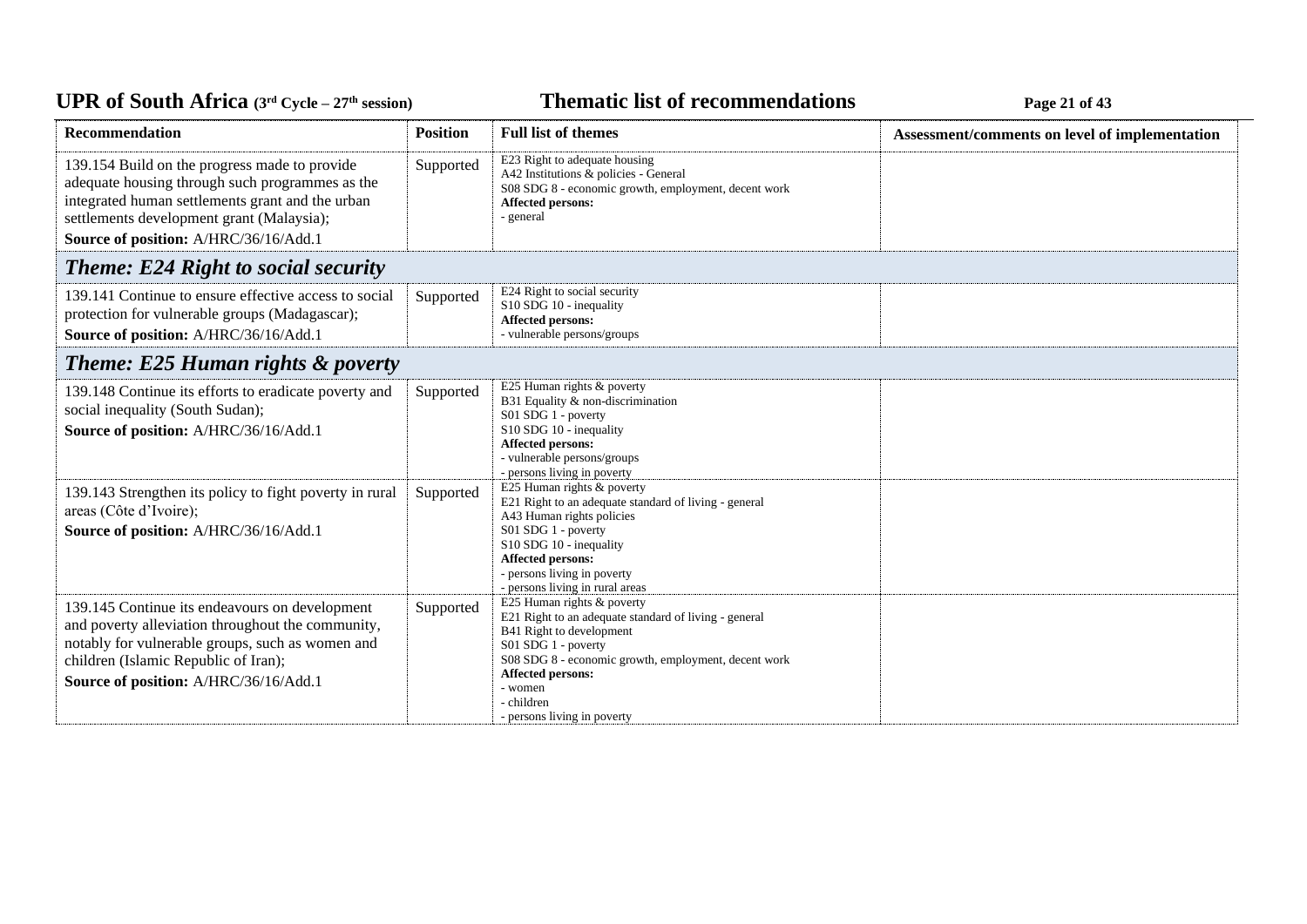#### *C***ELE <b>EXECUTE: CYCLE 22 CFC CYCLE 22 CFC CFC CFC CFC CFC CFC CFC CFC CFC CFC CFC CFC CFC CFC CFC CFC CFC CFC CFC CFC CFC CFC CFC CFC CFC CFC CFC CFC CFC**

| Recommendation                                                                                                                                                                                                                                                                                                                    | <b>Position</b> | <b>Full list of themes</b>                                                                                                                                                                                                                                                                                                                                                                             | Assessment/comments on level of implementation |
|-----------------------------------------------------------------------------------------------------------------------------------------------------------------------------------------------------------------------------------------------------------------------------------------------------------------------------------|-----------------|--------------------------------------------------------------------------------------------------------------------------------------------------------------------------------------------------------------------------------------------------------------------------------------------------------------------------------------------------------------------------------------------------------|------------------------------------------------|
| 139.146 Take further steps to improve the conditions<br>of vulnerable categories of its population, in<br>particular children in poverty, who face food<br>insecurity and mistreatments, and disabled people,<br>who are still victims of stigmatization and<br>discrimination (Poland);<br>Source of position: A/HRC/36/16/Add.1 | Supported       | E25 Human rights & poverty<br>E21 Right to an adequate standard of living - general<br>F31 Children: definition; general principles; protection<br>F4 Persons with disabilities<br>S01 SDG 1 - poverty<br>S02 SDG 2 - hunger and food security<br>S16 SDG 16 - peace, justice and strong institutions<br>Affected persons:<br>- children<br>- persons with disabilities<br>- vulnerable persons/groups |                                                |
| 139.142 Continue to implement actions aimed at<br>reducing poverty and inequality (Cuba);<br>Source of position: A/HRC/36/16/Add.1                                                                                                                                                                                                | Supported       | E25 Human rights & poverty<br>E21 Right to an adequate standard of living - general<br>S01 SDG 1 - poverty<br>S08 SDG 8 - economic growth, employment, decent work<br>S10 SDG 10 - inequality<br>Affected persons:<br>- persons living in poverty                                                                                                                                                      |                                                |
| 139.144 Continue its poverty reduction policy,<br>particularly for vulnerable groups in isolated and<br>rural areas (Djibouti);<br>Source of position: A/HRC/36/16/Add.1                                                                                                                                                          | Supported       | E25 Human rights & poverty<br>E21 Right to an adequate standard of living - general<br>S01 SDG 1 - poverty<br>S10 SDG 10 - inequality<br>Affected persons:<br>- vulnerable persons/groups<br>- persons living in poverty<br>- persons living in rural areas                                                                                                                                            |                                                |
| 139.147 Continue its efforts to eradicate poverty and<br>inequality (Lebanon);<br>Source of position: A/HRC/36/16/Add.1                                                                                                                                                                                                           | Supported       | E25 Human rights & poverty<br>S01 SDG 1 - poverty<br>B31 Equality & non-discrimination<br>S10 SDG 10 - inequality<br>Affected persons:<br>- vulnerable persons/groups<br>- persons living in poverty                                                                                                                                                                                                   |                                                |
| 139.150 Continue its efforts aimed at eliminating<br>poverty and reducing inequality (Azerbaijan);<br>Source of position: A/HRC/36/16/Add.1                                                                                                                                                                                       | Supported       | E25 Human rights & poverty<br>S01 SDG 1 - poverty<br>S08 SDG 8 - economic growth, employment, decent work<br>S10 SDG 10 - inequality<br>Affected persons:<br>- general<br>- persons living in poverty                                                                                                                                                                                                  |                                                |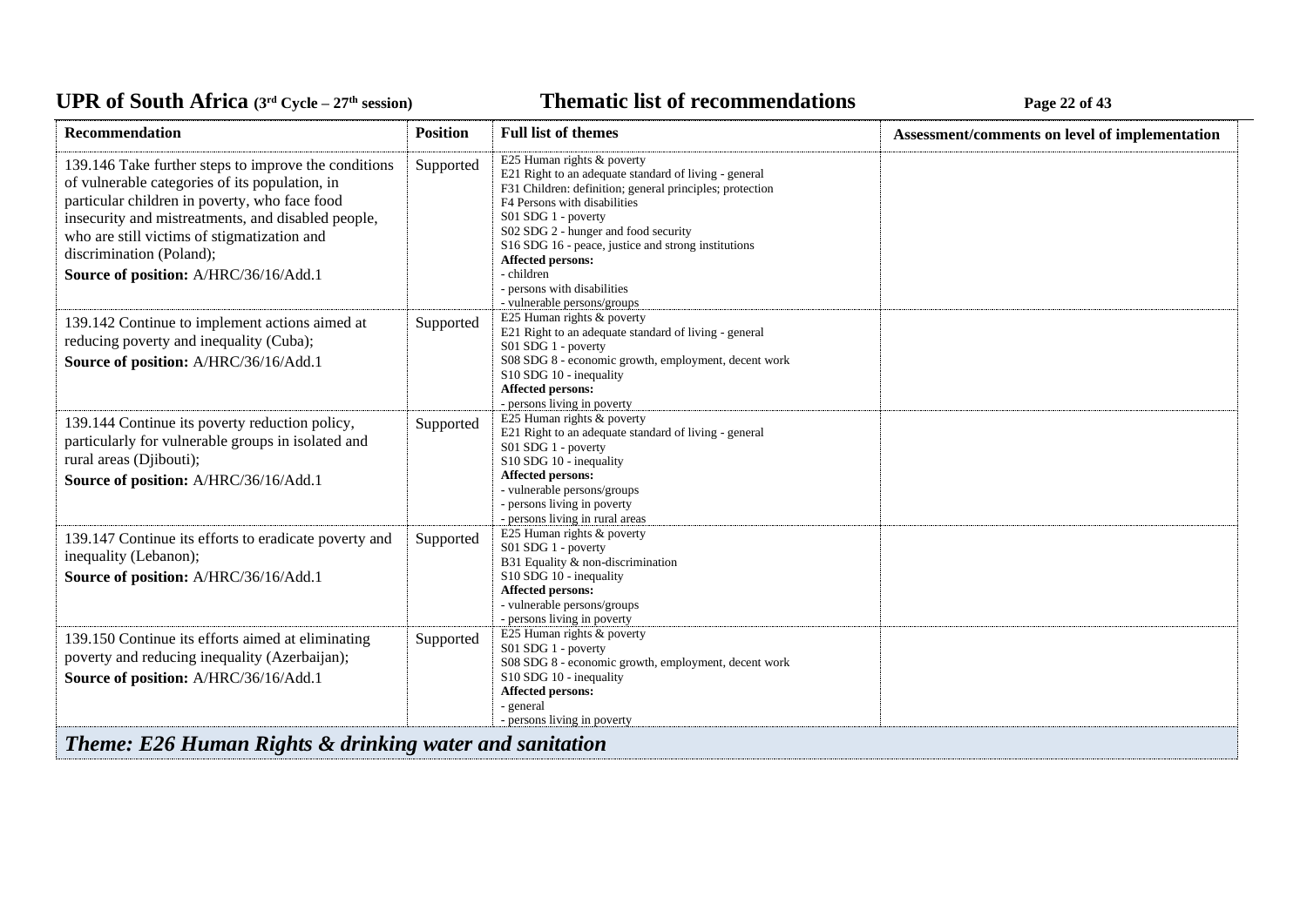### **Thematic list of recommendations Page 23** of 43

| Recommendation                                                                                                                                                                                                                                                                                                        | <b>Position</b> | <b>Full list of themes</b>                                                                                                                                                                                                                   | Assessment/comments on level of implementation |  |
|-----------------------------------------------------------------------------------------------------------------------------------------------------------------------------------------------------------------------------------------------------------------------------------------------------------------------|-----------------|----------------------------------------------------------------------------------------------------------------------------------------------------------------------------------------------------------------------------------------------|------------------------------------------------|--|
| 139.157 Continue efforts to enable all households,<br>schools and health centres to have access to safe<br>drinking water and sanitation (Uruguay);<br>Source of position: A/HRC/36/16/Add.1                                                                                                                          | Supported       | E26 Human Rights & drinking water and sanitation<br>E41 Right to health - General<br>E51 Right to education - General<br>$S03$ SDG 3 - health<br>S04 SDG 4 - education<br>S06 SDG 6 - water and sanitation<br>Affected persons:<br>- general |                                                |  |
| 139.156 Continue to enhance the realization of the<br>human rights to water and sanitation, giving special<br>attention to ensuring that all homes, health centres<br>and educational establishments have safe drinking<br>water and improved sanitation facilities (Spain);<br>Source of position: A/HRC/36/16/Add.1 | Supported       | E26 Human Rights & drinking water and sanitation<br>E41 Right to health - General<br>E51 Right to education - General<br>S06 SDG 6 - water and sanitation<br>Affected persons:<br>- general                                                  |                                                |  |
| 139.155 Continue efforts to ensure that households,<br>schools and health facilities have access to safe water<br>and sanitation (Djibouti);<br>Source of position: A/HRC/36/16/Add.1                                                                                                                                 | Supported       | E26 Human Rights & drinking water and sanitation<br>E41 Right to health - General<br>S03 SDG 3 - health<br>S04 SDG 4 - education<br>S06 SDG 6 - water and sanitation<br><b>Affected persons:</b><br>- general                                |                                                |  |
| <b>Theme: E31 Right to work</b>                                                                                                                                                                                                                                                                                       |                 |                                                                                                                                                                                                                                              |                                                |  |
| 139.140 Continue programmes to foster economic<br>growth and reduce unemployment (Russian<br>Federation);<br>Source of position: A/HRC/36/16/Add.1                                                                                                                                                                    | Supported       | E31 Right to work<br>B41 Right to development<br>S08 SDG 8 - economic growth, employment, decent work<br><b>Affected persons:</b><br>- general                                                                                               |                                                |  |
| 139.139 Redouble efforts to improve access by<br>young people and vulnerable groups to decent work<br>(Angola);<br>Source of position: A/HRC/36/16/Add.1                                                                                                                                                              | Supported       | E31 Right to work<br>E32 Right to just and favourable conditions of work<br>S08 SDG 8 - economic growth, employment, decent work<br>Affected persons:<br>- youth                                                                             |                                                |  |
| <b>Theme: E41 Right to health - General</b>                                                                                                                                                                                                                                                                           |                 |                                                                                                                                                                                                                                              |                                                |  |
| 139.165 Consolidate and fully implement<br>programmes for preventing and eliminating<br>tuberculosis and engage in international cooperation<br>in this regard (Democratic People's Republic of<br>Korea);<br>Source of position: A/HRC/36/16/Add.1                                                                   | Supported       | E41 Right to health - General<br>A3 Inter-State cooperation & development assistance<br>S03 SDG 3 - health<br><b>Affected persons:</b><br>- general                                                                                          |                                                |  |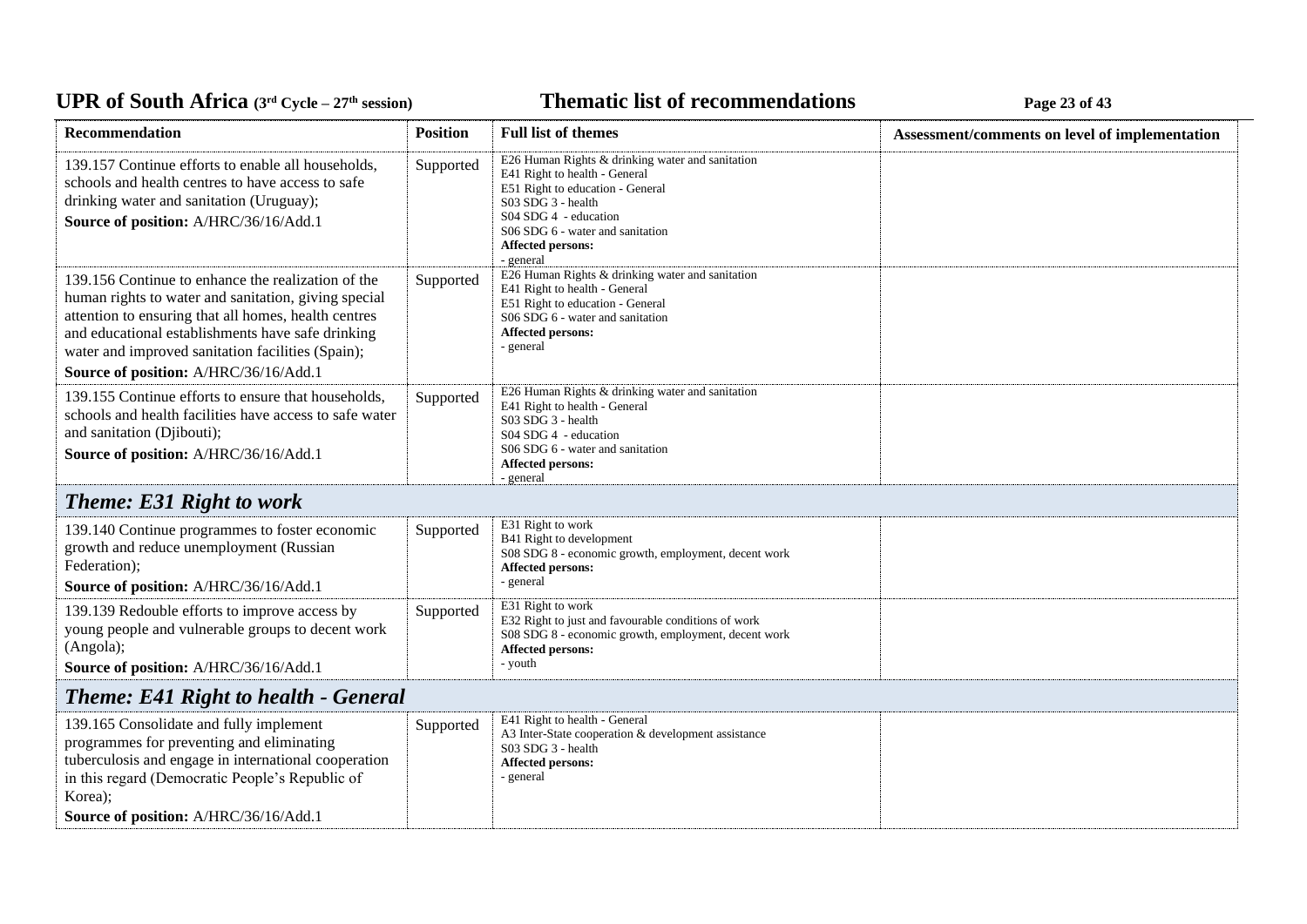### **Thematic list of recommendations Page 24** of 43

| <b>Recommendation</b>                                                                                                                                                                                                                                                                                                                                 | <b>Position</b> | <b>Full list of themes</b>                                                                                                                                                                                                                      | Assessment/comments on level of implementation |
|-------------------------------------------------------------------------------------------------------------------------------------------------------------------------------------------------------------------------------------------------------------------------------------------------------------------------------------------------------|-----------------|-------------------------------------------------------------------------------------------------------------------------------------------------------------------------------------------------------------------------------------------------|------------------------------------------------|
| 139.163 Take effective measures to eliminate the<br>disparity in health-care provision between rural and<br>urban areas and to improve the quality of health<br>services across the country, including through the<br>adoption of effective legislation and amendments on<br>the national health (Maldives);<br>Source of position: A/HRC/36/16/Add.1 | Supported       | E41 Right to health - General<br>A41 Constitutional and legislative framework<br>S03 SDG 3 - health<br>Affected persons:<br>- persons living in rural areas                                                                                     |                                                |
| 139.167 Continue its efforts in the fight against HIV<br>by adopting a comprehensive national policy to deal<br>with the epidemic and diseases that are sexually<br>transmitted and tuberculosis (Libya);<br>Source of position: A/HRC/36/16/Add.1                                                                                                    | Supported       | E41 Right to health - General<br>A43 Human rights policies<br>S03 SDG 3 - health<br><b>Affected persons:</b><br>- general<br>- persons living with HIV/AIDS                                                                                     |                                                |
| 139.170 Strengthen national policies in the area of<br>public health coverage, particularly in the fight<br>against HIV/AIDS in rural areas (Angola);<br>Source of position: A/HRC/36/16/Add.1                                                                                                                                                        | Supported       | E41 Right to health - General<br>A43 Human rights policies<br>S03 SDG 3 - health<br><b>Affected persons:</b><br>- persons living with HIV/AIDS<br>- persons living in rural areas                                                               |                                                |
| 139.166 Continue its measures to eliminate<br>discrimination and increase its efforts to tackle HIV<br>infection by ensuring equal access to treatment and<br>support (Japan);<br>Source of position: A/HRC/36/16/Add.1                                                                                                                               | Supported       | E41 Right to health - General<br>B31 Equality & non-discrimination<br>S03 SDG 3 - health<br><b>Affected persons:</b><br>- persons living with HIV/AIDS                                                                                          |                                                |
| 139.173 Improve knowledge among health-care<br>workers and adolescents about sexual and<br>reproductive health and rights, including through<br>comprehensive sexuality education that involves men<br>and boys (Iceland);<br>Source of position: A/HRC/36/16/Add.1                                                                                   | Supported       | E41 Right to health - General<br>E43 Access to sexual and reproductive health and services<br>A53 Professional training in human rights<br>S03 SDG 3 - health<br><b>Affected persons:</b><br>- general<br>- women<br>- medical staff<br>- youth |                                                |
| 139.164 Continue to address the issue of maternal<br>mortality (Portugal);<br>Source of position: A/HRC/36/16/Add.1                                                                                                                                                                                                                                   | Supported       | E41 Right to health - General<br>E43 Access to sexual and reproductive health and services<br>S03 SDG 3 - health<br>Affected persons:<br>- women                                                                                                |                                                |
| 139.174 Prevent unwanted pregnancies as provided<br>under the Choice on Termination of Pregnancy Act<br>(Iceland);<br>Source of position: A/HRC/36/16/Add.1                                                                                                                                                                                           | Supported       | E41 Right to health - General<br>E43 Access to sexual and reproductive health and services<br>S03 SDG 3 - health<br><b>Affected persons:</b><br>- women                                                                                         |                                                |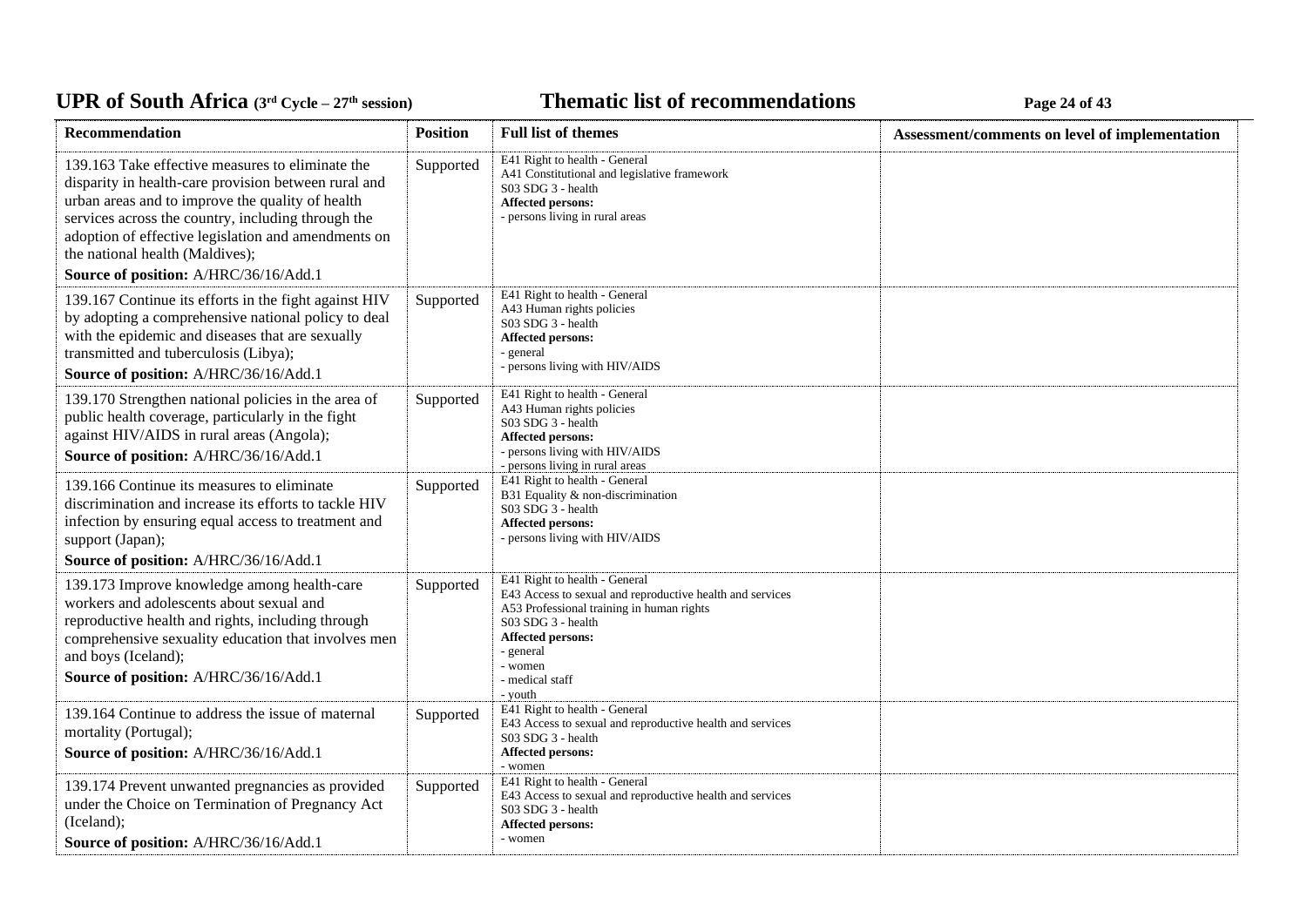# UPR of South Africa (3<sup>rd</sup> Cycle - 27<sup>th</sup> session)

## **Thematic list of recommendations Page 25** of 43

| <b>Recommendation</b>                                                                                                                                                                                                       | <b>Position</b> | <b>Full list of themes</b>                                                                                                                                                                                                                                                                              | Assessment/comments on level of implementation |
|-----------------------------------------------------------------------------------------------------------------------------------------------------------------------------------------------------------------------------|-----------------|---------------------------------------------------------------------------------------------------------------------------------------------------------------------------------------------------------------------------------------------------------------------------------------------------------|------------------------------------------------|
| 139.160 Continue its efforts to improve the health-<br>care system (Sudan);<br>Source of position: A/HRC/36/16/Add.1                                                                                                        | Supported       | E41 Right to health - General<br>S03 SDG 3 - health<br>Affected persons:<br>- general                                                                                                                                                                                                                   |                                                |
| 139.161 Continue efforts to ensure access to quality<br>health care to all South Africans in line with efforts<br>to achieve universal health-care coverage by 2030<br>(Malaysia);<br>Source of position: A/HRC/36/16/Add.1 | Supported       | E41 Right to health - General<br>S03 SDG 3 - health<br>Affected persons:<br>- general                                                                                                                                                                                                                   |                                                |
| 139.168 Increase its efforts in addressing the HIV<br>epidemic (Turkey);<br>Source of position: A/HRC/36/16/Add.1                                                                                                           | Supported       | E41 Right to health - General<br>S03 SDG 3 - health<br>Affected persons:<br>- persons living with HIV/AIDS                                                                                                                                                                                              |                                                |
| 139.169 Continue programmes to fight HIV/AIDS<br>(Algeria);<br>Source of position: A/HRC/36/16/Add.1                                                                                                                        | Supported       | E41 Right to health - General<br>S03 SDG 3 - health<br>Affected persons:<br>- persons living with HIV/AIDS                                                                                                                                                                                              |                                                |
| 139.171 Continue implementing measures to prevent<br>HIV/AIDS transmission (Islamic Republic of Iran);<br>Source of position: A/HRC/36/16/Add.1                                                                             | Supported       | E41 Right to health - General<br>S03 SDG 3 - health<br>Affected persons:<br>- persons living with HIV/AIDS                                                                                                                                                                                              |                                                |
| 139.162 Strengthen efforts to diminish the gap in<br>health care between rural and urban areas (Holy See);<br>Source of position: A/HRC/36/16/Add.1                                                                         | Supported       | E41 Right to health - General<br>S03 SDG 3 - health<br>S10 SDG 10 - inequality<br>Affected persons:<br>- persons living in rural areas                                                                                                                                                                  |                                                |
| Theme: E43 Access to sexual and reproductive health and services                                                                                                                                                            |                 |                                                                                                                                                                                                                                                                                                         |                                                |
| 139.172 Ensure comprehensive sexuality education<br>in the school curriculum, including on consent,<br>contraception and gender-based violence (Denmark);<br>Source of position: A/HRC/36/16/Add.1                          | Supported       | E43 Access to sexual and reproductive health and services<br>E51 Right to education - General<br>F13 Violence against women<br>D28 Gender-based violence<br>$S03$ SDG 3 - health<br>S05 SDG 5 - gender equality and women's empowerment<br><b>Affected persons:</b><br>- women<br>- children<br>- girls |                                                |
| <b>Theme: E51 Right to education - General</b>                                                                                                                                                                              |                 |                                                                                                                                                                                                                                                                                                         |                                                |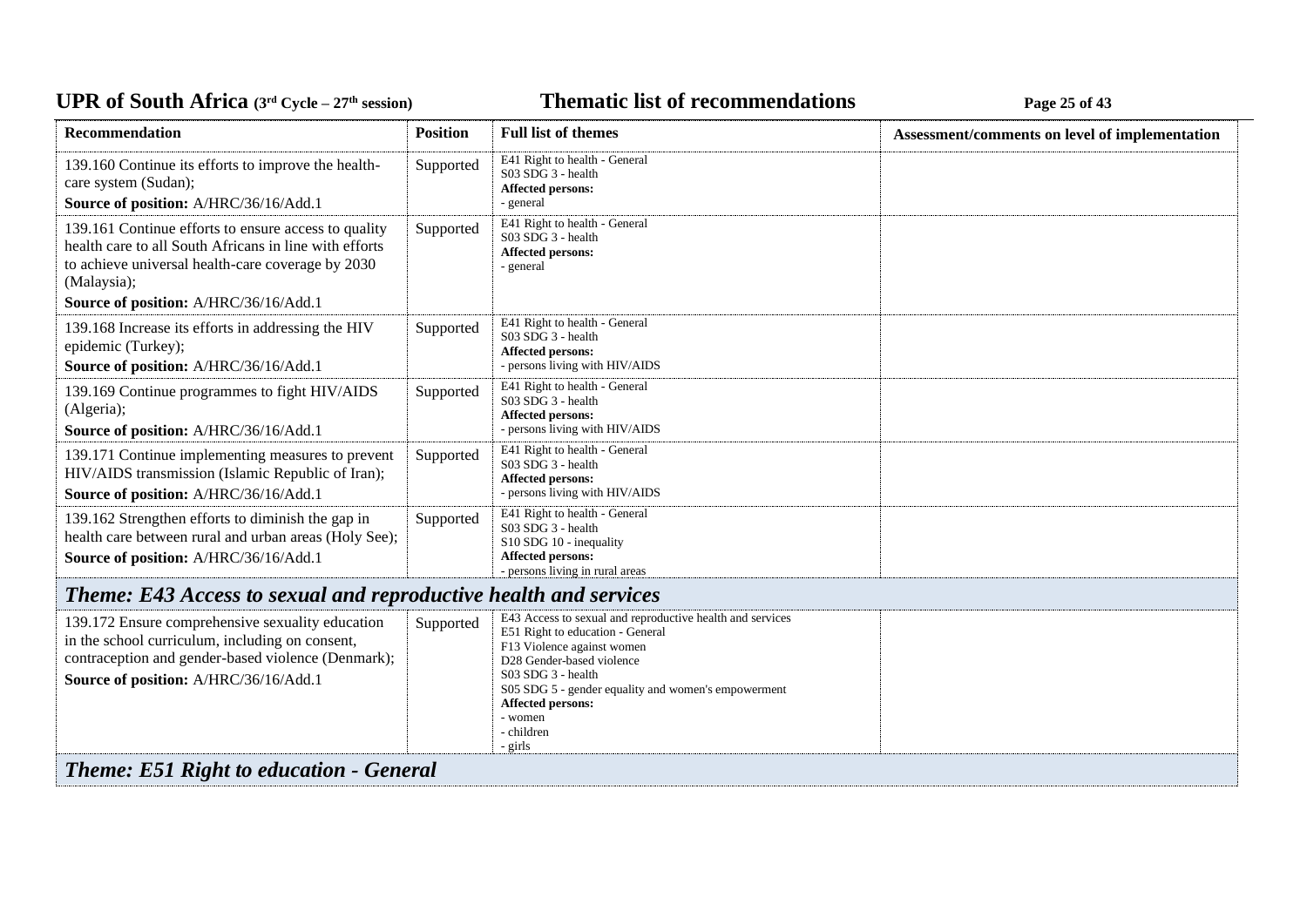### **Thematic list of recommendations Page 26** of 43

| Recommendation                                                                                                                                                                                                                                                                              | <b>Position</b> | <b>Full list of themes</b>                                                                                                                                                                                        | Assessment/comments on level of implementation |
|---------------------------------------------------------------------------------------------------------------------------------------------------------------------------------------------------------------------------------------------------------------------------------------------|-----------------|-------------------------------------------------------------------------------------------------------------------------------------------------------------------------------------------------------------------|------------------------------------------------|
| 139.179 Improve the quality of basic education<br>through programmes to ensure that teachers have<br>adequate content knowledge and appropriate training,<br>as well as by prioritizing the most disadvantaged<br>schools in infrastructure and other improvement<br>programmes (Canada);   | Supported       | E51 Right to education - General<br>A43 Human rights policies<br>A53 Professional training in human rights<br>S04 SDG 4 - education<br>Affected persons:<br>- general<br>- children                               |                                                |
| Source of position: A/HRC/36/16/Add.1                                                                                                                                                                                                                                                       |                 |                                                                                                                                                                                                                   |                                                |
| 139.176 Increase its activities towards the full<br>realization of the right to education and continue<br>increasing investment in this field (Islamic Republic<br>of Iran);<br>Source of position: A/HRC/36/16/Add.1                                                                       | Supported       | E51 Right to education - General<br>A63 Budget and resources (for human rights implementation)<br>S04 SDG 4 - education<br>Affected persons:<br>- general<br>- children                                           |                                                |
| 139.180 Further increase investment so as to improve<br>education in rural areas (China);<br>Source of position: A/HRC/36/16/Add.1                                                                                                                                                          | Supported       | E51 Right to education - General<br>A63 Budget and resources (for human rights implementation)<br>S04 SDG 4 - education<br>Affected persons:<br>- children<br>- persons living in rural areas                     |                                                |
| 139.181 Continue to adequately resource its<br>provincial schools building programme so that more<br>children, particularly those from poor rural<br>communities, can have access to schools that are safe<br>and adequately equipped (Singapore);<br>Source of position: A/HRC/36/16/Add.1 | Supported       | E51 Right to education - General<br>A63 Budget and resources (for human rights implementation)<br>S04 SDG 4 - education<br><b>Affected persons:</b><br>- general<br>- children<br>- persons living in rural areas |                                                |
| 139.177 Continue to broaden the scope for access to<br>and quality of public education, as well as ensuring<br>equal opportunities and leaving no one behind, from<br>primary through secondary to tertiary level<br>(Botswana);<br>Source of position: A/HRC/36/16/Add.1                   | Supported       | E51 Right to education - General<br>E52 primary education<br>E53 secondary education<br>E55 higher education<br>S04 SDG 4 - education<br><b>Affected persons:</b><br>- general<br>- children                      |                                                |
| 139.185 Prioritize the retention of girls in schools<br>and accord to them the opportunity and the<br>environment to progress at a par with their male<br>colleagues (Botswana);<br>Source of position: A/HRC/36/16/Add.1                                                                   | Supported       | E51 Right to education - General<br>F1 Women<br>S04 SDG 4 - education<br>S05 SDG 5 - gender equality and women's empowerment<br><b>Affected persons:</b><br>- girls                                               |                                                |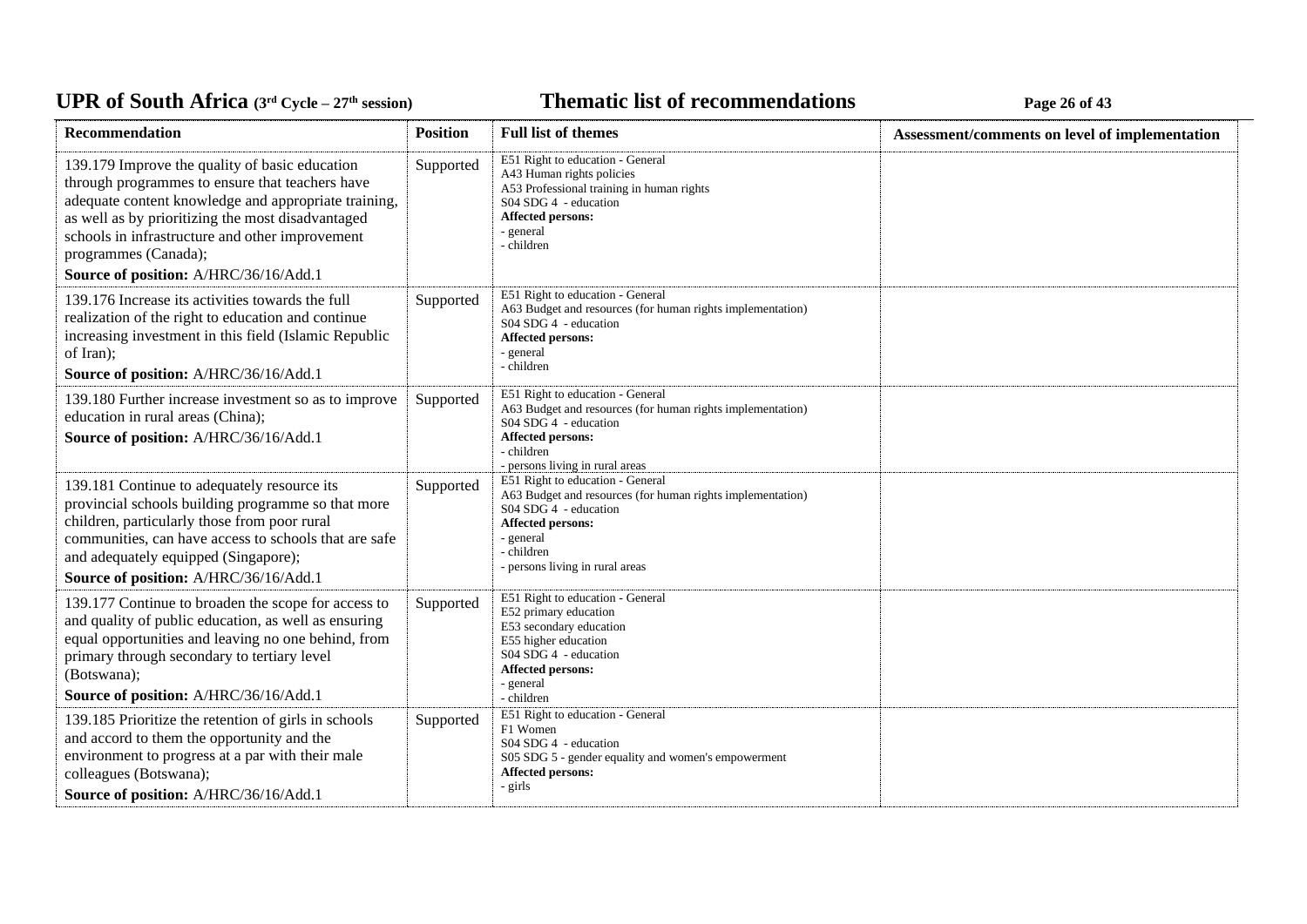# UPR of South Africa (3<sup>rd</sup> Cycle - 27<sup>th</sup> session)

## *C***ELE <b>EXECUTE: CYCLE 27 Page 27** of 43

| Recommendation                                                                                                                                                                                                                                                                                             | <b>Position</b> | <b>Full list of themes</b>                                                                                                                                                                                               | Assessment/comments on level of implementation |
|------------------------------------------------------------------------------------------------------------------------------------------------------------------------------------------------------------------------------------------------------------------------------------------------------------|-----------------|--------------------------------------------------------------------------------------------------------------------------------------------------------------------------------------------------------------------------|------------------------------------------------|
| 139.175 Make further efforts to achieve equal and<br>universal access to education (Democratic People's<br>Republic of Korea);<br>Source of position: A/HRC/36/16/Add.1                                                                                                                                    | Supported       | E51 Right to education - General<br>S04 SDG 4 - education<br>Affected persons:<br>- general<br>- children                                                                                                                |                                                |
| 139.182 Continue its efforts to improve the quality of<br>education, including the quality and availability of<br>school facilities, educational materials, teaching staff<br>and curricula, prioritizing the most disadvantaged<br>schools (State of Palestine);<br>Source of position: A/HRC/36/16/Add.1 | Supported       | E51 Right to education - General<br>S04 SDG 4 - education<br><b>Affected persons:</b><br>- general<br>- children                                                                                                         |                                                |
| 139.183 Take concrete measures to ensure the right<br>to education for all, focusing on decreasing the level<br>of dropouts and on improving the quality of<br>education (Republic of Moldova);<br>Source of position: A/HRC/36/16/Add.1                                                                   | Supported       | E51 Right to education - General<br>S04 SDG 4 - education<br>Affected persons:<br>- general<br>- children                                                                                                                |                                                |
| <b>Theme: E53 secondary education</b>                                                                                                                                                                                                                                                                      |                 |                                                                                                                                                                                                                          |                                                |
| 139.184 Provide appropriate solutions to the<br>significant decline in the rate of school attendance in<br>secondary education, especially among girls<br>(Mauritania);<br>Source of position: A/HRC/36/16/Add.1                                                                                           | Supported       | E53 secondary education<br>F1 Women<br>S04 SDG 4 - education<br>S05 SDG 5 - gender equality and women's empowerment<br><b>Affected persons:</b><br>- children<br>- girls                                                 |                                                |
| <b>Theme: F12 Discrimination against women</b>                                                                                                                                                                                                                                                             |                 |                                                                                                                                                                                                                          |                                                |
| 139.192 Take urgent measures to repeal laws that<br>discriminate against women in matters such as<br>marriage and family relations (Argentina);<br>Source of position: A/HRC/36/16/Add.1                                                                                                                   | Supported       | F12 Discrimination against women<br>D8 Rights related to marriage & family<br>A41 Constitutional and legislative framework<br>S05 SDG 5 - gender equality and women's empowerment<br><b>Affected persons:</b><br>- women |                                                |
| 139.190 Consolidate its ongoing programmes to<br>promote women's empowerment and gender equality<br>(Zimbabwe);<br>Source of position: A/HRC/36/16/Add.1                                                                                                                                                   | Supported       | F12 Discrimination against women<br>F11 Advancement of women<br>S05 SDG 5 - gender equality and women's empowerment<br>Affected persons:<br>- women                                                                      |                                                |
| 139.191 Strengthen its efforts to promote gender<br>equality (Timor-Leste);<br>Source of position: A/HRC/36/16/Add.1                                                                                                                                                                                       | Supported       | F12 Discrimination against women<br>F11 Advancement of women<br>S05 SDG 5 - gender equality and women's empowerment<br><b>Affected persons:</b><br>- women                                                               |                                                |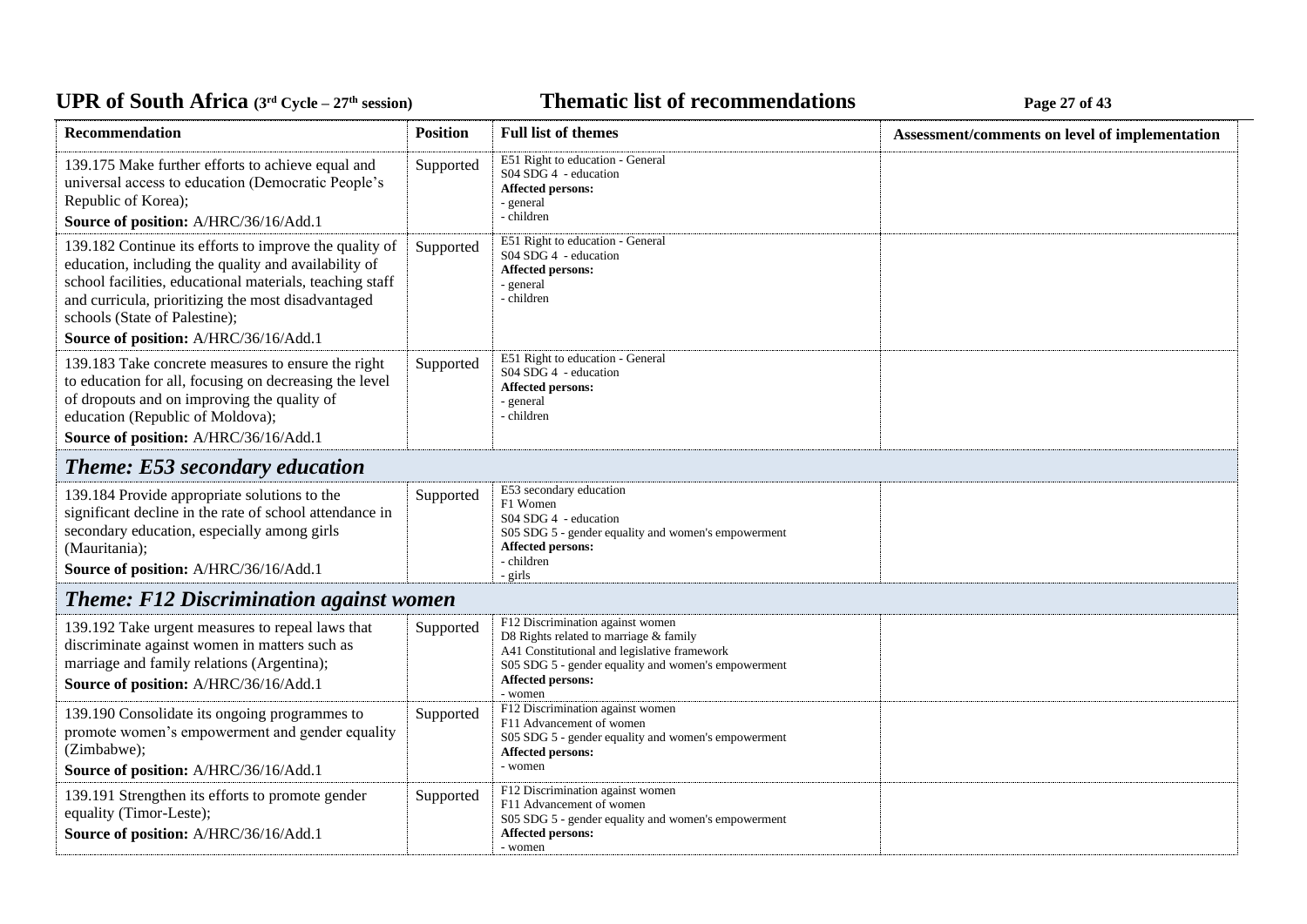### **Thematic list of recommendations Page 28** of 43

| Recommendation                                                                                                                                                                                                                                                                                                                                                                                             | <b>Position</b> | <b>Full list of themes</b>                                                                                                                                                                                                                                                                                                                                                                                                                            | Assessment/comments on level of implementation |
|------------------------------------------------------------------------------------------------------------------------------------------------------------------------------------------------------------------------------------------------------------------------------------------------------------------------------------------------------------------------------------------------------------|-----------------|-------------------------------------------------------------------------------------------------------------------------------------------------------------------------------------------------------------------------------------------------------------------------------------------------------------------------------------------------------------------------------------------------------------------------------------------------------|------------------------------------------------|
| 139.198 Implement a national strategy to modify or<br>eradicate, in accordance with the Convention on the<br>Elimination of All Forms of Discrimination against<br>Women, harmful practices and stereotypes that<br>discriminate against women (Uruguay);<br>Source of position: A/HRC/36/16/Add.1                                                                                                         | Supported       | F12 Discrimination against women<br>F13 Violence against women<br>A12 Acceptance of international norms<br>A46 National Plans of Action on Human Rights (or specific areas)<br>S05 SDG 5 - gender equality and women's empowerment<br>S16 SDG 16 - peace, justice and strong institutions<br>Affected persons:<br>- women                                                                                                                             |                                                |
| 139.228Develop specific measures to educate society<br>and enforce existing legislation addressing the<br>practice of ukuthwala and other customary practices<br>leading to forced and child marriages (Hungary);<br>Source of position: A/HRC/36/16/Add.1                                                                                                                                                 | Supported       | F12 Discrimination against women<br>F13 Violence against women<br>A41 Constitutional and legislative framework<br>F31 Children: definition; general principles; protection<br>S05 SDG 5 - gender equality and women's empowerment<br><b>Affected persons:</b><br>- children<br>- girls                                                                                                                                                                |                                                |
| 139.227Take all necessary measures to end sexual<br>and gender-based violence, especially by developing<br>adequate gender-sensitive training programmes for<br>law enforcement agencies, the national prosecuting<br>authority and judicial officers and by adopting<br>specific legislation addressing the practice of<br>ukuthwala (child marriage) (Germany);<br>Source of position: A/HRC/36/16/Add.1 | Supported       | F12 Discrimination against women<br>F13 Violence against women<br>D28 Gender-based violence<br>A53 Professional training in human rights<br>F31 Children: definition; general principles; protection<br>A41 Constitutional and legislative framework<br>S05 SDG 5 - gender equality and women's empowerment<br>S16 SDG 16 - peace, justice and strong institutions<br>Affected persons:<br>- women<br>- girls<br>- law enforcement / police officials |                                                |
| 139.195 Step up its fight against gender-based<br>discrimination and violence, uproot its social<br>acceptability and increase efforts for the protection of<br>its victims and redress for violations of their rights,<br>as well as efforts on accountability of perpetrators<br>(Czechia);<br>Source of position: A/HRC/36/16/Add.1                                                                     | Supported       | F12 Discrimination against women<br>F13 Violence against women<br>D28 Gender-based violence<br>B51 Right to an effective remedy<br>B52 Impunity<br>S05 SDG 5 - gender equality and women's empowerment<br>S16 SDG 16 - peace, justice and strong institutions<br><b>Affected persons:</b><br>- women                                                                                                                                                  |                                                |
| 139.196 Prevent and combat all forms of<br>discrimination and eliminate violence against<br>women, including domestic violence (Philippines);<br>Source of position: A/HRC/36/16/Add.1                                                                                                                                                                                                                     | Supported       | F12 Discrimination against women<br>F13 Violence against women<br>D28 Gender-based violence<br>D <sub>29</sub> Domestic violence<br>S05 SDG 5 - gender equality and women's empowerment<br>S16 SDG 16 - peace, justice and strong institutions<br><b>Affected persons:</b><br>- women                                                                                                                                                                 |                                                |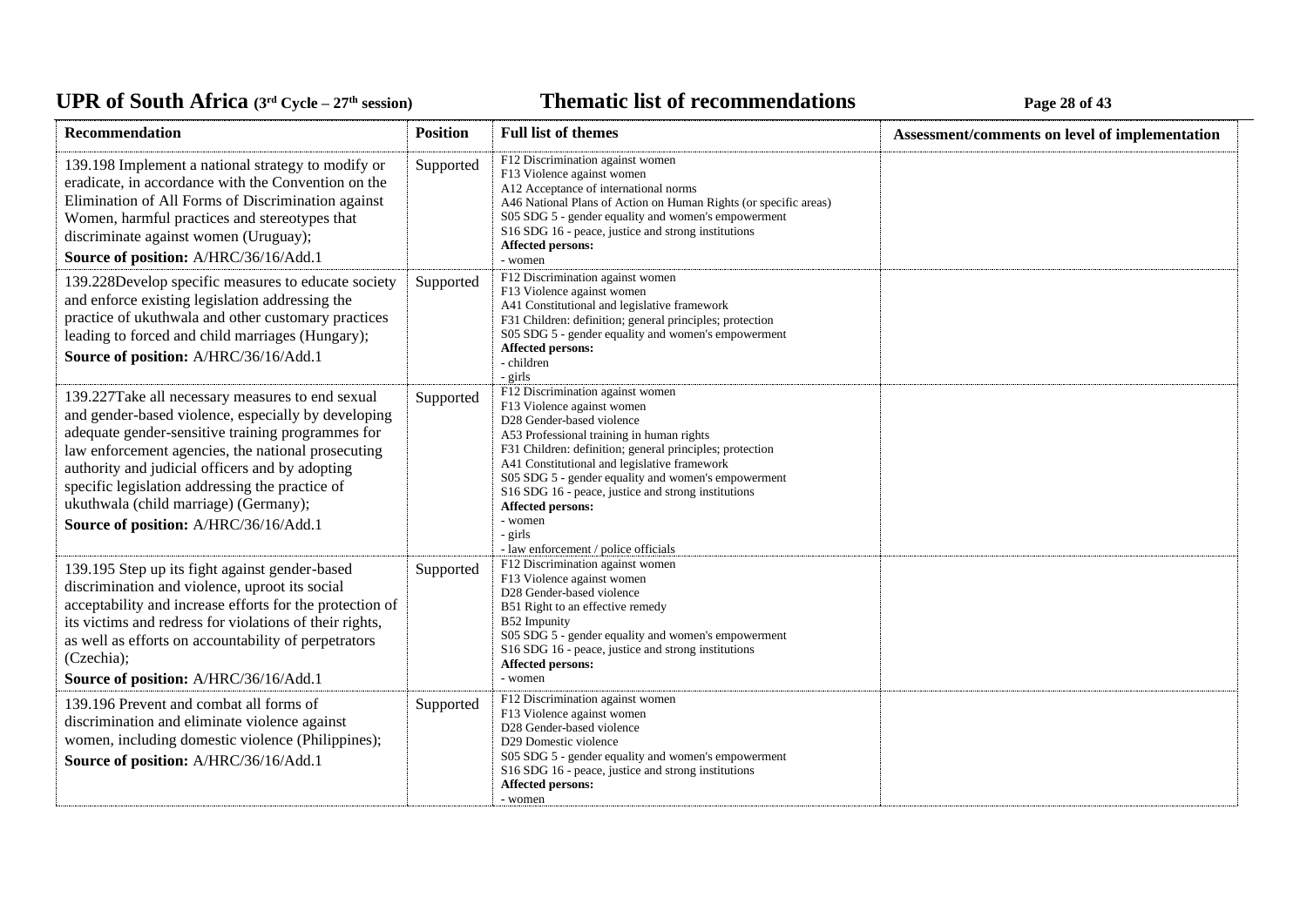### **Thematic list of recommendations Page 29** of 43

| Recommendation                                                                                                                                                                                                                                                                                                                                                                                      | <b>Position</b> | <b>Full list of themes</b>                                                                                                                                                                                                                                                                                                                                                | Assessment/comments on level of implementation |
|-----------------------------------------------------------------------------------------------------------------------------------------------------------------------------------------------------------------------------------------------------------------------------------------------------------------------------------------------------------------------------------------------------|-----------------|---------------------------------------------------------------------------------------------------------------------------------------------------------------------------------------------------------------------------------------------------------------------------------------------------------------------------------------------------------------------------|------------------------------------------------|
| 139.189 Continue its efforts to combat all forms of<br>discrimination against women, to fight violence<br>against them and to enhance their presence in higher<br>decision-making positions (Tunisia);<br>Source of position: A/HRC/36/16/Add.1                                                                                                                                                     | Supported       | F12 Discrimination against women<br>F13 Violence against women<br>F11 Advancement of women<br>F14 Participation of women in political and public life<br>S05 SDG 5 - gender equality and women's empowerment<br>Affected persons:<br>- women                                                                                                                              |                                                |
| <b>Theme: F13 Violence against women</b>                                                                                                                                                                                                                                                                                                                                                            |                 |                                                                                                                                                                                                                                                                                                                                                                           |                                                |
| 139.205 Strengthen measures to address the serious<br>and ongoing issue of violence against women, while<br>taking on board the recommendations of the Special<br>Rapporteur on violence against women, its causes<br>and consequences (Japan);<br>Source of position: A/HRC/36/16/Add.1                                                                                                            | Supported       | F13 Violence against women<br>A24 Cooperation with special procedures<br>S05 SDG 5 - gender equality and women's empowerment<br>S16 SDG 16 - peace, justice and strong institutions<br>Affected persons:<br>- women                                                                                                                                                       |                                                |
| 139.214 Develop comprehensive policies and<br>programmes on gender-based violence, including<br>training of security forces, prosecutors and judges in<br>order to properly deal with those cases (Israel);<br>Source of position: A/HRC/36/16/Add.1                                                                                                                                                | Supported       | F13 Violence against women<br>A42 Institutions & policies - General<br>A53 Professional training in human rights<br>S05 SDG 5 - gender equality and women's empowerment<br>S <sub>16</sub> SDG <sub>16</sub> - peace, justice and strong institutions<br><b>Affected persons:</b><br>- women<br>- judges, lawyers and prosecutors<br>- law enforcement / police officials |                                                |
| 139.208 Adopt a comprehensive national plan to<br>address comprehensively the problem of gender-<br>based violence, whether physical, psychological or<br>sexual, providing to all relevant public services<br>sufficient resources to implement these policies,<br>taking into account the specific circumstances of<br>women and girls who suffer from the most serious<br>vulnerability (Chile); | Supported       | F13 Violence against women<br>A46 National Plans of Action on Human Rights (or specific areas)<br>A3 Inter-State cooperation & development assistance<br>S05 SDG 5 - gender equality and women's empowerment<br>S <sub>16</sub> SDG <sub>16</sub> - peace, justice and strong institutions<br><b>Affected persons:</b><br>- women<br>- girls                              |                                                |
| Source of position: A/HRC/36/16/Add.1                                                                                                                                                                                                                                                                                                                                                               |                 | F13 Violence against women                                                                                                                                                                                                                                                                                                                                                |                                                |
| 139.197 Reduce violence against women through<br>awareness and mobilization campaigns to change<br>social norms, significantly strengthen legal<br>accountability in cases of violence against women<br>and improve national strategic planning to mobilize<br>resources and improve coordination in combating<br>violence against women (Canada);<br>Source of position: A/HRC/36/16/Add.1         | Supported       | B51 Right to an effective remedy<br>D51 Administration of justice & fair trial<br>A54 Awareness raising and dissemination<br>A43 Human rights policies<br>A63 Budget and resources (for human rights implementation)<br>S05 SDG 5 - gender equality and women's empowerment<br>S16 SDG 16 - peace, justice and strong institutions<br>Affected persons:<br>- women        |                                                |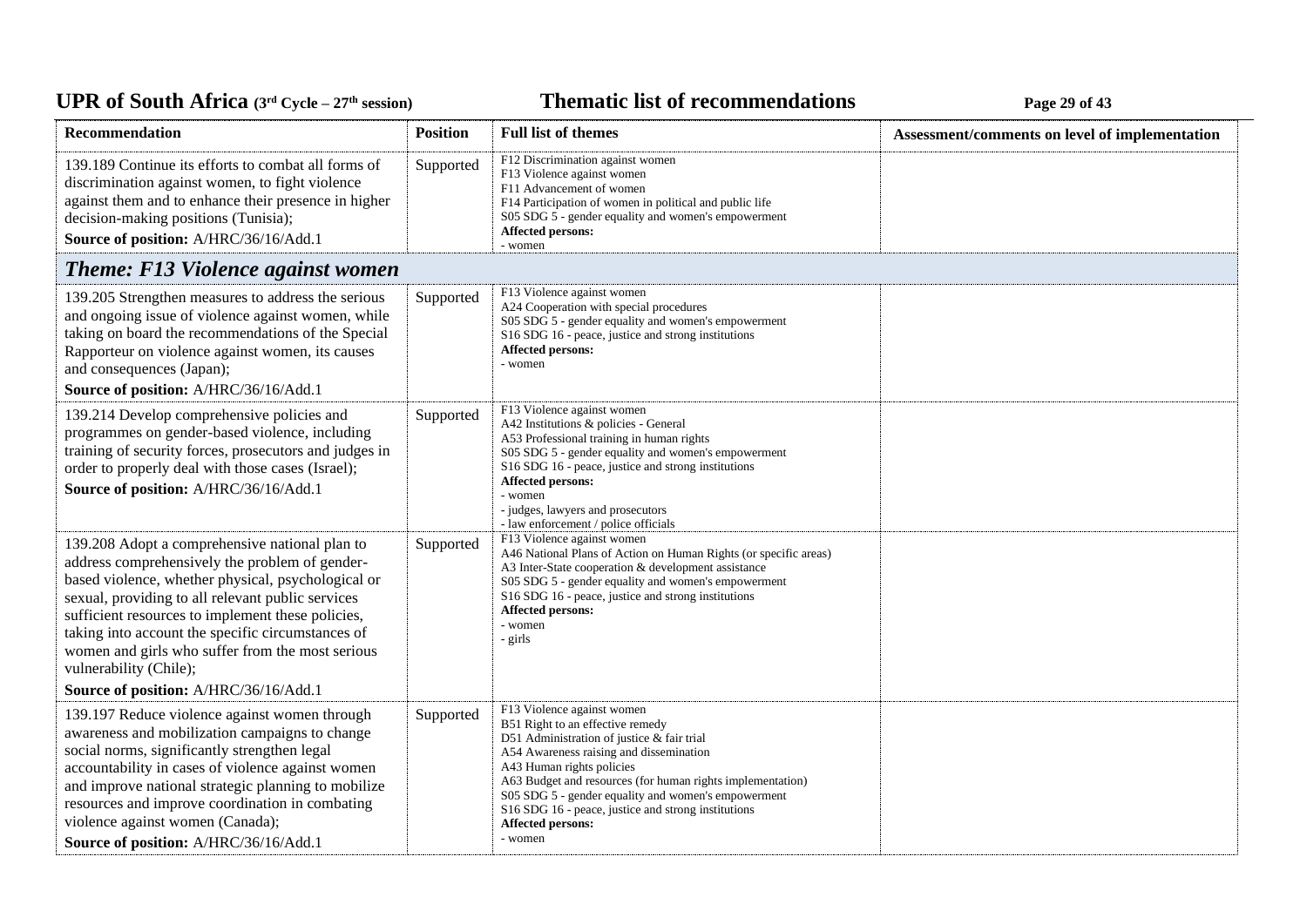### **Thematic list of recommendations Page 30** of 43

| Recommendation                                                                                                                                                                                                                                                                                                                         | <b>Position</b> | <b>Full list of themes</b>                                                                                                                                                                                                                                                                                                                                                                                                                          | Assessment/comments on level of implementation |
|----------------------------------------------------------------------------------------------------------------------------------------------------------------------------------------------------------------------------------------------------------------------------------------------------------------------------------------|-----------------|-----------------------------------------------------------------------------------------------------------------------------------------------------------------------------------------------------------------------------------------------------------------------------------------------------------------------------------------------------------------------------------------------------------------------------------------------------|------------------------------------------------|
| 139.213 Adopt additional measures to combat all<br>kinds of gender-based violence and to enforce the<br>existing legislation on the matter by, inter alia,<br>promoting awareness campaigns and providing<br>appropriate care to women and girls victims of<br>violence (Brazil);<br>Source of position: A/HRC/36/16/Add.1             | Supported       | F13 Violence against women<br>D28 Gender-based violence<br>A41 Constitutional and legislative framework<br>A54 Awareness raising and dissemination<br>B51 Right to an effective remedy<br>S05 SDG 5 - gender equality and women's empowerment<br>S16 SDG 16 - peace, justice and strong institutions<br>Affected persons:<br>- women<br>$-$ girls                                                                                                   |                                                |
| 139.209 Set in place a comprehensive, national<br>coordinated strategy to address gender-based<br>violence in order to ensure the implementation of the<br>legal framework and to tackle the high prevalence of<br>sexual and gender-based violence, including against<br>children (Finland);<br>Source of position: A/HRC/36/16/Add.1 | Supported       | F13 Violence against women<br>D28 Gender-based violence<br>A42 Institutions & policies - General<br>A46 National Plans of Action on Human Rights (or specific areas)<br>A41 Constitutional and legislative framework<br>F31 Children: definition; general principles; protection<br>S05 SDG 5 - gender equality and women's empowerment<br>S16 SDG 16 - peace, justice and strong institutions<br><b>Affected persons:</b><br>- women<br>- children |                                                |
| 139.204 Conduct a thorough investigation of the root<br>causes of gender-based violence and base future<br>policy interventions on its results (Norway);<br>Source of position: A/HRC/36/16/Add.1                                                                                                                                      | Supported       | F13 Violence against women<br>D28 Gender-based violence<br>A43 Human rights policies<br>S05 SDG 5 - gender equality and women's empowerment<br>S <sub>16</sub> SDG <sub>16</sub> - peace, justice and strong institutions<br><b>Affected persons:</b><br>- women                                                                                                                                                                                    |                                                |
| 139.210 Develop a comprehensive, multisectoral<br>national strategic plan on gender-based violence<br>(Netherlands);<br>Source of position: A/HRC/36/16/Add.1                                                                                                                                                                          | Supported       | F13 Violence against women<br>D28 Gender-based violence<br>A46 National Plans of Action on Human Rights (or specific areas)<br>S05 SDG 5 - gender equality and women's empowerment<br>S16 SDG 16 - peace, justice and strong institutions<br><b>Affected persons:</b><br>- women                                                                                                                                                                    |                                                |
| 139.211 Revive efforts to develop a national action<br>plan on combating gender-based violence (Georgia);<br>Source of position: A/HRC/36/16/Add.1                                                                                                                                                                                     | Supported       | F13 Violence against women<br>D28 Gender-based violence<br>A46 National Plans of Action on Human Rights (or specific areas)<br>S05 SDG 5 - gender equality and women's empowerment<br>S16 SDG 16 - peace, justice and strong institutions<br><b>Affected persons:</b><br>- women                                                                                                                                                                    |                                                |
| 139.212 Revive efforts to develop a national strategic<br>plan on gender-based violence and ensure<br>appropriate resources for its implementation<br>(Slovenia);<br>Source of position: A/HRC/36/16/Add.1                                                                                                                             | Supported       | F13 Violence against women<br>D28 Gender-based violence<br>A46 National Plans of Action on Human Rights (or specific areas)<br>S05 SDG 5 - gender equality and women's empowerment<br>S <sub>16</sub> SDG <sub>16</sub> - peace, justice and strong institutions<br>Affected persons:<br>- women                                                                                                                                                    |                                                |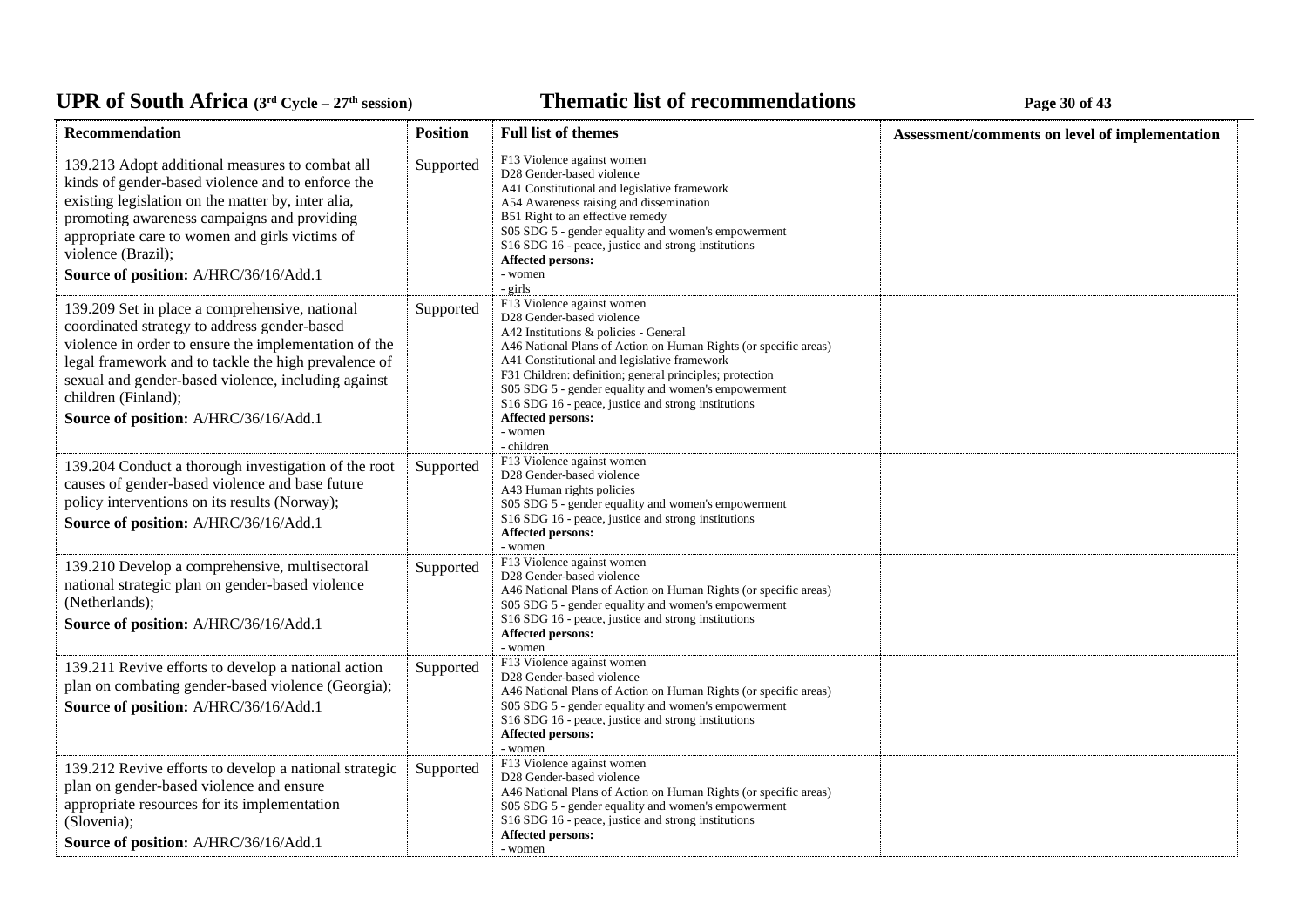### **Thematic list of recommendations Page 31 of 43**

| Recommendation                                                                                                                                                                                                                                                                                                                                                                                                                                                                                | <b>Position</b> | <b>Full list of themes</b>                                                                                                                                                                                                                                                                                                                                                                                                                                              | Assessment/comments on level of implementation |
|-----------------------------------------------------------------------------------------------------------------------------------------------------------------------------------------------------------------------------------------------------------------------------------------------------------------------------------------------------------------------------------------------------------------------------------------------------------------------------------------------|-----------------|-------------------------------------------------------------------------------------------------------------------------------------------------------------------------------------------------------------------------------------------------------------------------------------------------------------------------------------------------------------------------------------------------------------------------------------------------------------------------|------------------------------------------------|
| 139.215 Undertake continued and enhanced efforts to<br>protect and provide redress to women suffering from<br>violence and to continue raising awareness, through<br>training and other means, in the judicial system,<br>including to the police, of the necessity to act against<br>all cases of sexual and gender-based violence,<br>including on the grounds of real or perceived sexual<br>orientation, gender identity or expression (Sweden);<br>Source of position: A/HRC/36/16/Add.1 | Supported       | F13 Violence against women<br>D28 Gender-based violence<br>B51 Right to an effective remedy<br>A53 Professional training in human rights<br>S05 SDG 5 - gender equality and women's empowerment<br>S <sub>16</sub> SDG <sub>16</sub> - peace, justice and strong institutions<br><b>Affected persons:</b><br>- women<br>- lesbian, gay, bisexual, transgender and intersex persons (LGBTI)<br>- judges, lawyers and prosecutors<br>- law enforcement / police officials |                                                |
| 139.216 Carry out a national outreach campaign for<br>the elimination of sexual and gender-based violence<br>which includes information on the rights of victims<br>(Mexico);<br>Source of position: A/HRC/36/16/Add.1                                                                                                                                                                                                                                                                        | Supported       | F13 Violence against women<br>D28 Gender-based violence<br>B51 Right to an effective remedy<br>S05 SDG 5 - gender equality and women's empowerment<br>S16 SDG 16 - peace, justice and strong institutions<br>Affected persons:<br>- women                                                                                                                                                                                                                               |                                                |
| 139.217 Increase efforts to guarantee women's<br>access to justice, protection and other remedies and<br>put in place stronger mechanisms to protect women<br>and girls from gender-based violence and provide<br>redress to victims (Austria);<br>Source of position: A/HRC/36/16/Add.1                                                                                                                                                                                                      | Supported       | F13 Violence against women<br>D28 Gender-based violence<br>B51 Right to an effective remedy<br>S05 SDG 5 - gender equality and women's empowerment<br>S16 SDG 16 - peace, justice and strong institutions<br><b>Affected persons:</b><br>- women                                                                                                                                                                                                                        |                                                |
| 139.219 Reinforce its efforts to ensure the thorough<br>investigation and prosecution of crimes of gender-<br>based and domestic violence and guarantee access to<br>justice for victims (Mongolia);<br>Source of position: A/HRC/36/16/Add.1                                                                                                                                                                                                                                                 | Supported       | F13 Violence against women<br>D28 Gender-based violence<br>D29 Domestic violence<br>B51 Right to an effective remedy<br>S05 SDG 5 - gender equality and women's empowerment<br>S16 SDG 16 - peace, justice and strong institutions<br><b>Affected persons:</b><br>- general<br>- women                                                                                                                                                                                  |                                                |
| 139.199 Strengthen efforts to prevent and combat all<br>forms of discrimination and violence against women,<br>also by adopting and implementing effective<br>measures on the issue, and ensure that women<br>victims of violence receive appropriate help and that<br>perpetrators are brought to justice (Italy);<br>Source of position: A/HRC/36/16/Add.1                                                                                                                                  | Supported       | F13 Violence against women<br>D28 Gender-based violence<br>F12 Discrimination against women<br>D51 Administration of justice & fair trial<br>B51 Right to an effective remedy<br>B52 Impunity<br>S05 SDG 5 - gender equality and women's empowerment<br>S16 SDG 16 - peace, justice and strong institutions<br>Affected persons:<br>- women                                                                                                                             |                                                |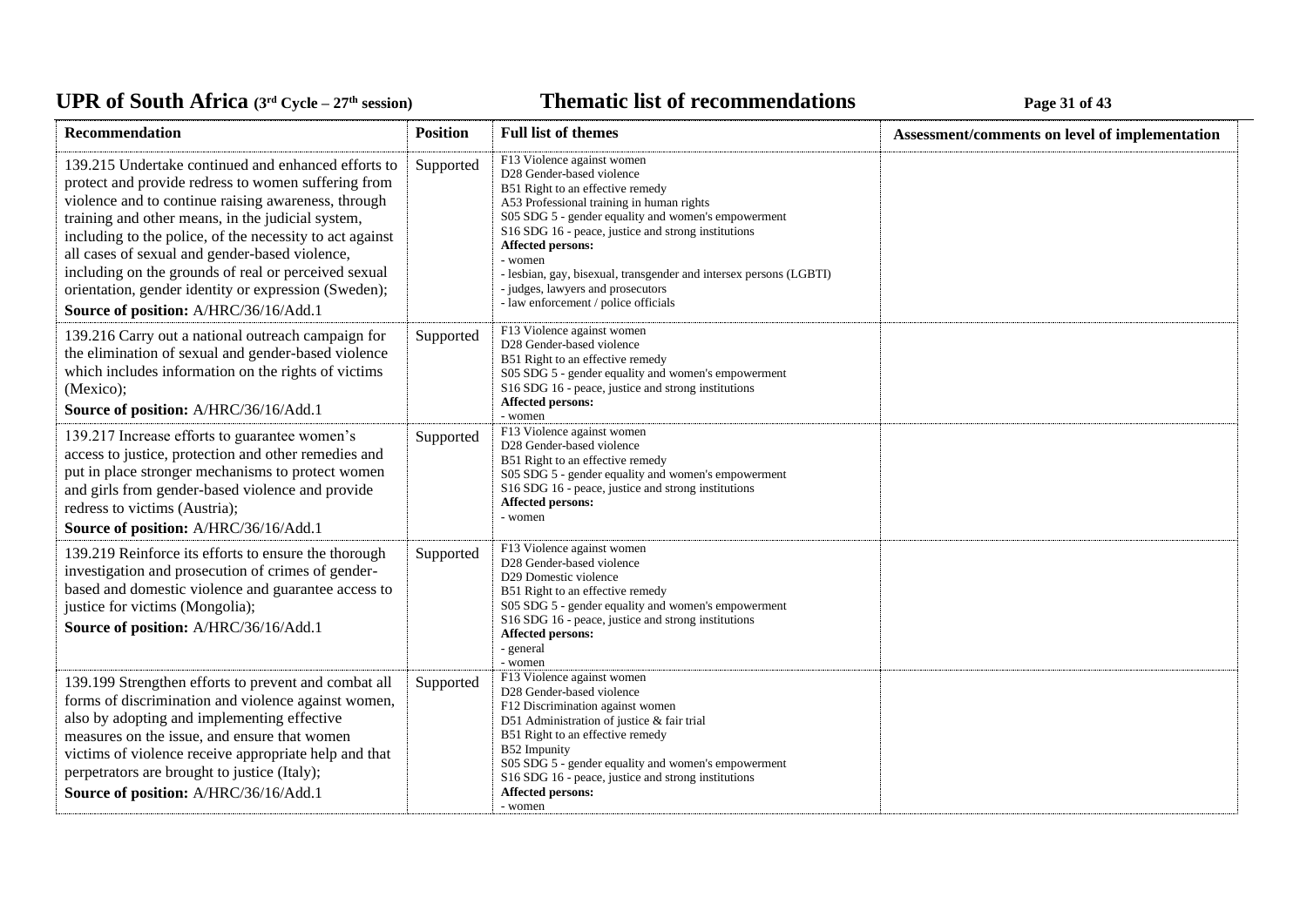### *C***ELE <b>EXECUTE: CYCLE 27E <b>EXECUTE: Page 32** of 43

| Recommendation                                                                                                                                                                                                                                                                                       | <b>Position</b> | <b>Full list of themes</b>                                                                                                                                                                                                                                                            | Assessment/comments on level of implementation |
|------------------------------------------------------------------------------------------------------------------------------------------------------------------------------------------------------------------------------------------------------------------------------------------------------|-----------------|---------------------------------------------------------------------------------------------------------------------------------------------------------------------------------------------------------------------------------------------------------------------------------------|------------------------------------------------|
| 139.201 Take all necessary measures to safeguard the<br>full enjoyment of human rights by women and girls,<br>including by combating sexual and gender-based<br>violence (Estonia);<br>Source of position: A/HRC/36/16/Add.1                                                                         | Supported       | F13 Violence against women<br>D28 Gender-based violence<br>S05 SDG 5 - gender equality and women's empowerment<br>S16 SDG 16 - peace, justice and strong institutions<br>Affected persons:<br>- women                                                                                 |                                                |
| 139.202 Continue to combat gender-based violence<br>(Djibouti);<br>Source of position: A/HRC/36/16/Add.1                                                                                                                                                                                             | Supported       | F13 Violence against women<br>D28 Gender-based violence<br>S05 SDG 5 - gender equality and women's empowerment<br>S <sub>16</sub> SDG <sub>16</sub> - peace, justice and strong institutions<br><b>Affected persons:</b><br>- women                                                   |                                                |
| 139.206 Ensure implementation of the Domestic<br>Violence Act, especially on violence against women<br>(Namibia);<br>Source of position: A/HRC/36/16/Add.1                                                                                                                                           | Supported       | F13 Violence against women<br>D29 Domestic violence<br>A41 Constitutional and legislative framework<br>S05 SDG 5 - gender equality and women's empowerment<br>S <sub>16</sub> SDG <sub>16</sub> - peace, justice and strong institutions<br>Affected persons:<br>- women              |                                                |
| 139.218 Deploy the necessary efforts to improve the<br>functioning of the courts dealing with sexual crimes<br>in the country, while intensifying public awareness-<br>raising campaigns aimed at reducing the<br>underutilization of these courts (Haiti);<br>Source of position: A/HRC/36/16/Add.1 | Supported       | F13 Violence against women<br>D51 Administration of justice & fair trial<br>A54 Awareness raising and dissemination<br>S05 SDG 5 - gender equality and women's empowerment<br>S16 SDG 16 - peace, justice and strong institutions<br><b>Affected persons:</b><br>- general<br>- women |                                                |
| 139.203 Strengthen efforts undertaken to combat<br>violence against women (France);<br>Source of position: A/HRC/36/16/Add.1                                                                                                                                                                         | Supported       | F13 Violence against women<br>S05 SDG 5 - gender equality and women's empowerment<br>S <sub>16</sub> SDG <sub>16</sub> - peace, justice and strong institutions<br>Affected persons:<br>- women                                                                                       |                                                |
| <b>Theme: F31 Children: definition; general principles; protection</b>                                                                                                                                                                                                                               |                 |                                                                                                                                                                                                                                                                                       |                                                |
| 139.235 Ensure registration of all children at birth as<br>well as delayed registration of children who have not<br>been registered at birth (Czechia);<br>Source of position: A/HRC/36/16/Add.1                                                                                                     | Supported       | F31 Children: definition; general principles; protection<br>D6 Rights related to name, identity, nationality<br>S16 SDG 16 - peace, justice and strong institutions<br><b>Affected persons:</b><br>- children                                                                         |                                                |
| 139.236 Further engage in facilitating administrative<br>procedures for birth registration, especially for<br>disadvantaged children coming from rural and poor<br>areas (Serbia);<br>Source of position: A/HRC/36/16/Add.1                                                                          | Supported       | F31 Children: definition; general principles; protection<br>D6 Rights related to name, identity, nationality<br>S16 SDG 16 - peace, justice and strong institutions<br><b>Affected persons:</b><br>- children<br>- persons living in rural areas                                      |                                                |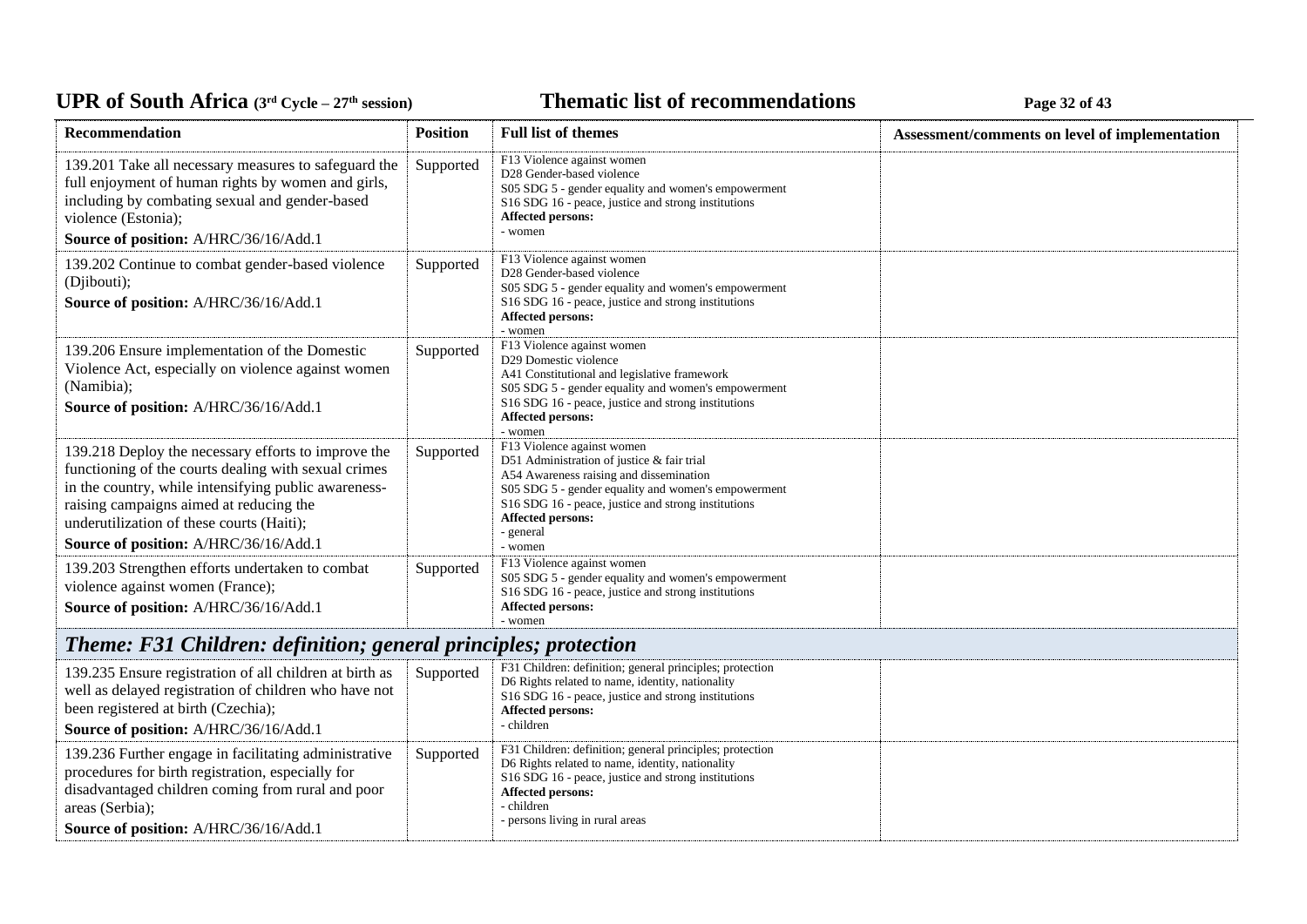### *C***ELE <b>EXECUTE: CYCLE 23 Page 33** of 43

| Recommendation                                                                                                                                                                                                                                                                                                    | <b>Position</b> | <b>Full list of themes</b>                                                                                                                                                                                                                                                                                                                            | Assessment/comments on level of implementation |  |
|-------------------------------------------------------------------------------------------------------------------------------------------------------------------------------------------------------------------------------------------------------------------------------------------------------------------|-----------------|-------------------------------------------------------------------------------------------------------------------------------------------------------------------------------------------------------------------------------------------------------------------------------------------------------------------------------------------------------|------------------------------------------------|--|
| 139.222 Implement the Convention on the Rights of<br>the Child through the harmonization of its national<br>laws to ensure that the minimum age for marriage is<br>established at 18 years for both girls and boys and<br>remove barriers to birth registration (Kenya);<br>Source of position: A/HRC/36/16/Add.1 | Supported       | F31 Children: definition; general principles; protection<br>F12 Discrimination against women<br>A12 Acceptance of international norms<br>A41 Constitutional and legislative framework<br>D6 Rights related to name, identity, nationality<br>S05 SDG 5 - gender equality and women's empowerment<br><b>Affected persons:</b><br>- children<br>- girls |                                                |  |
| 139.221 Harmonize legislation in order to ensure that<br>the minimum age of marriage is increased to 18 years<br>for boys and girls, without exception (Haiti);<br>Source of position: A/HRC/36/16/Add.1                                                                                                          | Supported       | F31 Children: definition; general principles; protection<br>F12 Discrimination against women<br>A41 Constitutional and legislative framework<br>S05 SDG 5 - gender equality and women's empowerment<br><b>Affected persons:</b><br>- children<br>- girls                                                                                              |                                                |  |
| 139.231 Amend the Children's Act with the aim of<br>prohibiting virginity tests on children, irrespective of<br>their age (Zambia);<br>Source of position: A/HRC/36/16/Add.1                                                                                                                                      | Supported       | F31 Children: definition; general principles; protection<br>F13 Violence against women<br>A41 Constitutional and legislative framework<br>S16 SDG 16 - peace, justice and strong institutions<br><b>Affected persons:</b><br>- girls                                                                                                                  |                                                |  |
| 139.229 Continue efforts to combat sexual violence<br>against children (Algeria);<br>Source of position: A/HRC/36/16/Add.1                                                                                                                                                                                        | Supported       | F31 Children: definition; general principles; protection<br>S <sub>16</sub> SDG <sub>16</sub> - peace, justice and strong institutions<br><b>Affected persons:</b><br>- children                                                                                                                                                                      |                                                |  |
| 139.230 Steps up its efforts to prevent harmful<br>practices carried out on children (Timor-Leste);<br>Source of position: A/HRC/36/16/Add.1                                                                                                                                                                      | Supported       | F31 Children: definition; general principles; protection<br>S16 SDG 16 - peace, justice and strong institutions<br><b>Affected persons:</b><br>- children                                                                                                                                                                                             |                                                |  |
| Theme: F33 Children: protection against exploitation                                                                                                                                                                                                                                                              |                 |                                                                                                                                                                                                                                                                                                                                                       |                                                |  |
| 139.232 Make additional efforts to combat child<br>labour and guarantee children the enjoyment of the<br>rights that are guaranteed to them in accordance with<br>international standards (Iraq);<br>Source of position: A/HRC/36/16/Add.1                                                                        | Supported       | F33 Children: protection against exploitation<br>S16 SDG 16 - peace, justice and strong institutions<br><b>Affected persons:</b><br>- children                                                                                                                                                                                                        |                                                |  |
| Theme: F45 Persons with disabilities: independence, inclusion                                                                                                                                                                                                                                                     |                 |                                                                                                                                                                                                                                                                                                                                                       |                                                |  |
| 139.187 Adopt measures to ensure the inclusive<br>education of persons with disabilities (Israel);<br>Source of position: A/HRC/36/16/Add.1                                                                                                                                                                       | Supported       | F45 Persons with disabilities: independence, inclusion<br>E51 Right to education - General<br>S04 SDG 4 - education<br><b>Affected persons:</b><br>- persons with disabilities                                                                                                                                                                        |                                                |  |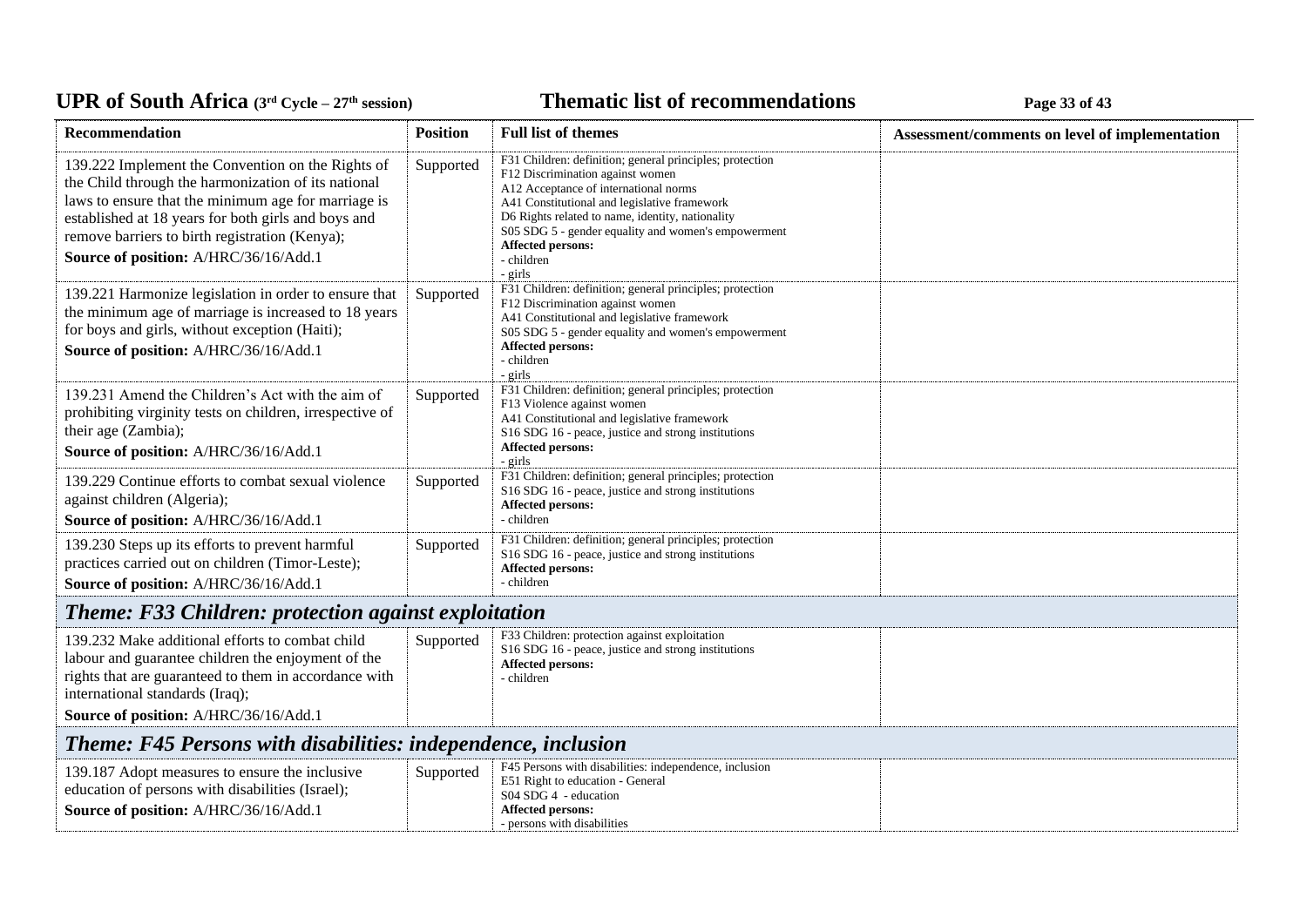### **Thematic list of recommendations Page 34** of 43

| Recommendation                                                                                                                                                                                                                                                                                           | <b>Position</b> | <b>Full list of themes</b>                                                                                                                                                                                                                                                                                                                                    | Assessment/comments on level of implementation |
|----------------------------------------------------------------------------------------------------------------------------------------------------------------------------------------------------------------------------------------------------------------------------------------------------------|-----------------|---------------------------------------------------------------------------------------------------------------------------------------------------------------------------------------------------------------------------------------------------------------------------------------------------------------------------------------------------------------|------------------------------------------------|
| 139.188 Prioritize implementing the right to an<br>inclusive basic education for all children with<br>disabilities (Australia);<br>Source of position: A/HRC/36/16/Add.1                                                                                                                                 | Supported       | F45 Persons with disabilities: independence, inclusion<br>E51 Right to education - General<br>S04 SDG 4 - education<br><b>Affected persons:</b><br>- persons with disabilities                                                                                                                                                                                |                                                |
| <b>Theme: G3 Indigenous peoples</b>                                                                                                                                                                                                                                                                      |                 |                                                                                                                                                                                                                                                                                                                                                               |                                                |
| 139.103 Consider giving priority attention to<br>indigenous peoples, in particular with reference to<br>language, education and land redistribution (Peru);<br>Source of position: A/HRC/36/16/Add.1                                                                                                     | Supported       | G3 Indigenous peoples<br>E51 Right to education - General<br>E7 Cultural rights<br>E21 Right to an adequate standard of living - general<br>S04 SDG 4 - education<br><b>Affected persons:</b><br>- Indigenous peoples                                                                                                                                         |                                                |
| <b>Theme: A12 Acceptance of international norms</b>                                                                                                                                                                                                                                                      |                 |                                                                                                                                                                                                                                                                                                                                                               |                                                |
| 139.26 Ratify the Kampala amendments to the Rome<br>Statute of the International Criminal Court on the<br>crime of aggression (Liechtenstein);<br>Source of position: A/HRC/36/16/Add.1                                                                                                                  | Noted           | A12 Acceptance of international norms<br>B11 International humanitarian law<br>S <sub>16</sub> SDG <sub>16</sub> - peace, justice and strong institutions<br>Affected persons:<br>- general                                                                                                                                                                   |                                                |
| 139.16 Ratify, before the next cycle of the universal<br>periodic review, the Optional Protocol to the<br>Convention against Torture and adopt measures to<br>improve access to justice, redress and rehabilitation<br>for victims of torture (Czechia);<br>Source of position: A/HRC/36/16/Add.1        | Noted           | A12 Acceptance of international norms<br>D25 Prohibition of torture and cruel, inhuman or degrading treatment<br>D <sub>26</sub> Conditions of detention<br>D51 Administration of justice & fair trial<br>B51 Right to an effective remedy<br>S16 SDG 16 - peace, justice and strong institutions<br>Affected persons:<br>- persons deprived of their liberty |                                                |
| 139.25 Strengthen domestic efforts to tackle modern<br>slavery of children and rural workers, including<br>through ratification of the ILO Protocol of 2014 to<br>the Forced Labour Convention, 1930 (United<br>Kingdom of Great Britain and Northern Ireland);<br>Source of position: A/HRC/36/16/Add.1 | Noted           | A12 Acceptance of international norms<br>D27 Prohibition of slavery, trafficking<br>F31 Children: definition; general principles; protection<br>E32 Right to just and favourable conditions of work<br>S16 SDG 16 - peace, justice and strong institutions<br>Affected persons:<br>- children<br>- persons living in rural areas                              |                                                |
| 139.4 Ratify the International Convention for the<br>Protection of All Persons from Enforced<br>Disappearance (Portugal) (Germany) (Sierra Leone);<br>Source of position: A/HRC/36/16/Add.1                                                                                                              | Noted           | A12 Acceptance of international norms<br>D32 Enforced disappearances<br>S16 SDG 16 - peace, justice and strong institutions<br>Affected persons:<br>- disappeared persons                                                                                                                                                                                     |                                                |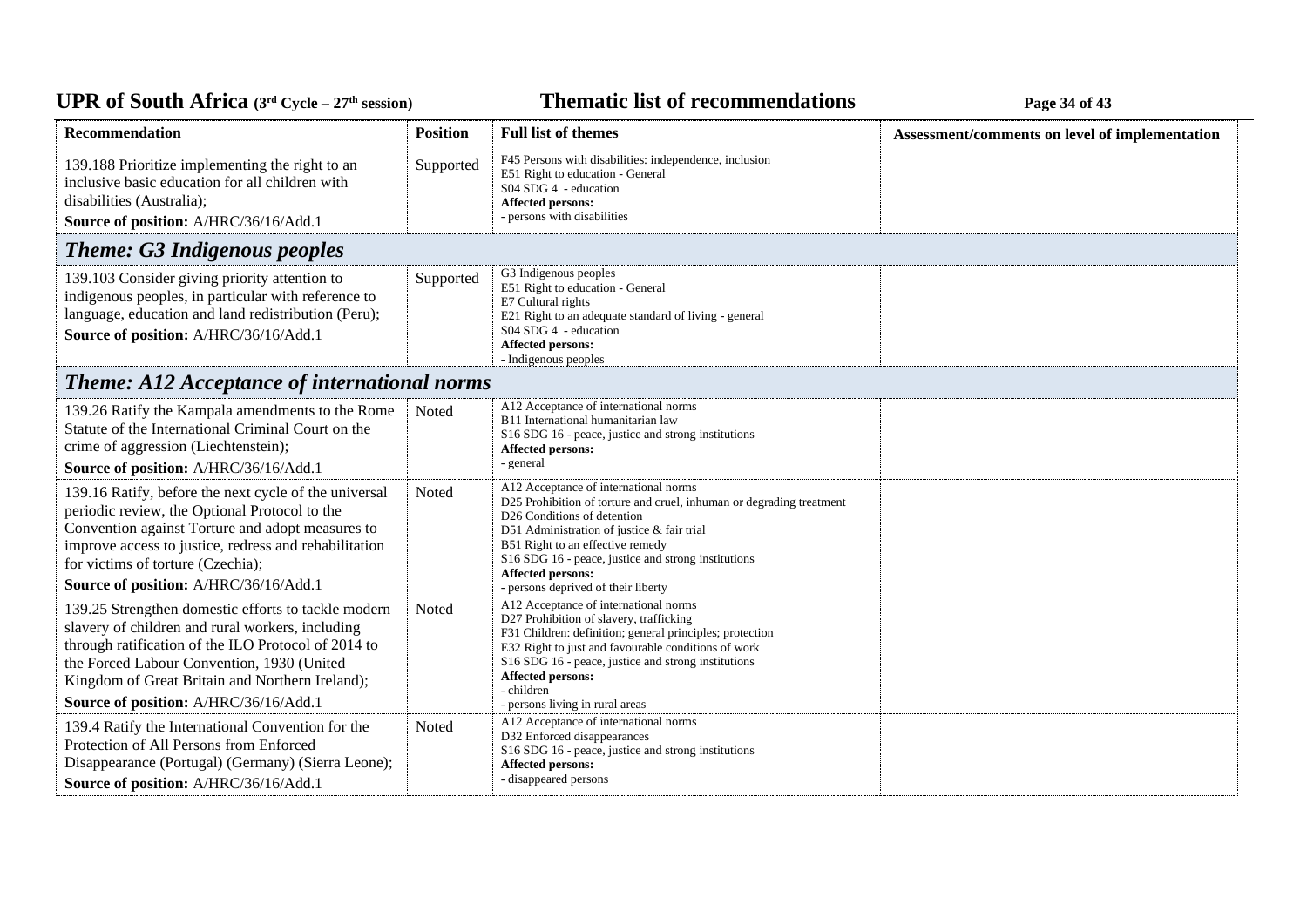### **Thematic list of recommendations Page 35** of 43

| <b>Recommendation</b>                                                                                                                                                                                             | <b>Position</b> | <b>Full list of themes</b>                                                                                                                                                                                             | Assessment/comments on level of implementation |
|-------------------------------------------------------------------------------------------------------------------------------------------------------------------------------------------------------------------|-----------------|------------------------------------------------------------------------------------------------------------------------------------------------------------------------------------------------------------------------|------------------------------------------------|
| 139.5 Ratify without delay the International<br>Convention for the Protection of All Persons from<br>Enforced Disappearance (Japan);<br>Source of position: A/HRC/36/16/Add.1                                     | Noted           | A12 Acceptance of international norms<br>D32 Enforced disappearances<br>S16 SDG 16 - peace, justice and strong institutions<br>Affected persons:<br>- disappeared persons                                              |                                                |
| 139.6 Become a party to the International<br>Convention for the Protection of All Persons from<br>Enforced Disappearance (Albania) (Central African<br>Republic) (Iraq);<br>Source of position: A/HRC/36/16/Add.1 | Noted           | A12 Acceptance of international norms<br>D32 Enforced disappearances<br>S16 SDG 16 - peace, justice and strong institutions<br>Affected persons:<br>- disappeared persons                                              |                                                |
| 139.22 Accede to and implement the 1954 and 1961<br>statelessness conventions (Kenya);<br>Source of position: A/HRC/36/16/Add.1                                                                                   | Noted           | A12 Acceptance of international norms<br>D6 Rights related to name, identity, nationality<br>S16 SDG 16 - peace, justice and strong institutions<br>Affected persons:<br>- stateless persons                           |                                                |
| 139.23 Accede to the 1954 Convention relating to the<br>Status of Stateless Persons and the 1961 Convention<br>on the Reduction of Statelessness (Australia);<br>Source of position: A/HRC/36/16/Add.1            | Noted           | A12 Acceptance of international norms<br>D6 Rights related to name, identity, nationality<br>S16 SDG 16 - peace, justice and strong institutions<br>Affected persons:<br>- stateless persons                           |                                                |
| 139.19 Ratify the Optional Protocol to the<br>International Covenant on Economic Social and<br>Cultural Rights (Spain) (Philippines) (Portugal);<br>Source of position: A/HRC/36/16/Add.1                         | Noted           | A12 Acceptance of international norms<br>E1 Economic, social & cultural rights - general measures of<br>implementation<br>S16 SDG 16 - peace, justice and strong institutions<br><b>Affected persons:</b><br>- general |                                                |
| 139.20 Ratify the Optional Protocol to the<br>Convention on the Rights of the Child on a<br>communications procedure (Spain) (Portugal)<br>(Montenegro);<br>Source of position: A/HRC/36/16/Add.1                 | Noted           | A12 Acceptance of international norms<br>F31 Children: definition; general principles; protection<br>S16 SDG 16 - peace, justice and strong institutions<br>Affected persons:<br>- children                            |                                                |
| 139.24 Promptly ratify the Indigenous and Tribal<br>Peoples Convention, 1989 (No. 169), of the<br>International Labour Organization (ILO)<br>(Guatemala);<br>Source of position: A/HRC/36/16/Add.1                | Noted           | A12 Acceptance of international norms<br>G3 Indigenous peoples<br>S16 SDG 16 - peace, justice and strong institutions<br><b>Affected persons:</b><br>- Indigenous peoples                                              |                                                |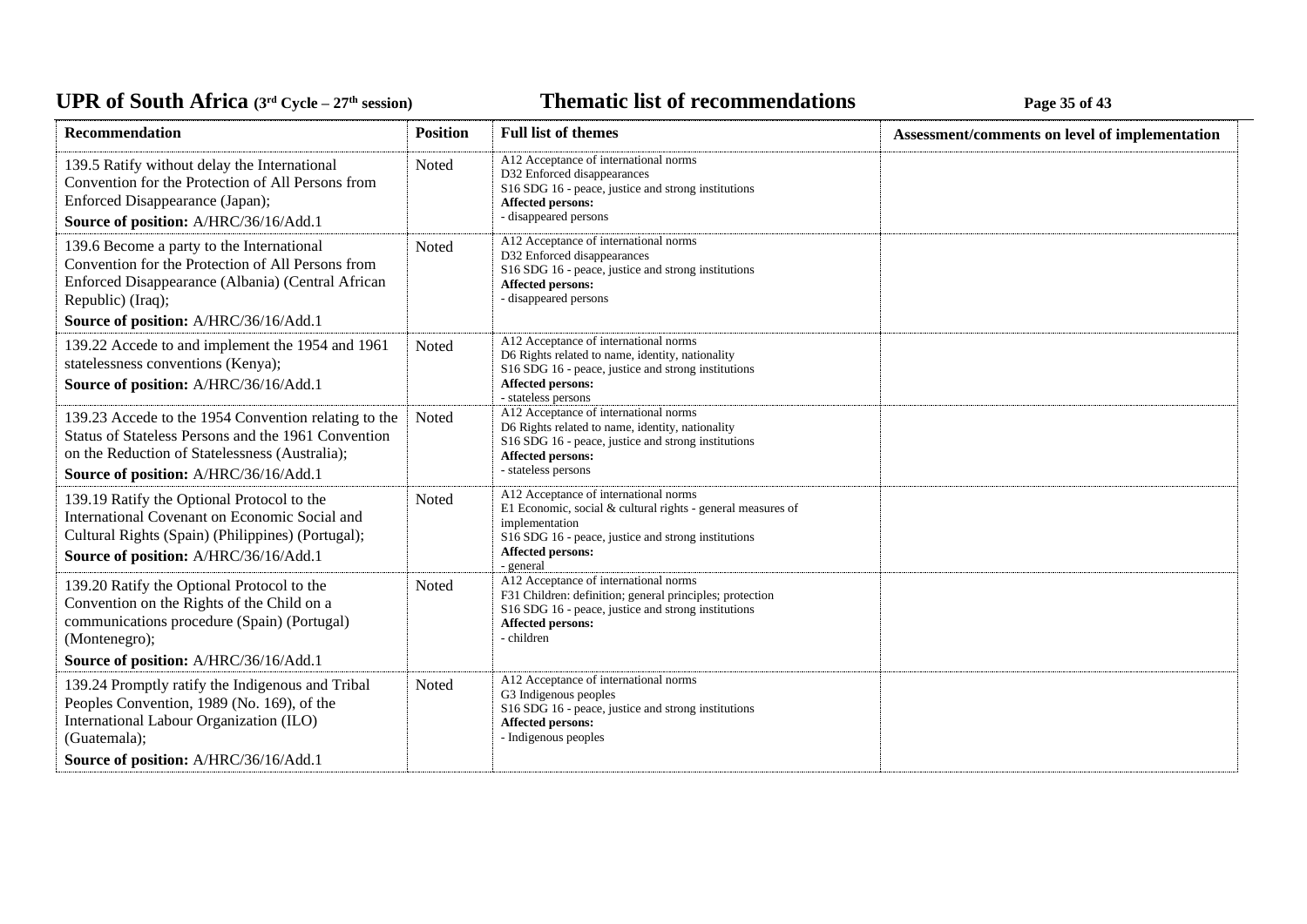### **Thematic list of recommendations Page 36** of 43

| <b>Recommendation</b>                                                                                                                                                                                          | <b>Position</b> | <b>Full list of themes</b>                                                                                                                                                                                                                | Assessment/comments on level of implementation |
|----------------------------------------------------------------------------------------------------------------------------------------------------------------------------------------------------------------|-----------------|-------------------------------------------------------------------------------------------------------------------------------------------------------------------------------------------------------------------------------------------|------------------------------------------------|
| 139.1 Ratify the International Convention on the<br>Protection of the Rights of All Migrant Workers and<br>Members of Their Families (Burkina Faso) (Niger)<br>(Uganda) (Philippines) (Sierra Leone);          | Noted           | A12 Acceptance of international norms<br>G4 Migrants<br>S16 SDG 16 - peace, justice and strong institutions<br><b>Affected persons:</b><br>- migrants                                                                                     |                                                |
| Source of position: A/HRC/36/16/Add.1                                                                                                                                                                          |                 |                                                                                                                                                                                                                                           |                                                |
| 139.2 Promptly ratify the International Convention<br>on the Rights of All Migrant Workers and Members<br>of Their Families (Guatemala);<br>Source of position: A/HRC/36/16/Add.1                              | Noted           | A12 Acceptance of international norms<br>G4 Migrants<br>S16 SDG 16 - peace, justice and strong institutions<br>Affected persons:<br>- migrants                                                                                            |                                                |
| 139.3 Consider ratifying the International<br>Convention on the Protection of the Rights of All<br>Migrant Workers and Members of Their Families<br>(Sri Lanka) (Sudan);                                       | Noted           | A12 Acceptance of international norms<br>G4 Migrants<br>S <sub>16</sub> SDG <sub>16</sub> - peace, justice and strong institutions<br><b>Affected persons:</b><br>- migrants                                                              |                                                |
| Source of position: A/HRC/36/16/Add.1                                                                                                                                                                          |                 |                                                                                                                                                                                                                                           |                                                |
| 139.21 Ratify the 1954 Convention relating to the<br>Status of Stateless Persons and the 1961 Convention<br>on the Reduction of Statelessness (Belgium)<br>(Germany);<br>Source of position: A/HRC/36/16/Add.1 | Noted           | A12 Acceptance of international norms<br>G7 Stateless persons<br>D6 Rights related to name, identity, nationality<br>S16 SDG 16 - peace, justice and strong institutions<br><b>Affected persons:</b><br>- stateless persons               |                                                |
| <b>Theme: A14 Derogation</b>                                                                                                                                                                                   |                 |                                                                                                                                                                                                                                           |                                                |
| 139.28 Reconsider the decision to withdraw from the<br>Rome Statute of the International Criminal Court<br>(Greece);<br>Source of position: A/HRC/36/16/Add.1                                                  | Noted           | A14 Derogation<br>B11 International humanitarian law<br>B52 Impunity<br>D51 Administration of justice & fair trial<br>S <sub>16</sub> SDG <sub>16</sub> - peace, justice and strong institutions<br><b>Affected persons:</b><br>- general |                                                |
| 139.29 Uphold its commitment to and obligations<br>under the Rome Statute of the International Criminal<br>Court (Czechia);<br>Source of position: A/HRC/36/16/Add.1                                           | Noted           | A14 Derogation<br>B11 International humanitarian law<br>B52 Impunity<br>D51 Administration of justice & fair trial<br>S <sub>16</sub> SDG <sub>16</sub> - peace, justice and strong institutions<br><b>Affected persons:</b><br>- general |                                                |
| 139.27 Reconsider the announcement of its possible<br>withdrawal from the Rome Statute (Peru);<br>Source of position: A/HRC/36/16/Add.1                                                                        | Noted           | A14 Derogation<br>B11 International humanitarian law<br>B52 Impunity<br>S <sub>16</sub> SDG <sub>16</sub> - peace, justice and strong institutions<br>Affected persons:<br>- general                                                      |                                                |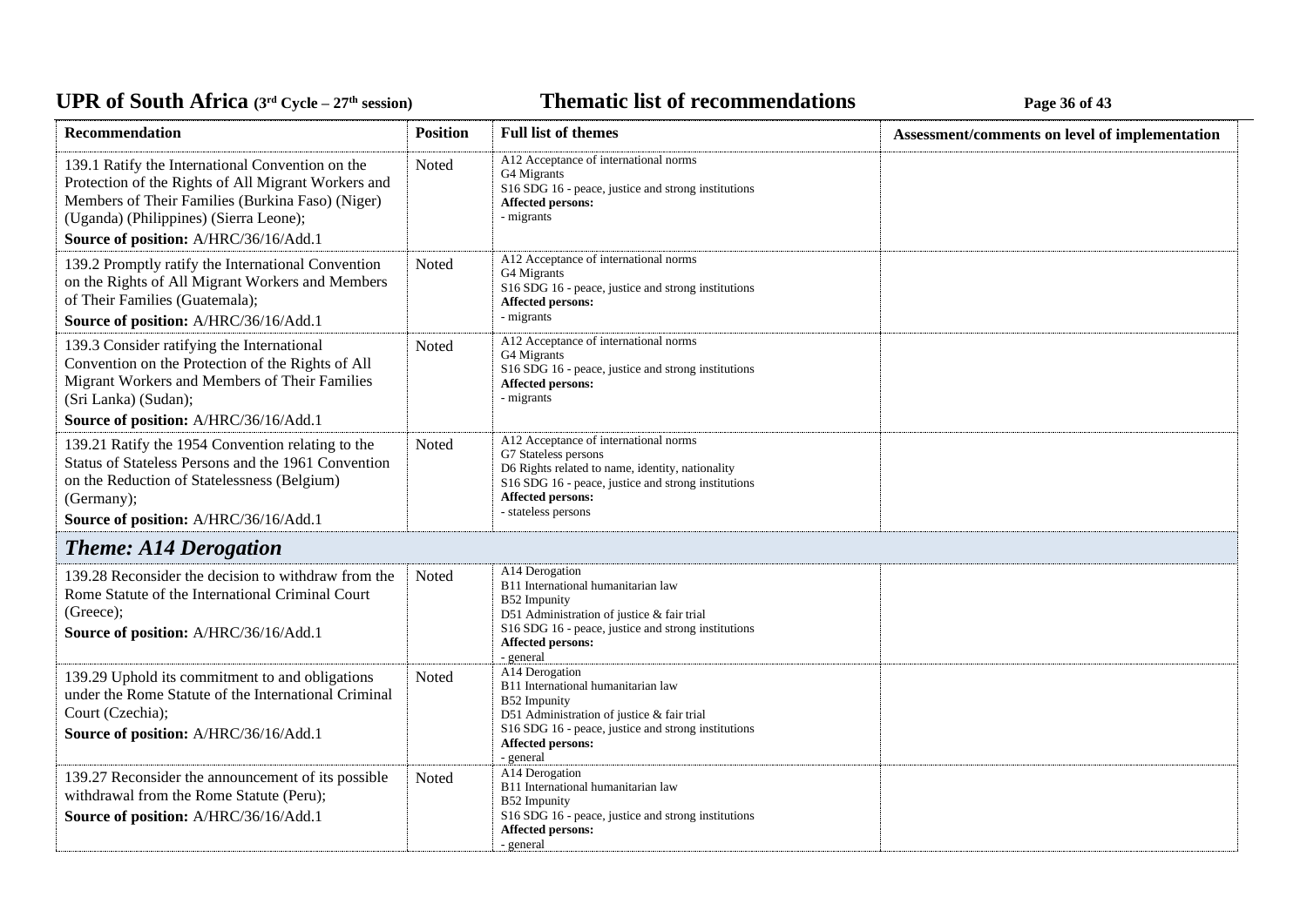#### *C***ELE <b>EXECUTE: CYCLE 27 Page 37** of 43

| <b>Recommendation</b>                                                                                                                                                                                                                                                                                                                          | <b>Position</b> | <b>Full list of themes</b>                                                                                                                                                                                                                                                                     | Assessment/comments on level of implementation |
|------------------------------------------------------------------------------------------------------------------------------------------------------------------------------------------------------------------------------------------------------------------------------------------------------------------------------------------------|-----------------|------------------------------------------------------------------------------------------------------------------------------------------------------------------------------------------------------------------------------------------------------------------------------------------------|------------------------------------------------|
| <b>Theme: A24 Cooperation with special procedures</b>                                                                                                                                                                                                                                                                                          |                 |                                                                                                                                                                                                                                                                                                |                                                |
| 139.32 Accept the request for a visit by the Special<br>Rapporteur on the human right to safe drinking water<br>and sanitation (Uruguay);<br>Source of position: A/HRC/36/16/Add.1                                                                                                                                                             | Noted           | A24 Cooperation with special procedures<br>E26 Human Rights & drinking water and sanitation<br>S06 SDG 6 - water and sanitation<br>S16 SDG 16 - peace, justice and strong institutions<br>Affected persons:<br>- general                                                                       |                                                |
| <b>Theme: A42 Institutions &amp; policies - General</b>                                                                                                                                                                                                                                                                                        |                 |                                                                                                                                                                                                                                                                                                |                                                |
| 139.34 Adopt an open, merit-based selection process<br>when selecting national candidates for United<br>Nations treaty body elections (United Kingdom of<br>Great Britain and Northern Ireland);<br>Source of position: A/HRC/36/16/Add.1                                                                                                      | Noted           | A42 Institutions & policies - General<br>A22 Cooperation with treaty bodies<br>S16 SDG 16 - peace, justice and strong institutions<br>Affected persons:<br>- general                                                                                                                           |                                                |
| 139.41 Commit to procurement and e-governance<br>reforms, including the full implementation of the<br>Open Government Partnership national action plan<br>and a permanent dialogue mechanism with civil<br>society (United States of America);<br>Source of position: A/HRC/36/16/Add.1                                                        | Noted           | A42 Institutions & policies - General<br>A46 National Plans of Action on Human Rights (or specific areas)<br>A61 Cooperation with civil society<br>S16 SDG 16 - peace, justice and strong institutions<br>Affected persons:<br>- general                                                       |                                                |
| 139.40 Continue to adequately fund the medium-<br>term strategic framework and to refine its<br>consolidated planning, monitoring and evaluation<br>mechanisms to support the Framework's effective<br>implementation (Singapore);<br>Source of position: A/HRC/36/16/Add.1                                                                    | Noted           | A42 Institutions & policies - General<br>A63 Budget and resources (for human rights implementation)<br>A62 Statistics and indicators<br>S16 SDG 16 - peace, justice and strong institutions<br><b>Affected persons:</b><br>- general                                                           |                                                |
| 139.220 Allocate sufficient resources to implement<br>its youth policy to ensure meaningful use of youth<br>delegates participating in international forums, and<br>inclusion of youth in rural areas and strengthen<br>political impartiality and independence of youth<br>representation (Denmark);<br>Source of position: A/HRC/36/16/Add.1 | Noted           | A42 Institutions & policies - General<br>A63 Budget and resources (for human rights implementation)<br>D7 Right to participation in public affairs and right to vote<br>S16 SDG 16 - peace, justice and strong institutions<br>Affected persons:<br>- persons living in rural areas<br>- youth |                                                |
| <b>Theme: A44 Structure of the national human rights machinery</b>                                                                                                                                                                                                                                                                             |                 |                                                                                                                                                                                                                                                                                                |                                                |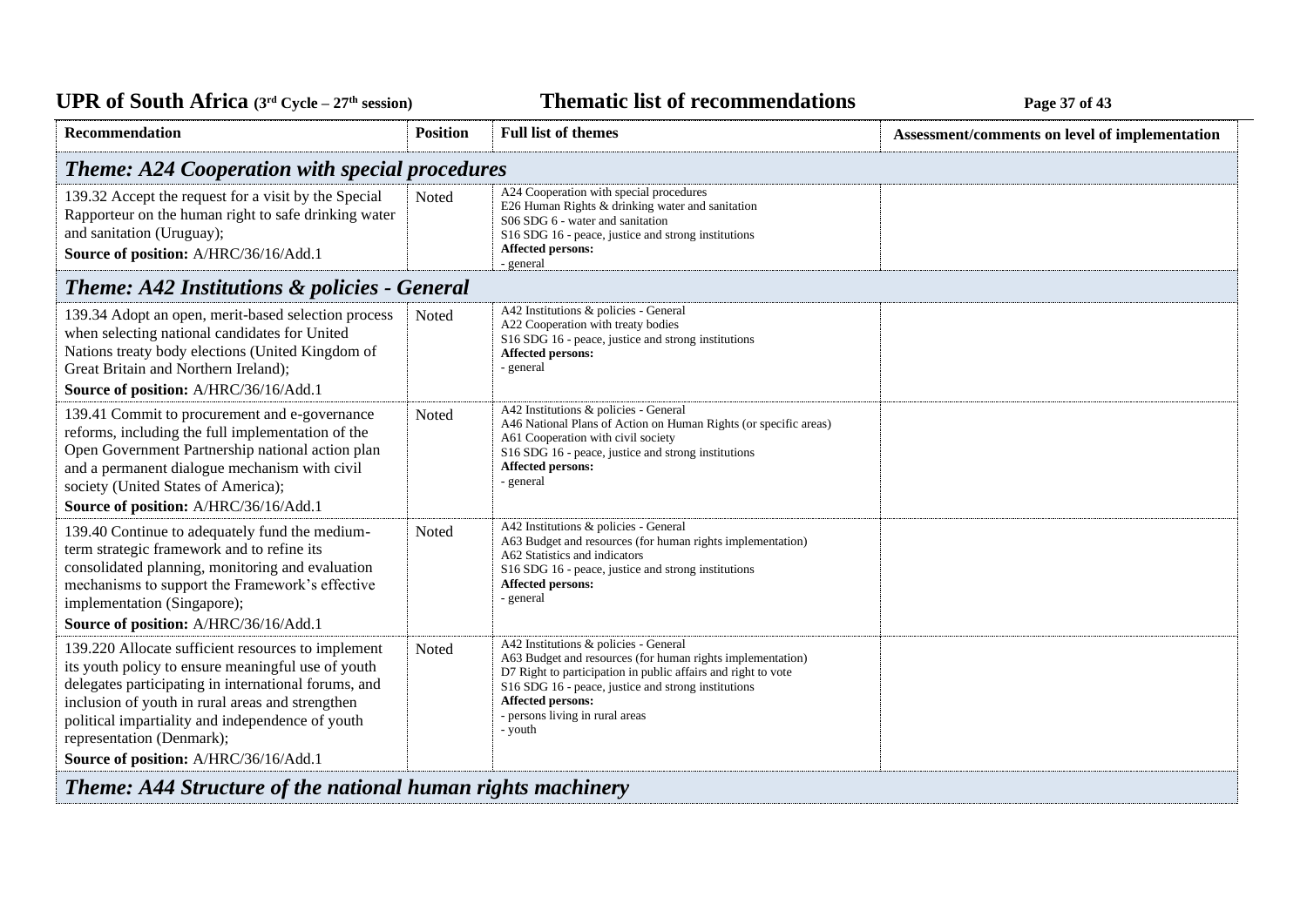### **Thematic list of recommendations Page 38** of 43

| Recommendation                                                                                                                                                                                                                                                                                        | <b>Position</b> | <b>Full list of themes</b>                                                                                                                                                                                                                                                                                     | Assessment/comments on level of implementation |  |  |
|-------------------------------------------------------------------------------------------------------------------------------------------------------------------------------------------------------------------------------------------------------------------------------------------------------|-----------------|----------------------------------------------------------------------------------------------------------------------------------------------------------------------------------------------------------------------------------------------------------------------------------------------------------------|------------------------------------------------|--|--|
| 139.35 Ensure sufficient resources to the so-called<br>chapter 9 institutions, which, as independent<br>oversight bodies, serve a crucial purpose in<br>upholding the rule of law and good governance<br>(Finland);<br>Source of position: A/HRC/36/16/Add.1                                          | Noted           | A44 Structure of the national human rights machinery<br>D51 Administration of justice & fair trial<br>A47 Good governance<br>A63 Budget and resources (for human rights implementation)<br>S <sub>16</sub> SDG <sub>16</sub> - peace, justice and strong institutions<br><b>Affected persons:</b><br>- general |                                                |  |  |
| 139.39 Develop an independent child rights<br>monitoring mechanism and allocate adequate<br>financial resources to ensure effective<br>implementation of the relevant international<br>obligations (Mongolia);<br>Source of position: A/HRC/36/16/Add.1                                               | Noted           | A44 Structure of the national human rights machinery<br>F31 Children: definition; general principles; protection<br>A63 Budget and resources (for human rights implementation)<br>S <sub>16</sub> SDG <sub>16</sub> - peace, justice and strong institutions<br><b>Affected persons:</b><br>- children         |                                                |  |  |
| <b>Theme: B31 Equality &amp; non-discrimination</b>                                                                                                                                                                                                                                                   |                 |                                                                                                                                                                                                                                                                                                                |                                                |  |  |
| 139.90 Consider expanding the policy of affirmative<br>action to the coloured population (Peru);<br>Source of position: A/HRC/36/16/Add.1                                                                                                                                                             | Noted           | B31 Equality & non-discrimination<br>A42 Institutions & policies - General<br>S16 SDG 16 - peace, justice and strong institutions<br><b>Affected persons:</b><br>- minorities/ racial, ethnic, linguistic, religious or descent-based groups                                                                   |                                                |  |  |
| 139.72 Take proper legal measures, including<br>compensations on the attacks on foreign nationals<br>resulting in loss of life and damage to property in<br>parts of the country (Ethiopia);<br>Source of position: A/HRC/36/16/Add.1                                                                 | Noted           | B31 Equality & non-discrimination<br>D51 Administration of justice & fair trial<br>B51 Right to an effective remedy<br>G8 Non-citizens<br>S16 SDG 16 - peace, justice and strong institutions<br>Affected persons:<br>- non-citizens                                                                           |                                                |  |  |
| <b>Theme: B6 Business &amp; Human Rights</b>                                                                                                                                                                                                                                                          |                 |                                                                                                                                                                                                                                                                                                                |                                                |  |  |
| 139.106 Define and enforce regulations to ensure that<br>companies comply with international and national<br>standards relating to human rights, labour, the<br>environment and others (Togo);<br>Source of position: A/HRC/36/16/Add.1                                                               | Noted           | B6 Business & Human Rights<br>B31 Equality & non-discrimination<br>B71 Human rights and the environment<br>S12 SDG 12 - sustainable consumption and production<br>S16 SDG 16 - peace, justice and strong institutions<br><b>Affected persons:</b><br>- general                                                 |                                                |  |  |
| 139.105 Continue to develop and implement a<br>framework that holds companies, particularly those<br>in the extractive sector, accountable for the human<br>rights violations and the environmental degradation<br>caused by their operations (Philippines);<br>Source of position: A/HRC/36/16/Add.1 | Noted           | B6 Business & Human Rights<br>B51 Right to an effective remedy<br>B71 Human rights and the environment<br>S12 SDG 12 - sustainable consumption and production<br>S16 SDG 16 - peace, justice and strong institutions<br><b>Affected persons:</b><br>- general                                                  |                                                |  |  |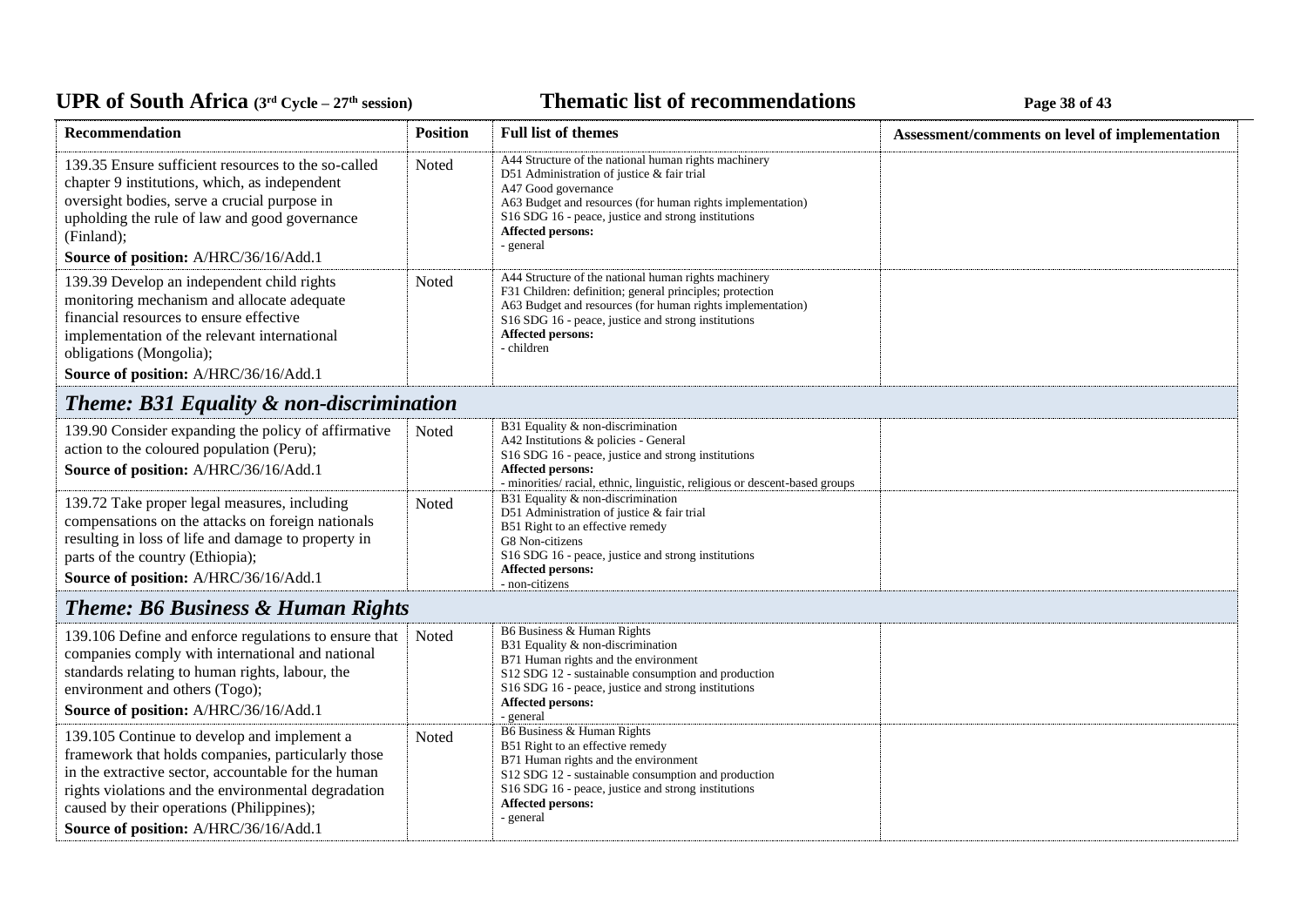### *C***ELE <b>EXECUTE: CYCLE 27E** *CHE* **CHE EXECUTE: Page 39** of 43

| <b>Recommendation</b>                                                                                                                                                                                                                                                             | <b>Position</b> | <b>Full list of themes</b>                                                                                                                                                                                                                                                                                                                                | Assessment/comments on level of implementation |
|-----------------------------------------------------------------------------------------------------------------------------------------------------------------------------------------------------------------------------------------------------------------------------------|-----------------|-----------------------------------------------------------------------------------------------------------------------------------------------------------------------------------------------------------------------------------------------------------------------------------------------------------------------------------------------------------|------------------------------------------------|
| 139.104 Increase the efficiency and the systematic<br>implementation of the law on the development of<br>mining resources, in the field of employment,<br>housing, social development and protection of the<br>environment (Cabo Verde);<br>Source of position: A/HRC/36/16/Add.1 | Noted           | B6 Business & Human Rights<br>E31 Right to work<br>E23 Right to adequate housing<br>E1 Economic, social & cultural rights - general measures of<br>implementation<br>B71 Human rights and the environment<br>S12 SDG 12 - sustainable consumption and production<br>S16 SDG 16 - peace, justice and strong institutions<br>Affected persons:<br>- general |                                                |
| <b>Theme: D43 Freedom of opinion and expression</b>                                                                                                                                                                                                                               |                 |                                                                                                                                                                                                                                                                                                                                                           |                                                |
| 139.119 Review the current text of the Protection of<br>State Information Bill in order to remove any<br>limitations on freedom of expression, including the<br>unwarranted persecution of whistle-blowers<br>(Sweden);<br>Source of position: A/HRC/36/16/Add.1                  | Noted           | D43 Freedom of opinion and expression<br>A41 Constitutional and legislative framework<br>S16 SDG 16 - peace, justice and strong institutions<br>Affected persons:<br>- general                                                                                                                                                                            |                                                |
| 139.120 Continue to revise the Protection of State<br>Information Bill so that it fully respects international<br>human rights law, in particular the right to freedom<br>of opinion and expression (Switzerland);<br>Source of position: A/HRC/36/16/Add.1                       | <b>Noted</b>    | D43 Freedom of opinion and expression<br>A41 Constitutional and legislative framework<br>S16 SDG 16 - peace, justice and strong institutions<br>Affected persons:<br>- general                                                                                                                                                                            |                                                |
| <b>Theme: D46 Right to private life, privacy</b>                                                                                                                                                                                                                                  |                 |                                                                                                                                                                                                                                                                                                                                                           |                                                |
| 139.123 Take the necessary steps to ensure that all<br>the operations of intelligence agencies are monitored<br>by an independent oversight mechanism<br>(Liechtenstein);<br>Source of position: A/HRC/36/16/Add.1                                                                | Noted           | D46 Right to private life, privacy<br>A44 Structure of the national human rights machinery<br>S16 SDG 16 - peace, justice and strong institutions<br><b>Affected persons:</b><br>- general                                                                                                                                                                |                                                |
| 139.122 Ensure that all communications surveillance<br>requires a test of necessity and proportionality<br>(Liechtenstein);<br>Source of position: A/HRC/36/16/Add.1                                                                                                              | Noted           | D46 Right to private life, privacy<br>S16 SDG 16 - peace, justice and strong institutions<br><b>Affected persons:</b><br>- general                                                                                                                                                                                                                        |                                                |
| Theme: D51 Administration of justice & fair trial                                                                                                                                                                                                                                 |                 |                                                                                                                                                                                                                                                                                                                                                           |                                                |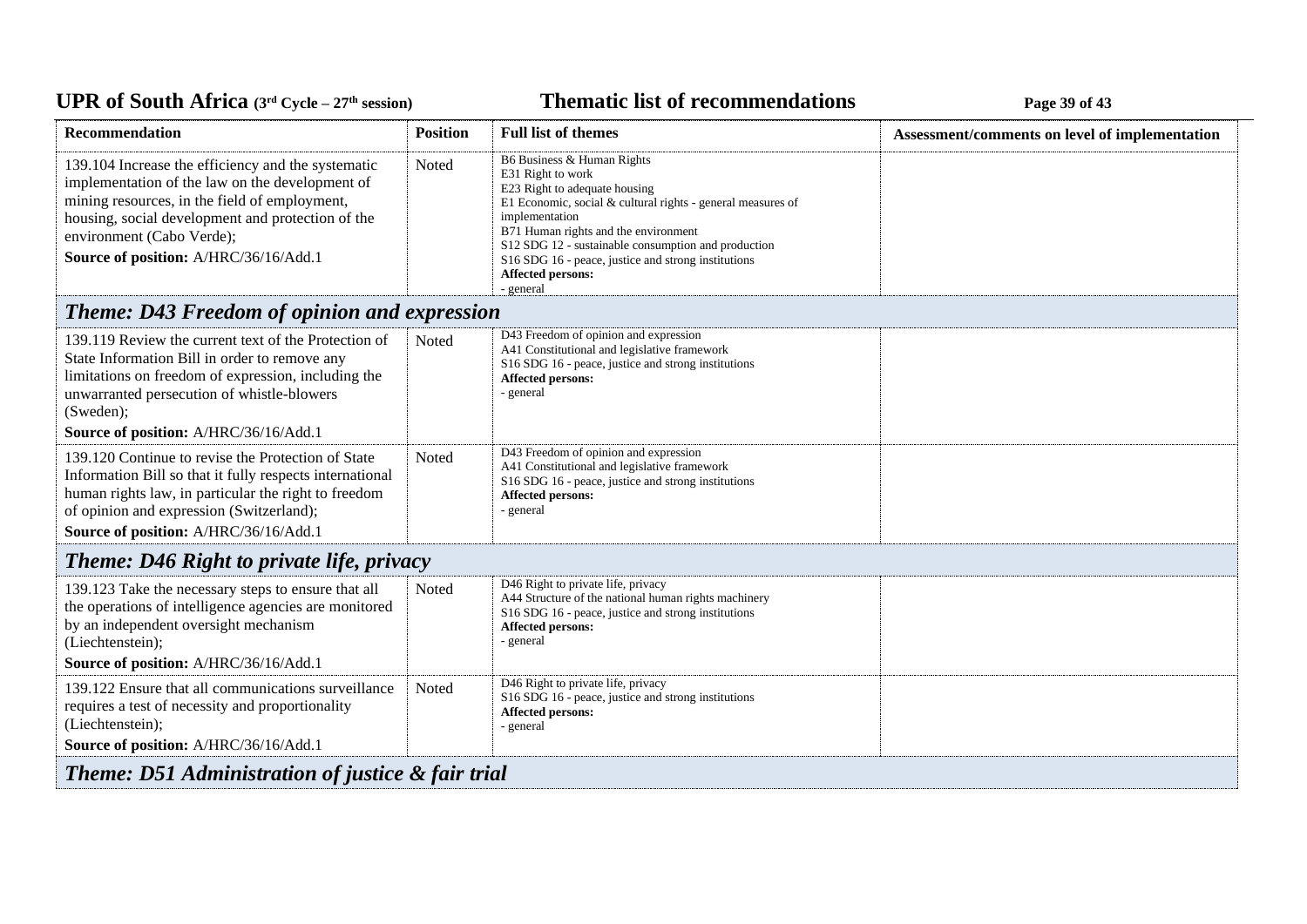### **Thematic list of recommendations Page 40** of 43

| <b>Recommendation</b>                                                                                                                                                                                                                                                                                                                              | <b>Position</b> | <b>Full list of themes</b>                                                                                                                                                                                                                                                                                                                                                                           | Assessment/comments on level of implementation |
|----------------------------------------------------------------------------------------------------------------------------------------------------------------------------------------------------------------------------------------------------------------------------------------------------------------------------------------------------|-----------------|------------------------------------------------------------------------------------------------------------------------------------------------------------------------------------------------------------------------------------------------------------------------------------------------------------------------------------------------------------------------------------------------------|------------------------------------------------|
| 139.110 Take further action regarding oversight of<br>and training for security forces in human rights,<br>including to address violence related to hatred<br>against foreigners, and make sure security forces<br>carrying out law enforcement duties comply with<br>United Nations standards (Austria);<br>Source of position: A/HRC/36/16/Add.1 | Noted           | D51 Administration of justice & fair trial<br>B31 Equality & non-discrimination<br>D25 Prohibition of torture and cruel, inhuman or degrading treatment<br>D <sub>21</sub> Right to life<br>A53 Professional training in human rights<br>G8 Non-citizens<br>S16 SDG 16 - peace, justice and strong institutions<br>Affected persons:<br>- non-citizens<br>- law enforcement / police officials       |                                                |
| 139.109 Revise laws and policies regarding public<br>order policing and the use of force, including lethal<br>force by law enforcement officials (Greece);<br>Source of position: A/HRC/36/16/Add.1                                                                                                                                                | Noted           | D51 Administration of justice & fair trial<br>D25 Prohibition of torture and cruel, inhuman or degrading treatment<br>D <sub>21</sub> Right to life<br>A41 Constitutional and legislative framework<br>A42 Institutions & policies - General<br>S <sub>16</sub> SDG <sub>16</sub> - peace, justice and strong institutions<br>Affected persons:<br>- general<br>- law enforcement / police officials |                                                |
| <b>Theme: E24 Right to social security</b>                                                                                                                                                                                                                                                                                                         |                 |                                                                                                                                                                                                                                                                                                                                                                                                      |                                                |
| 139.153 Expedite the necessary consultative and<br>legislative processes for the establishment of<br>mandatory retirement benefits for all working<br>persons who retire due to old age or disability<br>(Mauritius);<br>Source of position: A/HRC/36/16/Add.1                                                                                     | Noted           | E24 Right to social security<br>A41 Constitutional and legislative framework<br>F4 Persons with disabilities<br>S08 SDG 8 - economic growth, employment, decent work<br><b>Affected persons:</b><br>- persons with disabilities<br>- older persons                                                                                                                                                   |                                                |
| 139.152 Explore the possibility of a universal basic<br>income in place of the existing social protection<br>system, in consultation with all the stakeholders<br>(Haiti);<br>Source of position: A/HRC/36/16/Add.1                                                                                                                                | Noted           | E24 Right to social security<br>A61 Cooperation with civil society<br>S01 SDG 1 - poverty<br>Affected persons:<br>- general                                                                                                                                                                                                                                                                          |                                                |
| <b>Theme: E51 Right to education - General</b>                                                                                                                                                                                                                                                                                                     |                 |                                                                                                                                                                                                                                                                                                                                                                                                      |                                                |
| 139.178 Ensure unconditional access to primary,<br>secondary and tertiary education for all groups of<br>society, irrespective of their socioeconomic situation,<br>ethnic background or gender (Germany);<br>Source of position: A/HRC/36/16/Add.1                                                                                                | Noted           | E51 Right to education - General<br>E52 primary education<br>E53 secondary education<br>E55 higher education<br>S04 SDG 4 - education<br><b>Affected persons:</b><br>- general<br>- women<br>- children<br>- minorities/ racial, ethnic, linguistic, religious or descent-based groups                                                                                                               |                                                |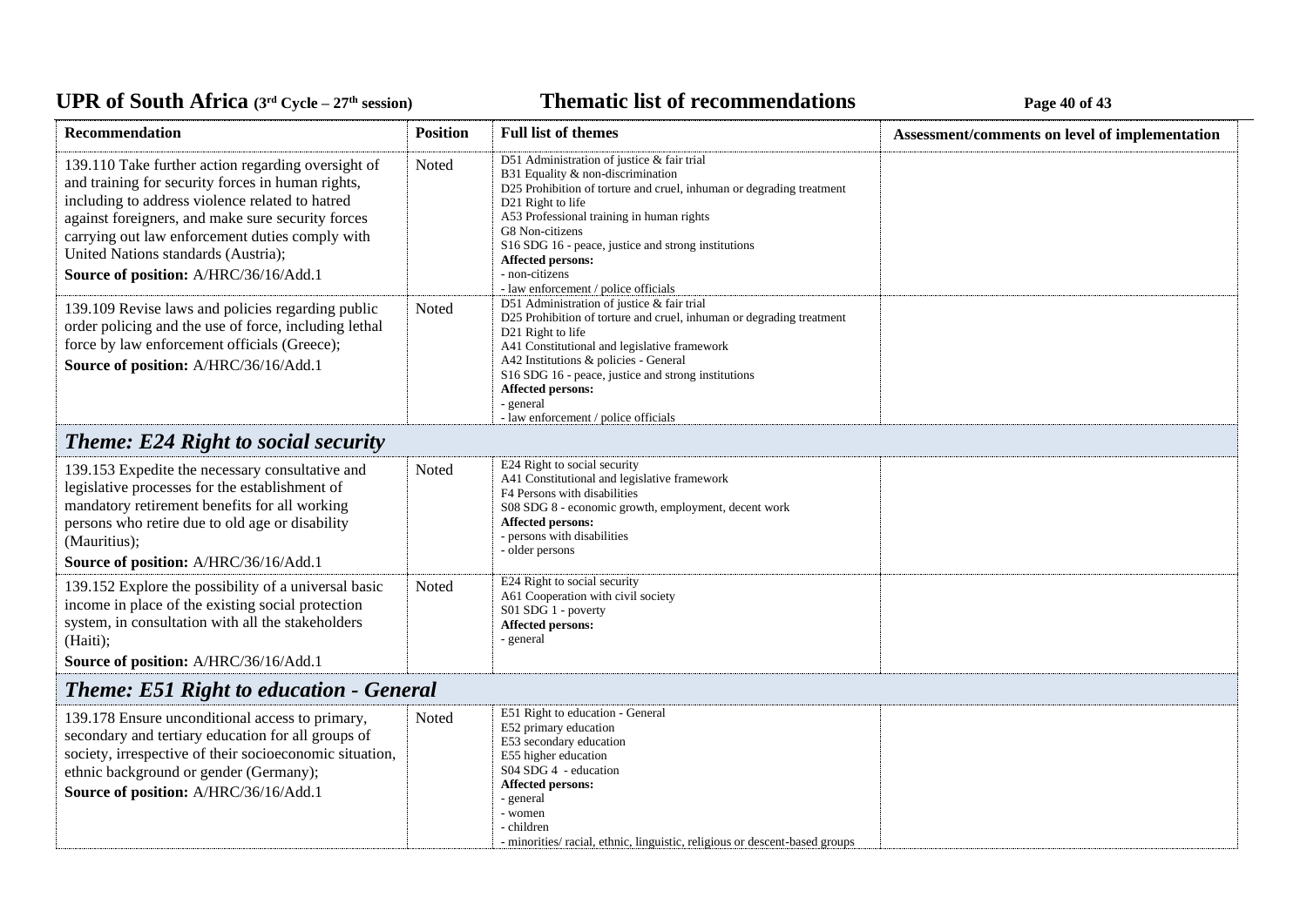### **Thematic list of recommendations Page 41** of 43

| Recommendation                                                                                                                                                                                                                                                                                                                                                                                                                                                                                                                                                                                                                                                                                 | <b>Position</b> | <b>Full list of themes</b>                                                                                                                                                                                                                                                                                                                                                                                                                                                                            | Assessment/comments on level of implementation |
|------------------------------------------------------------------------------------------------------------------------------------------------------------------------------------------------------------------------------------------------------------------------------------------------------------------------------------------------------------------------------------------------------------------------------------------------------------------------------------------------------------------------------------------------------------------------------------------------------------------------------------------------------------------------------------------------|-----------------|-------------------------------------------------------------------------------------------------------------------------------------------------------------------------------------------------------------------------------------------------------------------------------------------------------------------------------------------------------------------------------------------------------------------------------------------------------------------------------------------------------|------------------------------------------------|
| <b>Theme: F12 Discrimination against women</b>                                                                                                                                                                                                                                                                                                                                                                                                                                                                                                                                                                                                                                                 |                 |                                                                                                                                                                                                                                                                                                                                                                                                                                                                                                       |                                                |
| 139.193 Expedite the enactment of the proposed<br>Women Empowerment and Gender Equality Bill<br>(Maldives);<br>Source of position: A/HRC/36/16/Add.1                                                                                                                                                                                                                                                                                                                                                                                                                                                                                                                                           | Noted           | F12 Discrimination against women<br>A41 Constitutional and legislative framework<br>S05 SDG 5 - gender equality and women's empowerment<br><b>Affected persons:</b><br>- women                                                                                                                                                                                                                                                                                                                        |                                                |
| 139.194 Adopt as soon as possible the Women's<br>Empowerment and Gender Equality Bill (Spain);<br>Source of position: A/HRC/36/16/Add.1                                                                                                                                                                                                                                                                                                                                                                                                                                                                                                                                                        | Noted           | F12 Discrimination against women<br>A41 Constitutional and legislative framework<br>S05 SDG 5 - gender equality and women's empowerment<br>Affected persons:<br>- women                                                                                                                                                                                                                                                                                                                               |                                                |
| <b>Theme: F13 Violence against women</b>                                                                                                                                                                                                                                                                                                                                                                                                                                                                                                                                                                                                                                                       |                 |                                                                                                                                                                                                                                                                                                                                                                                                                                                                                                       |                                                |
| 139.207 Render operational and grant adequate<br>resources to the National Council against Gender-<br>Based Violence and develop a multisectoral national<br>strategic plan on this issue (Spain);<br>Source of position: A/HRC/36/16/Add.1                                                                                                                                                                                                                                                                                                                                                                                                                                                    | Noted           | F13 Violence against women<br>A42 Institutions & policies - General<br>A46 National Plans of Action on Human Rights (or specific areas)<br>A63 Budget and resources (for human rights implementation)<br>S05 SDG 5 - gender equality and women's empowerment<br>S16 SDG 16 - peace, justice and strong institutions<br>Affected persons:<br>- women                                                                                                                                                   |                                                |
| 139.200 Work to eradicate harmful cultural or<br>traditional practices against women and girls by<br>conducting educational campaigns, encouraging<br>reporting of cases and publically denouncing such<br>practices; by urgently providing an adequate budget<br>for the implementation of key measures of the<br>Domestic Violence Act; and by strengthening the<br>systematic and comprehensive collection of<br>disaggregated data related to the incidence of all<br>forms of violence against women, including femicide<br>and intimate partner violence, and by using this data<br>to inform its policy responses and monitoring<br>(Ireland);<br>Source of position: A/HRC/36/16/Add.1 | Noted           | F13 Violence against women<br>F12 Discrimination against women<br>A54 Awareness raising and dissemination<br>D29 Domestic violence<br>A41 Constitutional and legislative framework<br>A63 Budget and resources (for human rights implementation)<br>A62 Statistics and indicators<br>A43 Human rights policies<br>S05 SDG 5 - gender equality and women's empowerment<br>S <sub>16</sub> SDG <sub>16</sub> - peace, justice and strong institutions<br><b>Affected persons:</b><br>- women<br>- girls |                                                |
| Theme: F31 Children: definition; general principles; protection                                                                                                                                                                                                                                                                                                                                                                                                                                                                                                                                                                                                                                |                 |                                                                                                                                                                                                                                                                                                                                                                                                                                                                                                       |                                                |
| 139.233 Adopt legislation to prohibit all forms of<br>corporal punishment in the private sphere (Israel);<br>Source of position: A/HRC/36/16/Add.1                                                                                                                                                                                                                                                                                                                                                                                                                                                                                                                                             | Noted           | F31 Children: definition; general principles; protection<br>A41 Constitutional and legislative framework<br>S <sub>16</sub> SDG <sub>16</sub> - peace, justice and strong institutions<br>Affected persons:<br>- children                                                                                                                                                                                                                                                                             |                                                |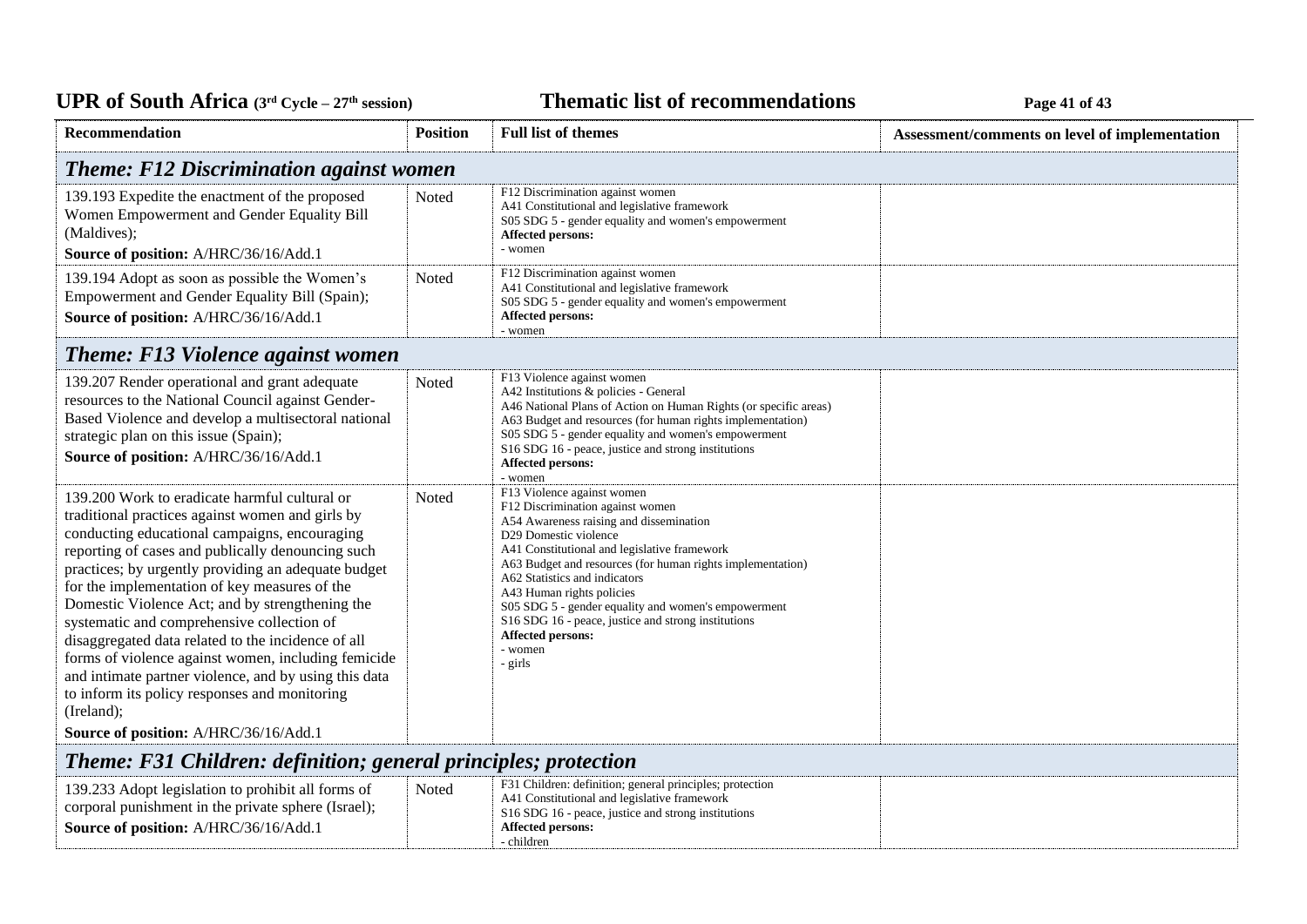### **Thematic list of recommendations Page 42** of 43

| Recommendation                                                                                                                                                                                                                                                                                  | <b>Position</b> | <b>Full list of themes</b>                                                                                                                                                                                                                                                                        | Assessment/comments on level of implementation |
|-------------------------------------------------------------------------------------------------------------------------------------------------------------------------------------------------------------------------------------------------------------------------------------------------|-----------------|---------------------------------------------------------------------------------------------------------------------------------------------------------------------------------------------------------------------------------------------------------------------------------------------------|------------------------------------------------|
| 139.234 Expedite the adoption of legislation to<br>prohibit all forms of corporal punishment in the<br>home, including "reasonable chastisement", and<br>ensure that those who perpetrate corporal punishment<br>are held accountable (Liechtenstein);<br>Source of position: A/HRC/36/16/Add.1 | Noted           | F31 Children: definition; general principles; protection<br>D25 Prohibition of torture and cruel, inhuman or degrading treatment<br>A41 Constitutional and legislative framework<br>B52 Impunity<br>S16 SDG 16 - peace, justice and strong institutions<br><b>Affected persons:</b><br>- children |                                                |
| 139.237 Review and amend all legislation and<br>regulations relevant to birth registration and<br>nationality to ensure their full conformity with the<br>Convention on the Rights of the Child (Albania);<br>Source of position: A/HRC/36/16/Add.1                                             | Noted           | F31 Children: definition; general principles; protection<br>D6 Rights related to name, identity, nationality<br>A41 Constitutional and legislative framework<br>A12 Acceptance of international norms<br>S16 SDG 16 - peace, justice and strong institutions<br>Affected persons:<br>- children   |                                                |
| 139.238 Review and amend all legislation and<br>regulations relevant to birth registration and<br>nationality to ensure their full conformity with the<br>Convention on the Rights of the Child<br>(Liechtenstein);<br>Source of position: A/HRC/36/16/Add.1                                    | Noted           | F31 Children: definition; general principles; protection<br>D6 Rights related to name, identity, nationality<br>A41 Constitutional and legislative framework<br>A12 Acceptance of international norms<br>S16 SDG 16 - peace, justice and strong institutions<br>Affected persons:<br>- children   |                                                |
| 139.239 Review its relevant legislation and<br>regulations on birth registration to ensure their full<br>conformity with the Convention on the Rights of the<br>Child (Portugal);<br>Source of position: A/HRC/36/16/Add.1                                                                      | <b>Noted</b>    | F31 Children: definition; general principles; protection<br>D6 Rights related to name, identity, nationality<br>A41 Constitutional and legislative framework<br>A12 Acceptance of international norms<br>S16 SDG 16 - peace, justice and strong institutions<br>Affected persons:<br>- children   |                                                |
| 139.240 Ensure birth registration of all children born<br>on South African territory, regardless of the<br>immigration status or nationality of the parents<br>(Mexico);<br>Source of position: A/HRC/36/16/Add.1                                                                               | Noted           | F31 Children: definition; general principles; protection<br>D6 Rights related to name, identity, nationality<br>G4 Migrants<br>S16 SDG 16 - peace, justice and strong institutions<br>Affected persons:<br>- children<br>- migrants                                                               |                                                |
| 139.241 Amend legislation and regulations in order<br>to ensure universal birth registration for children<br>born in its territory (Turkey);<br>Source of position: A/HRC/36/16/Add.1                                                                                                           | Noted           | F31 Children: definition; general principles; protection<br>D6 Rights related to name, identity, nationality<br>S16 SDG 16 - peace, justice and strong institutions<br>Affected persons:<br>- children                                                                                            |                                                |